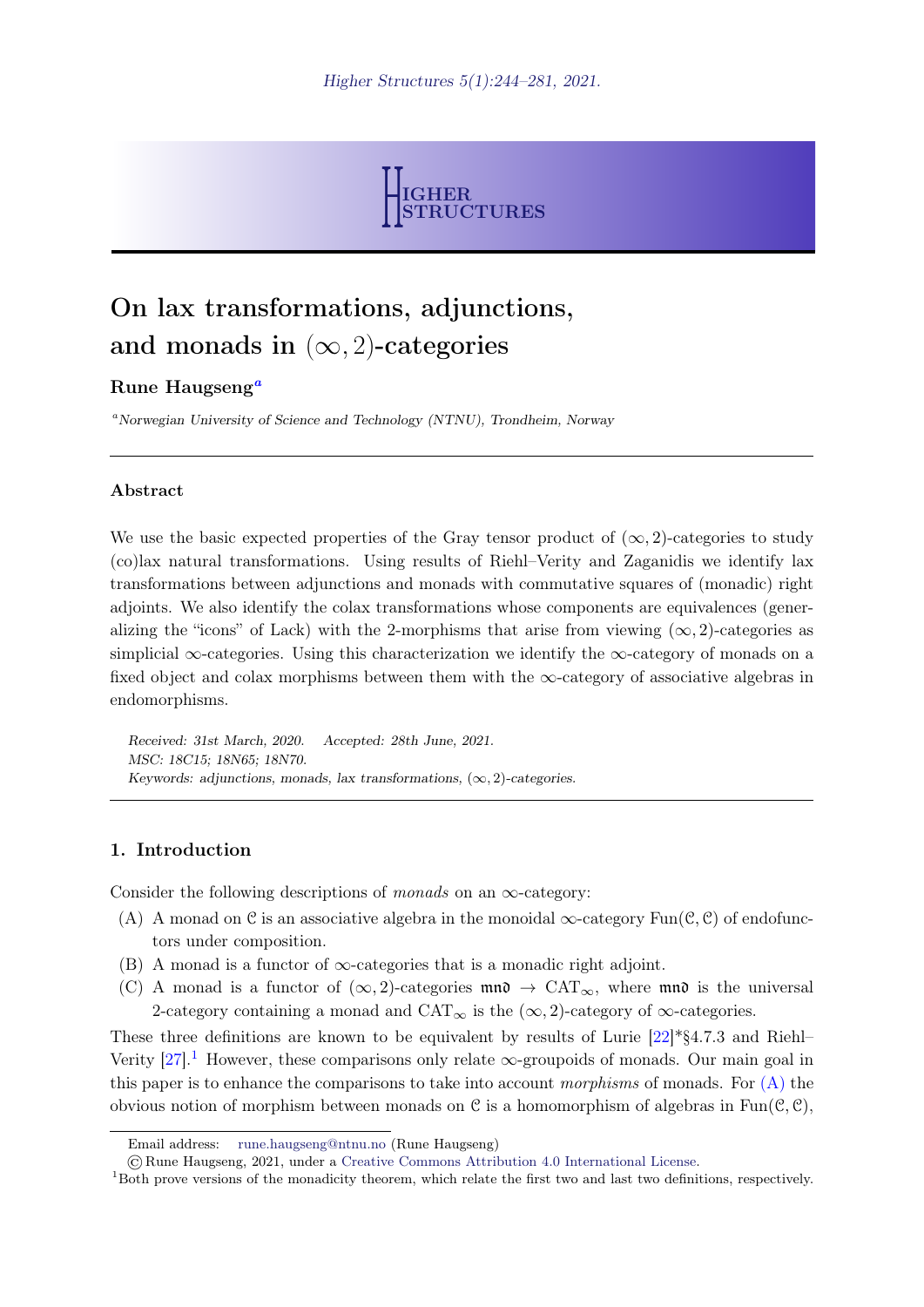while for  $(B)$  it is a commutative triangle



where r and r' are monadic right adjoints.<sup>[2](#page-1-0)</sup> More generally, we can allow the  $\infty$ -category C to vary and consider commutative squares whose vertical morphisms are monadic right adjoints.

For ordinary 2-categories, Street [\[30\]](#page-37-2) showed that such squares of monadic right adjoints correspond to what he called *monad functors*, which are the same thing as *lax natural transfor*mations between functors from  $\mathfrak{mn}$ . To compare [\(B\)](#page-0-3) and [\(C\)](#page-0-4) we therefore start by studying lax transformations in the setting of  $(\infty, 2)$ -categories. These can be defined using the *(lax)* Gray tensor product. This has not yet been fully developed for  $(\infty, 2)$ -categories<sup>[3](#page-1-1)</sup>, and we do not do so here. Instead, we assume it has certain basic expected properties (see Assumption [3.5\)](#page-8-0) and proceed from there to define  $(\infty, 2)$ -categories FUN( $(\mathcal{Y}, \mathcal{X})_{(\text{col})}$ ) ax of functors and (co)lax transformations between  $(\infty, 2)$ -categories y and X in [§3](#page-7-0) after briefly reviewing some descriptions of  $(\infty, 2)$ -categories in [§2.](#page-2-0) Specializing *y* to the universal monad 2-category mno and the universal adjunction 2-category  $\omega$  we obtain  $(\infty, 2)$ -categories  $MND(\mathfrak{X})_{(co) \text{lax}}$  and  $ADJ(\mathfrak{X})_{(co) \text{lax}}$  of, respectively, monads and adjunctions, with (co)lax transformations as morphisms. Our comparison of  $(B)$  and  $(C)$  is then the combination of the following two results:

<span id="page-1-2"></span>**Theorem 1.1.** For any  $(\infty, 2)$ -category X, restricting an adjunction to its right adjoint defines an equivalence of  $(\infty, 2)$ -categories

$$
\mathrm{ADJ}(\mathfrak{X})_{\mathrm{lax}} \xrightarrow{\sim} \mathrm{FUN}(C_1, \mathfrak{X})_{\mathrm{radj}},
$$

where the latter is the  $(\infty, 2)$ -category of morphisms in X that are right adjoints, with commutative squares as morphisms.

<span id="page-1-3"></span>**Theorem 1.2.** The functor  $\text{ADI}(\text{CAT}_\infty)_{\text{tax}} \to \text{MND}(\text{CAT}_\infty)_{\text{tax}}$  taking an adjunction to its induced monad, has a fully faithful right adjoint with image the monadic adjunctions.

We prove Theorem [1.1](#page-1-2) in [§4,](#page-12-0) using one of the main results of [\[27\]](#page-37-1), which gives this equivalence on the level of underlying  $\infty$ -groupoids. Theorem [1.2](#page-1-3) is then proved in [§5](#page-20-0) as a corollary of work of Zaganidis [\[32\]](#page-37-3), whose thesis studied lax morphisms of adjunctions and monads in the framework of [\[27\]](#page-37-1). Combining these two theorems we get an equivalence of  $(\infty, 2)$ -categories

$$
\text{MND}(\text{CAT}_{\infty})_{\text{lax}} \simeq \text{FUN}(C_1, \text{CAT}_{\infty})_{\text{mndradj}},
$$

where the right-hand side is the  $(\infty, 2)$ -category of morphisms in CAT<sub>∞</sub> that are monadic right adjoints. (More generally, we can replace  $CAT_{\infty}$  by any  $(\infty, 2)$ -category that can be modelled by an  $\infty$ -cosmos in the sense of Riehl and Verity.)

We then turn to the relation between descriptions  $(A)$  and  $(C)$ . To see that these give the same objects it is enough to observe that the one-object 2-category  $\mathfrak{m}\mathfrak{n}\mathfrak{d}$  is the monoidal envelope of the non-symmetric associative operad, but to relate the morphisms we need to understand the connection between (co)lax transformations and 2-morphisms of monoidal  $\infty$ -categories. More

<span id="page-1-0"></span><sup>&</sup>lt;sup>2</sup>On a fixed  $\infty$ -category C, monads in sense [\(A\)](#page-0-2) and [\(B\)](#page-0-3) have already been compared by Heine [\[15\]](#page-36-0).

<span id="page-1-1"></span><sup>&</sup>lt;sup>3</sup>Though several constructions have recently appeared, and this is a topic of active research; see Remark [3.6.](#page-8-1)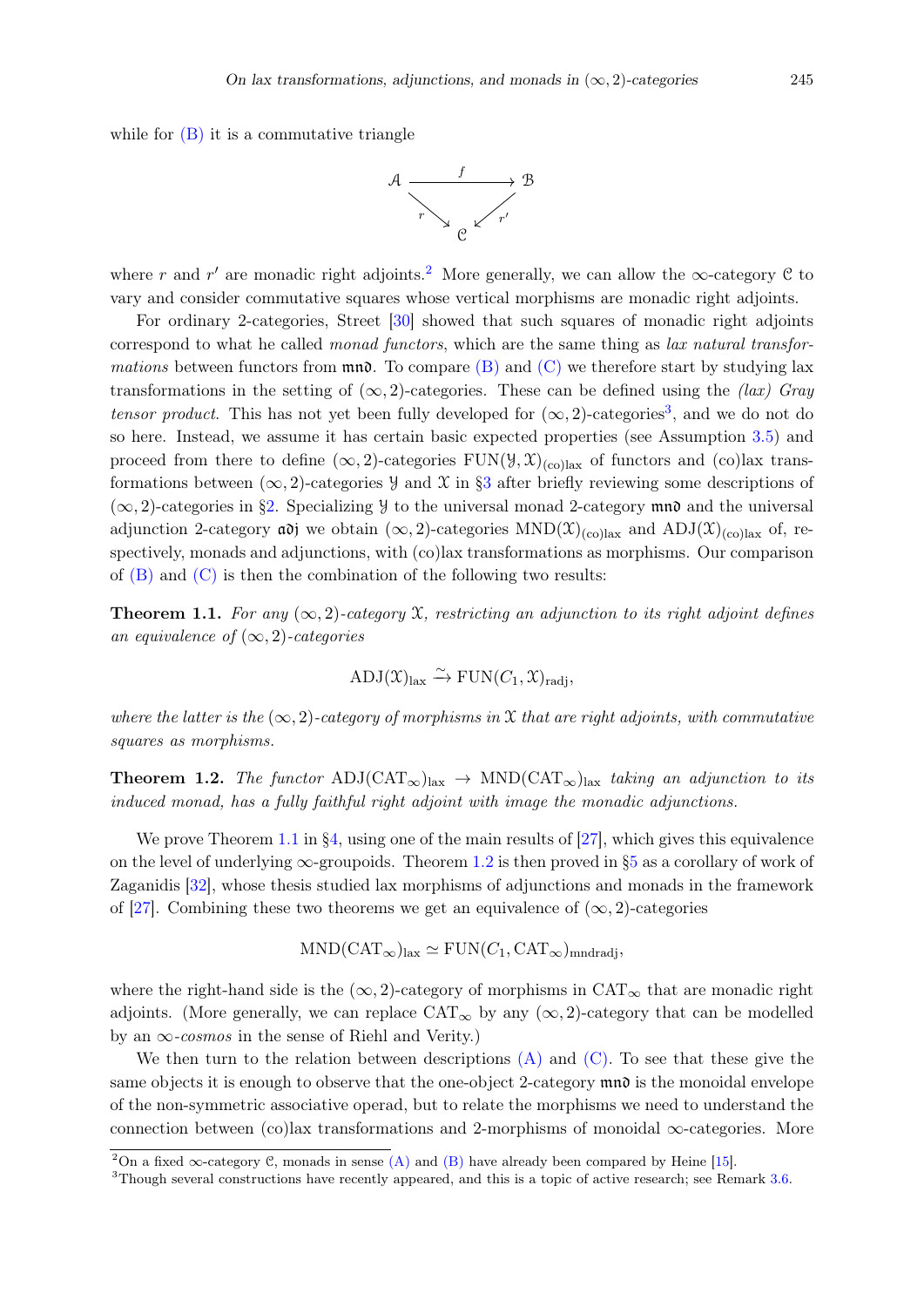generally, if we view  $(\infty, 2)$ -categories (in the guise of complete 2-fold Segal spaces) as cocartesian fibrations over  $\Delta^{op}$ , then for  $(\infty, 2)$ -categories X and Y we can define an  $\infty$ -category Nat $(\mathfrak{X}, \mathfrak{Y})$ consisting of functors over  $\mathbf{\Delta}^{\mathrm{op}}$  that preserve cocartesian morphisms and natural transformations between them. In  $\S7$  we prove the following characterization of these  $\infty$ -categories:

Theorem 1.3. There is a functor

 $\text{Nat}(\mathfrak{X}, \mathfrak{Y}) \to \text{Fun}(\mathfrak{X}, \mathfrak{Y})_{\text{colax}}$ 

that identifies the domain with the wide subcategory of the  $\infty$ -category Fun(X, Y)<sub>colax</sub> underlying  $FUN(\mathfrak{X}, \mathfrak{Y})_{\text{colax}}$  containing those colax transformations whose components are all equivalences.

The colax transformations in this subcategory are an  $(\infty, 2)$ -categorical analogue of the "icons" of Lack [\[18\]](#page-36-1). Combining this result with the non-symmetric analogues of the results on (symmetric) monoidal envelopes of  $\infty$ -operads from [\[22\]](#page-37-0)\*§2.2.4, we obtain the following comparison of descriptions  $(A)$  and  $(C)$  in [§8:](#page-32-0)

**Theorem 1.4.** For any object X of an  $(\infty, 2)$ -category X, there is an equivalence of  $\infty$ -categories

$$
\mathrm{Alg}(\mathrm{End}_{\mathfrak{X}}(X)) \xrightarrow{\sim} \mathrm{Mnd}(\mathfrak{X})_{\mathrm{colax},X}
$$

between the  $\infty$ -category of associative algebras in the monoidal  $\infty$ -category of endomorphisms of X under composition, and the fibre at X of the underlying  $\infty$ -category Mnd $(\mathfrak{X})_{\text{colax}}$  of MND $(\mathfrak{X})_{\text{colax}}$ 

This equivalence is compatible with the forgetful functors to endomorphisms of  $X$ . Replacing lax by colax morphisms, we also obtain an equivalence between  $\text{Alg}(\text{End}_{\mathfrak{X}}(X))^{op}$  and  $\text{Mnd}(\mathfrak{X})_{\text{lazy}}$ and so combined with our first comparison we obtain for  $\mathcal C$  an  $\infty$ -category equivalences

$$
Alg(Fun(\mathcal{C}, \mathcal{C}))^{op} \simeq Mnd(CAT_{\infty})_{lax, \mathcal{C}} \simeq Cat_{\infty/\mathcal{C}}^{mndradj}
$$

where the right-hand side is the full subcategory of  $Cat_{\infty/\mathcal{C}}$  spanned by the monadic right adjoints.

Acknowledgments This paper began as a revision of the appendix of [\[10\]](#page-36-2), and I thank David Gepner and Joachim Kock for a fruitful and rewarding collaboration. I especially thank Joachim for extensive discussions on the subject of this paper, particularly Gray tensor products and lax transformations. I also thank Alexander Campbell for supplying some 2-categorical references.

This paper was begun while the author was employed by the IBS Center for Geometry and Physics in Pohang, in a position funded by grant IBS-R003-D1 of the Institute for Basic Science of the Republic of Korea; it was completed while the author was in residence at the Matematical Sciences Research Institute in Berkeley, California, during the Spring 2020 semester, and is thereby based upon work supported by the National Science Foundation under grant DMS-1440140.

# <span id="page-2-0"></span>2.  $(\infty, 2)$ -Categories

In this section we fix some notation for various structures related to  $\infty$ -categories, and briefly review the different descriptions of  $(\infty, 2)$ -categories we make use of; we also make a few simple  $(\infty, 2)$ -categorical observations that will be useful later on.

Notation 2.1. We write S for the  $\infty$ -category of spaces (or  $\infty$ -groupoids), Cat<sub> $\infty$ </sub> for the  $\infty$ category of  $\infty$ -categories, and  $Cat_{(\infty,2)}$  for the  $\infty$ -category of  $(\infty,2)$ -categories.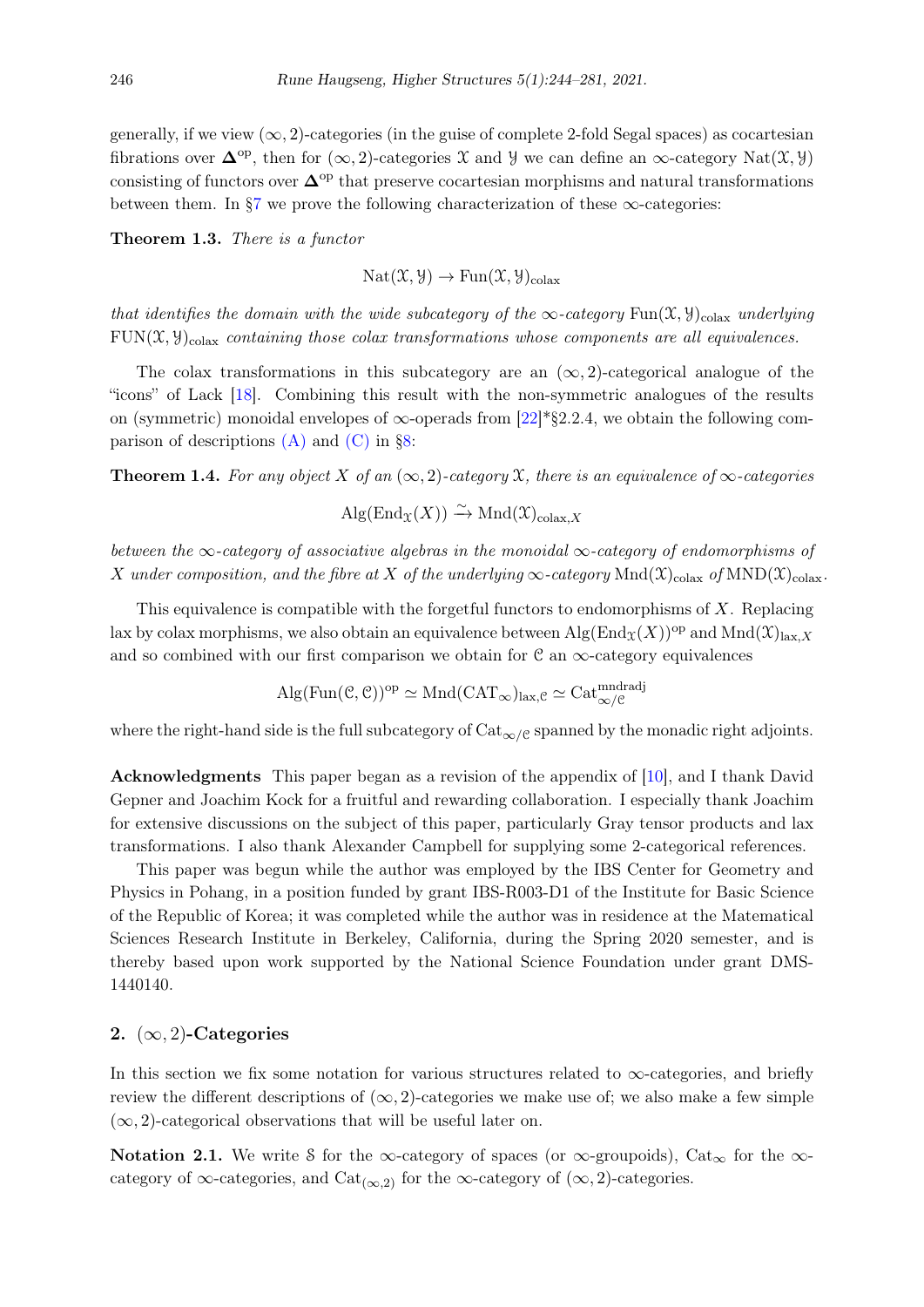Notation 2.2. If C is an  $\infty$ -category, we write  $\mathcal{C}^{\simeq}$  for the underlying  $\infty$ -groupoid of C, which is the value at C of the right adjoint to the inclusion  $S \hookrightarrow \text{Cat}_{\infty}$ . This inclusion also has a left adjoint, which takes the  $\infty$ -category C to the  $\infty$ -groupoid obtained by inverting all morphisms in C, which we denote by ∥C∥.

The  $\infty$ -category Cat<sub>( $\infty$ ,2)</sub> admits several useful descriptions; in particular, we can view  $(\infty, 2)$ categories

- as complete 2-fold Segal spaces [\[2\]](#page-36-3),
- as complete Segal  $\Theta_2$ -spaces [\[26\]](#page-37-4),
- as certain simplicial objects in  $Cat_{\infty}$  [\[21\]](#page-37-5),
- or as  $\infty$ -categories enriched in Cat<sub> $\infty$ </sub> [\[9\]](#page-36-4).

The first three of these descriptions are related through the following commutative diagram, where all functors except the lower right one are fully faithful:

<span id="page-3-0"></span>
$$
\begin{array}{ccc}\n & \mathrm{Seg}^{\mathcal{S}}_{\mathbf{\Delta}^{op}}(\mathrm{Cat}_{\infty}) \longrightarrow \mathrm{Seg}_{\mathbf{\Delta}^{op}}(\mathrm{Cat}_{\infty}) \longleftarrow \mathrm{Fun}(\mathbf{\Delta}^{op}, \mathrm{Cat}_{\infty}) \\
 & & \downarrow \qquad \qquad \downarrow \qquad \qquad \downarrow \\
 & \mathrm{Cat}_{(\infty,2)} \longrightarrow \mathrm{Seg}^{\mathcal{Z}\text{-fold}}_{\mathbf{\Delta}^{op} \times \mathbf{\Delta}^{op}}(\mathcal{S}) \longrightarrow \mathrm{Seg}_{\mathbf{\Delta}^{op} \times \mathbf{\Delta}^{op}}(\mathcal{S}) \longrightarrow \mathrm{Fun}(\mathbf{\Delta}^{op} \times \mathbf{\Delta}^{op}, \mathcal{S}) \\
 & & \downarrow \qquad \qquad \downarrow \\
 & \times \uparrow \qquad \qquad \downarrow \\
 & \mathrm{Seg}_{\mathbf{\Theta}^{op}_2}(\mathcal{S}) \longleftarrow \qquad \qquad \downarrow \\
 & \mathrm{Fun}(\mathbf{\Theta}^{op}_2, \mathcal{S}).\n\end{array}\n\end{array}\n\tag{1}
$$

We now describe the  $\infty$ -categories and functors that appear in this diagram:

**Definition 2.3.** We write  $\Delta$  for the usual simplex category, consisting of the ordered sets  $[n] := \{0, \ldots, n\}$  and order-preserving maps between them. A morphism  $\phi : [m] \to [n]$  in  $\Delta$  is called *inert* if it is the inclusion of a subinterval, i.e. if  $\phi(i) = \phi(0) + i$  for  $i = 0, \ldots, m$ , and *active* if it preserves the end points, i.e.  $\phi(0) = 0$  and  $\phi(m) = n$ .

Definition 2.4. For an  $\infty$ -category C with finite limits, Seg<sub> $\Delta^{op}(\mathcal{C})$ </sub> denotes the full subcategory of Fun( $\Delta^{op}, \mathcal{C}$ ) consisting of functors  $X : \Delta^{op} \to \mathcal{C}$  satisfying the Segal condition, meaning that the natural map

$$
X_n \to X_1 \times_{X_0} \cdots \times_{X_0} X_1,
$$

induced by the inert maps  $[0], [1] \rightarrow [n]$  in  $\Delta$ , is an equivalence for all *n*. We also write  $\mathrm{Seg}_{\mathbf{\Delta}^{\mathrm{op}}\times\mathbf{\Delta}^{\mathrm{op}}}(\mathcal{C})$  for the full subcategory  $\mathrm{Seg}_{\mathbf{\Delta}^{\mathrm{op}}}(\mathrm{Seg}_{\mathbf{\Delta}^{\mathrm{op}}}(\mathcal{C}))$  of  $\mathrm{Fun}(\mathbf{\Delta}^{\mathrm{op}},{\rm Fun}(\mathbf{\Delta}^{\mathrm{op}},\mathcal{C}))\simeq\mathrm{Fun}(\mathbf{\Delta}^{\mathrm{op}}\times\mathcal{C})$  $\Delta^{\text{op}}, \mathcal{C}$ , consisting of functors  $\Delta^{\text{op}} \times \Delta^{\text{op}} \to \mathcal{C}$  that satisfy the Segal condition in each variable.

Definition 2.5.  $\text{Seg}^S_{\mathbf{\Delta}^{\text{op}}}(\text{Cat}_{\infty})$  denotes the full subcategory of  $\text{Seg}_{\mathbf{\Delta}^{\text{op}}}(\text{Cat}_{\infty})$  consisting of Segal objects X such that  $X_0$  is an  $\infty$ -groupoid. We can then define  $Cat_{(\infty,2)}$  to be the full subcategory of  $\text{Seg}^{\mathcal{S}}_{\mathbf{\Delta}^{op}}(\text{Cat}_{\infty})$  consisting of functors X satisfying the *completeness condition*, namely that the underlying Segal space  $X^{\simeq}$  is complete in the sense of [\[25\]](#page-37-6).

**Definition 2.6.** Seg<sup>2-fold</sup>  $\Delta^{op}(\mathcal{S})$  denotes the full subcategory of Seg<sub> $\Delta^{op} \times \Delta^{op}(\mathcal{S})$  consisting of</sub> 2-fold Segal spaces, meaning those objects X such that  $X_{0,\bullet} : \mathbf{\Delta}^{\mathrm{op}} \to \mathcal{S}$  is constant.

**Remark 2.7.** The top right vertical morphism in [\(1\)](#page-3-0) arises from the inclusion  $Cat_{\infty} \hookrightarrow Seg_{\mathbf{A}^{\mathrm{op}}}(\mathcal{S})$ of  $\infty$ -categories as the complete Segal objects, due to Rezk [\[25\]](#page-37-6). This also induces the other inclusions between the top two rows, and identifies  $\text{Cat}_{(\infty,2)}$  with the full subcategory of  $\text{Seg}_{\mathbf{\Delta}^{\text{op}} \times \mathbf{\Delta}^{\text{op}}}^{\text{2-fold}}(\mathcal{S})$ consisting of the complete 2-fold Segal spaces in the sense of Barwick [\[2\]](#page-36-3).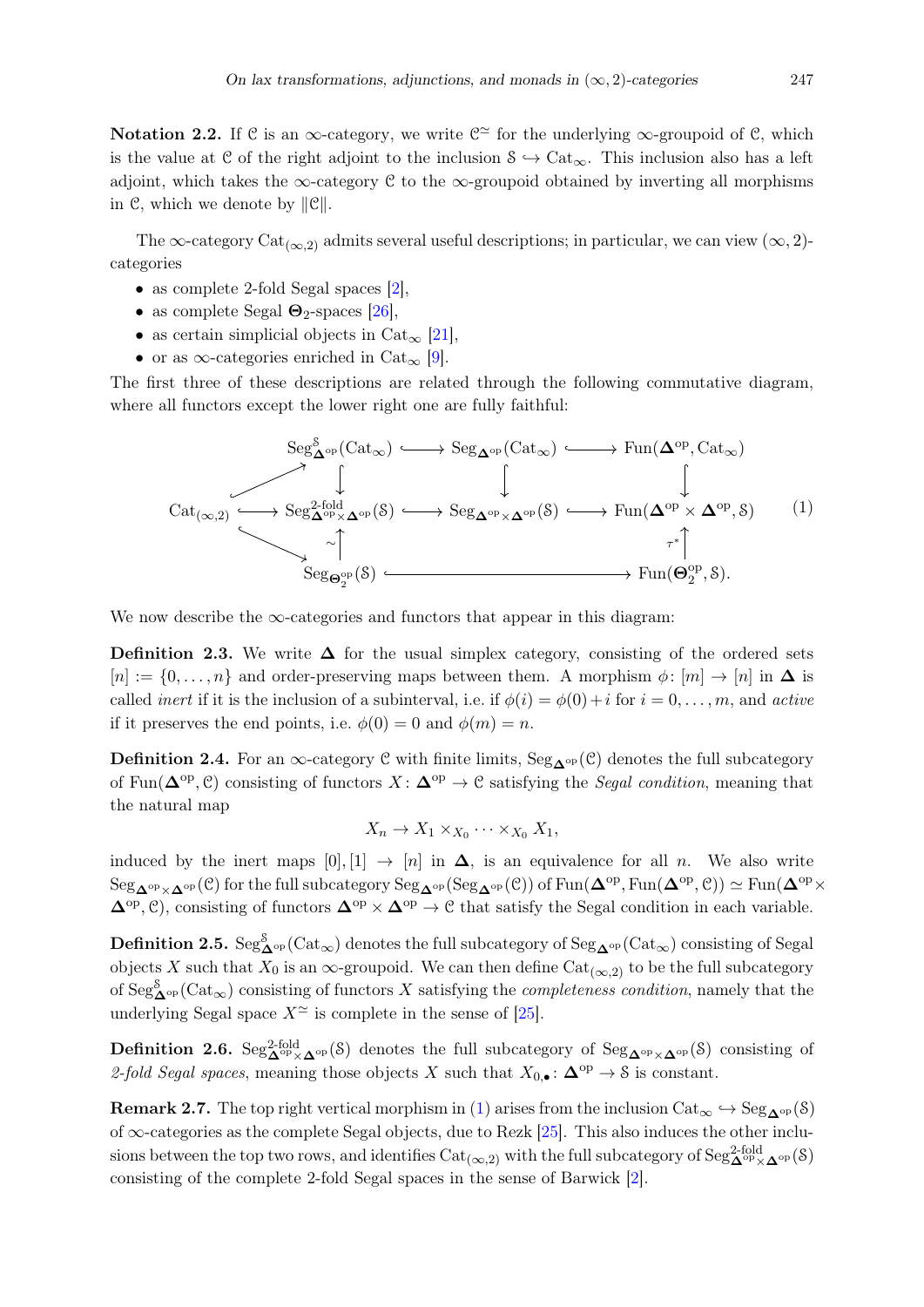**Definition 2.8.** The category  $\mathbf{\Theta}_2$  has objects  $[k](n_1, \ldots, n_k)$  for non-negative integers  $k, n_1, \ldots, n_k$ , with a morphism  $[k](n_1, \ldots, n_k) \to [l](m_1, \ldots, m_l)$  given by a morphism  $\phi: [k] \to [l]$  in  $\Delta$  together with a morphism  $\psi_{ij}: [n_i] \to [m_j]$  in  $\Delta$  whenever  $\phi(i-1) < j \leq \phi(i)$ . Composition is defined in the obvious way, and we say this morphism is *inert* or *active* if  $\phi$  and each of the maps  $\psi_{ij}$  is inert or active, respectively.

**Remark 2.9.** We can think of the objects of  $\Theta_2$  as globular pasting diagrams, such as

$$
\bullet \xrightarrow{\psi \rightarrow \bullet} \bullet \xrightarrow{\psi \rightarrow \bullet} \bullet \xrightarrow{\psi \rightarrow \bullet} \bullet
$$

which corresponds to the object [4](3, 0, 1, 2). This leads to the equivalent definition of  $\Theta_2$  as a full subcategory of the category of strict 2-categories, by thinking of the object  $[k](n_1, \ldots, n_k)$ as the strict 2-category with objects  $0, \ldots, n$  whose category of morphisms  $i \to j$  is  $\prod_{i < k \leq j} [n_i]$ if  $i \leq j$  and empty otherwise, and with composition given by taking products.

Notation 2.10. We shall use the following special notation for the most basic objects of  $\Theta_2$ :

$$
C_0 := [0](),
$$
  
\n
$$
C_1 := [1](0),
$$
  
\n
$$
C_2 := [1](1).
$$

They can be pictured, respectively, as



We refer to the object  $C_n$  as the *n-cell*; it is the generic 2-category containing an *n*-morphism.

**Definition 2.11.** Seg<sub> $\mathbf{\Theta}_2^{\text{op}}(\mathcal{S})$  denotes the full subcategory of Fun( $\mathbf{\Theta}_2^{\text{op}}$ </sub>  $2^{\text{op}},$  S) consisting of functors  $X$  that satisfy the following pair of Segal conditions:

• for every object  $[k](n_1, \ldots, n_k)$ , the morphism

$$
X([k](n_1,\ldots,n_k)) \to X([1](n_1)) \times_{X(C_0)} \cdots \times_{X(C_0)} X([1](n_k))
$$

is an equivalence,

• for every object  $[1](n)$ , the morphism

$$
X([1](n)) \to X(C_2) \times_{X(C_1)} \cdots \times_{X(C_1)} X(C_2)
$$

is an equivalence.

Remark 2.12. The bottom right vertical morphism in [\(1\)](#page-3-0) is given by composition with the functor  $\tau: \Delta \times \Delta \to \Theta_2$ , given on objects by  $([k], [n]) \mapsto [k]([n], \ldots, [n])$ . This restricts to an equivalence between  $\text{Seg}_{\mathbf{\Theta}^{\text{op}}_2}(\mathcal{S})$  and  $\text{Seg}_{\mathbf{\Delta}^{\text{op}} \times \mathbf{\Delta}^{\text{op}}}(\mathcal{S})$  and furthermore identifies  $\text{Cat}_{(\infty,2)}$  with the full subcategory of *complete* objects in  $\text{Seg}_{\mathbf{\Theta}^{\text{op}}_2}(\mathcal{S})$  in the sense of Rezk [\[26\]](#page-37-4); this comparison was first proved by Barwick and Schommer-Pries [\[4\]](#page-36-5) and in different ways by Bergner and Rezk [\[5\]](#page-36-6) and the author [\[14\]](#page-36-7).

Notation 2.13. We introduce some notation for various structures related to  $(\infty, 2)$ -categories: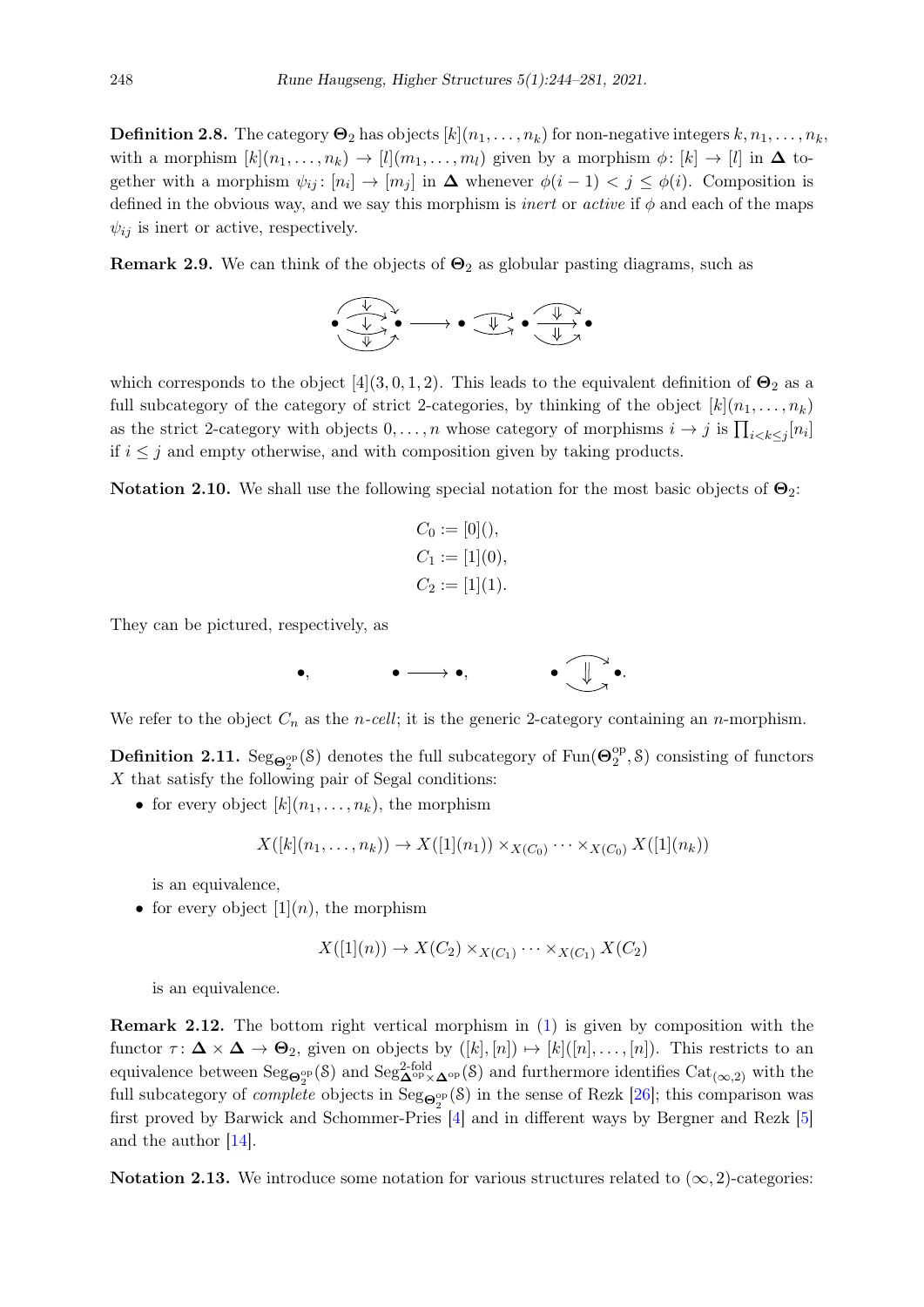- (i) If X is an  $(\infty, 2)$ -category, we write  $\iota_1\mathfrak{X}$  for the underlying  $\infty$ -category of X, and  $\iota_0\mathfrak{X}$  for the underlying  $\infty$ -groupoid. If we view  $\mathfrak X$  as an object  $X_{\bullet} \in \text{Seg}_{\mathbf{\Delta}^{\text{op}}}^{\mathcal S}(\text{Cat}_{\infty})$ , then  $\iota_1 \mathfrak X$  is the complete Segal space obtained by taking the underlying  $\infty$ -groupoid levelwise, i.e.  $X_{\bullet}^{\simeq}$ , while  $\iota_0\mathfrak{X}$  is the  $\infty$ -groupoid  $X_0$ .
- (ii) If X is an  $(\infty, 2)$ -category and x, y are objects of X then we write  $\mathfrak{X}(x, y)$  for the  $\infty$ -category of morphisms from x to y in X. If we view X as a simplicial  $\infty$ -category X, then this is given by the pullback square

$$
\mathcal{X}(x, y) \longrightarrow X_1
$$
  
\n
$$
\downarrow \qquad \qquad \downarrow
$$
  
\n
$$
\{(x, y)\} \longrightarrow X_0 \times X_0,
$$

where the right vertical map is the functor induced by the two maps  $[0] \rightarrow [1]$ .

- (iii) If X and Y are  $(\infty, 2)$ -categories, we write FUN(X, Y) for the  $(\infty, 2)$ -category of functors between them, i.e. the internal Hom in  $Cat_{(\infty,2)}$ , and  $Fun(\mathfrak{X}, \mathcal{Y}) := \iota_1{FUN}(\mathfrak{X}, \mathcal{Y})$  for its underlying ∞-category.
- (iv) If X is an  $(\infty, 2)$ -category, we write  $\mathfrak{X}^{1-\text{op}}$  for the  $(\infty, 2)$ -category obtained from X by reversing the 1-morphisms, and  $\mathfrak{X}^{2\text{-op}}$  for that obtained by reversing the 2-morphisms. If X is represented by a simplicial  $\infty$ -category  $X_{\bullet}$  then  $\mathfrak{X}^{2\text{-op}}$  corresponds to taking op levelwise to obtain  $X_{\bullet}^{\text{op}}$ , while  $\mathfrak{X}^{1-\text{op}}$  is obtained by composing  $X_{\bullet}$  with the order-reversing involution of ∆.

**Remark 2.14.** Another description of  $(\infty, 2)$ -categories is that they are precisely  $\infty$ -categories enriched in the symmetric monoidal  $\infty$ -category Cat<sub> $\infty$ </sub>, in the sense of [\[9\]](#page-36-4). This definition is shown in [\[12\]](#page-36-8) to be equivalent to  $(\infty, 2)$ -categories viewed as complete objects in  $\text{Seg}^{\delta}_{\mathbf{\Delta}^{\text{op}}}(\text{Cat}_{\infty})$ , and hence is also equivalent to the other definitions we have considered thus far; the comparison also extends to an equivalence between  $\text{Seg}^{\mathcal{S}}_{\mathbf{\Delta}^{\text{op}}}(\text{Cat}_{\infty})$  and *categorical algebras* in  $\text{Cat}_{\infty}$ , defined in [\[9\]](#page-36-4) as algebras for a family of (generalized non-symmetric)  $\infty$ -operads  $\mathbf{\Delta}_X^{\text{op}}$ . This allows us to construct certain  $(\infty, 2)$ -categories as *free* algebras for these  $\infty$ -operads, as we will now explain:

**Definition 2.15.** A Cat<sub>∞</sub>-graph on a space X is a functor  $X \times X \to \text{Cat}_{\infty}$ ; using the obvious naturality in X, these combine into an  $\infty$ -category Graph(Cat<sub> $\infty$ </sub>). This can equivalently be viewed as the ∞-category  $Fun^S(\mathbf{\Delta}^{el,op}, \mathrm{Cat}_{\infty})$  where  $\mathbf{\Delta}^{el}$  is the subcategory of  $\mathbf{\Delta}$  containing the objects [0], [1] and the two inert maps  $d_0, d_1 : [0] \to [1]$ , and  $\text{Fun}^{\mathcal{S}}(\mathbf{\Delta}^{\text{el,op}}, \text{Cat}_{\infty})$  is the full subcategory of Fun( $\Delta^{el,op}, \text{Cat}_{\infty}$ ) consisting of functors  $\Phi$  such that  $\Phi_0 \in \mathcal{S}$ . The forgetful functor from categorical algebras to graphs then corresponds to the functor  $\text{Seg}^{\mathcal{S}}_{\mathbf{\Delta}^{\text{op}}}(\text{Cat}_{\infty}) \to$ Graph(Cat<sub>∞</sub>) induced by composition with the inclusion  $\Delta^{el} \rightarrow \Delta$ . This has a left adjoint Free:  $Graph(Cat_{\infty}) \rightarrow Seg_{\mathbf{\Delta}^{\mathrm{op}}}^{\mathcal{S}}(Cat_{\infty}),$  which can be described by an explicit formula (as it is given by free algebras for a family of  $\infty$ -operads).

<span id="page-5-0"></span>**Definition 2.16.** In particular, given  $\infty$ -categories  $\mathcal{C}_1, \ldots, \mathcal{C}_n$  we can define a Cat<sub> $\infty$ </sub>-graph

$$
[n](\mathcal{C}_1,\ldots,\mathcal{C}_n)_{\rm graph}
$$

on the set  $\{0,\ldots,n\}$  by

$$
(i,j) \mapsto \begin{cases} \mathcal{C}_j, & i = j - 1, \\ \emptyset, & \text{otherwise.} \end{cases}
$$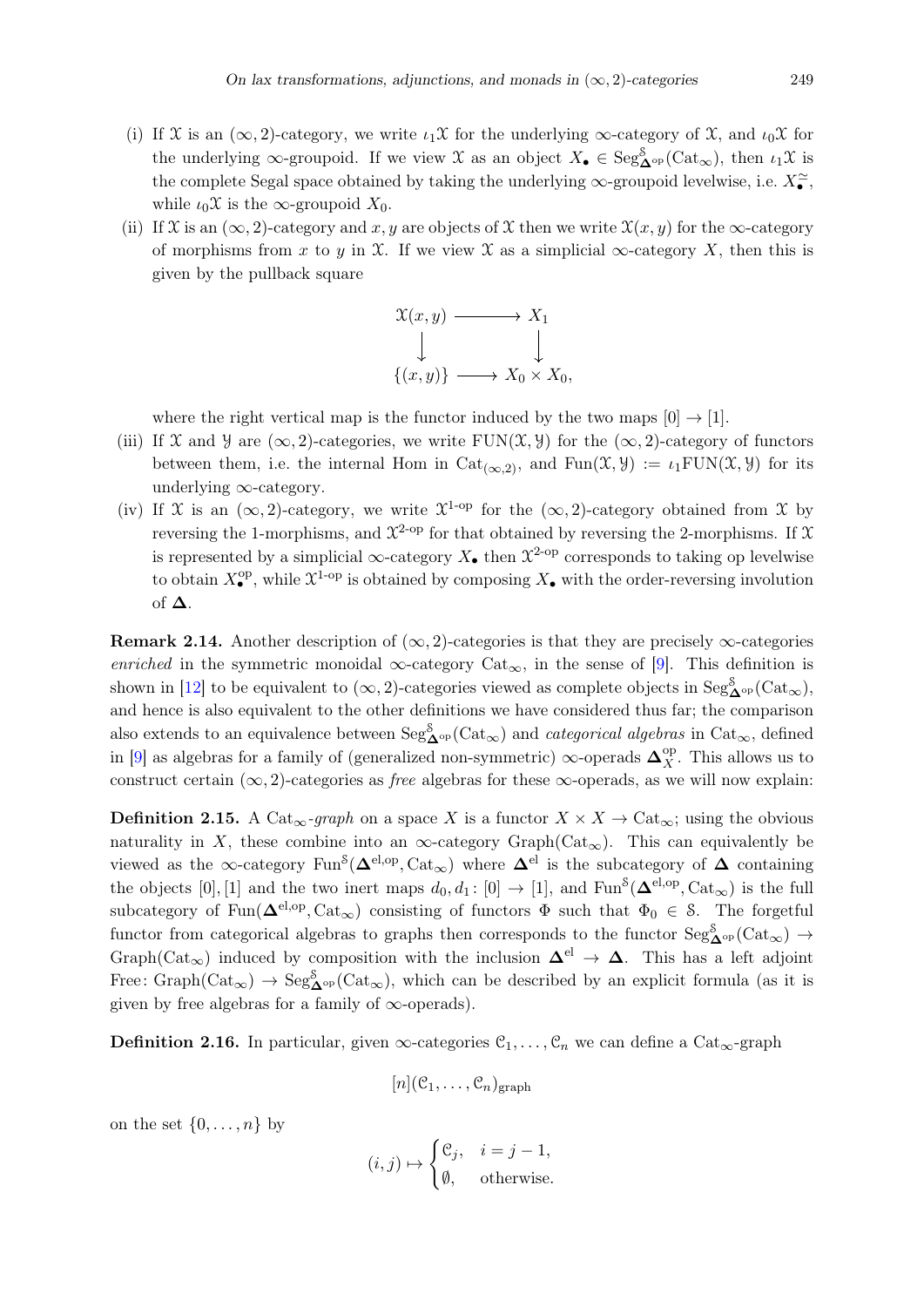We write  $[n](\mathcal{C}_1,\ldots,\mathcal{C}_n)$  for the free  $(\infty,2)$ -category on  $[n](\mathcal{C}_1,\ldots,\mathcal{C}_n)$ <sub>graph</sub>. The formula for free algebras implies that this  $(\infty, 2)$ -category has objects  $0, \ldots, n$ , and the  $\infty$ -categories of maps are given by

$$
[n](\mathcal{C}_1,\ldots,\mathcal{C}_n)(i,j) \simeq \begin{cases} \mathcal{C}_{i+1} \times \cdots \times \mathcal{C}_j, & i \leq j, \\ \emptyset, & i > j, \end{cases}
$$

with composition given by the obvious equivalence

$$
[n](\mathcal{C}_1,\ldots,\mathcal{C}_n)(i,j)\times[n](\mathcal{C}_1,\ldots,\mathcal{C}_n)(j,k)\xrightarrow{\sim} [n](\mathcal{C}_1,\ldots,\mathcal{C}_n)(i,k).
$$

Note that any inert map  $\phi: [m] \to [n]$  in  $\Delta$  induces a fully faithful functor

 $\overline{\phi}$ :  $[m](\mathcal{C}_{\phi(1)}, \ldots, \mathcal{C}_{\phi(m)}) \to [n](\mathcal{C}_1, \ldots, \mathcal{C}_n),$ 

as the free functor on the inclusion of graphs determined by  $\phi$ .

**Remark 2.17.** In particular, we have a functor  $[1](-)$ : Cat<sub> $\infty$ </sub>  $\to$  Cat<sub> $(\infty,2)$ </sub> with two natural morphisms  $[0] \rightarrow [1](-)$ . From the free-forgetful adjunction for graphs, we see that for any  $(\infty, 2)$ -category X the fibre of

$$
Map([1](\mathcal{C}), \mathfrak{X}) \to Map([0], \mathfrak{X})^{\times 2}
$$

at objects  $x, y \in \mathfrak{X}$  is naturally equivalent to  $\text{Map}_{\text{Cat}_{\infty}}(\mathfrak{C}, \mathfrak{X}(x, y)).$ 

We can use these free  $(\infty, 2)$ -categories to describe some colimits of  $(\infty, 2)$ -categories that will be useful later on:

<span id="page-6-0"></span>**Lemma 2.18.** For any  $\infty$ -categories  $\mathcal{C}_1, \ldots, \mathcal{C}_n$ , the functor

$$
[1](\mathcal{C}_1) \amalg_{[0]} \cdots \amalg_{[0]} [1](\mathcal{C}_n) \to [n](\mathcal{C}_1, \ldots, \mathcal{C}_n),
$$

induced by the inert maps  $[0], [1] \rightarrow [n]$ , is an equivalence.

*Proof.* Since taking free  $(\infty, 2)$ -categories is a left adjoint, this is the free functor on a morphism of graphs

$$
[1](\mathcal{C}_1)_{\text{graph}} \amalg_{[0]_{\text{graph}}} \cdots \amalg_{[0]_{\text{graph}}} [1](\mathcal{C}_n)_{\text{graph}} \rightarrow [n](\mathcal{C}_1, \ldots, \mathcal{C}_n)_{\text{graph}},
$$

which is obviously an equivalence.

<span id="page-6-1"></span>**Lemma 2.19.** The functor  $[1](-)$ : Cat<sub>∞</sub>  $\rightarrow$  Cat<sub>(∞,2)</sub> preserves weakly contractible colimits.

*Proof.* Given a diagram  $f: \mathcal{I} \to \mathrm{Cat}_{\infty}$  and  $\mathcal{X} \in \mathrm{Cat}_{(\infty,2)}$ , we have a natural commutative square

$$
Map([1](\text{colim}_{\mathcal{I}} f), \mathcal{X}) \longrightarrow \lim_{\mathcal{I}^{\text{op}}} \text{Map}([1](f), \mathcal{X})
$$
  

$$
\downarrow \qquad \qquad \downarrow
$$
  

$$
\text{Map}([0], \mathcal{X})^{\times 2} \longrightarrow \text{lim}_{\mathcal{I}^{\text{op}}} \text{Map}([0], \mathcal{X})^{\times 2}.
$$

If I is weakly contractible then the bottom horizontal morphism is an equivalence, so to show the top horizontal morphism is an equivalence it suffices to show it is an equivalence on the fibre at any pair of objects  $x, y \in \mathbb{C}$ . Since limits commute, we can identify the map on fibres as

$$
\mathrm{Map}_{\mathrm{Cat}_{\infty}}(\mathrm{colim}_\mathfrak{I} f, \mathfrak{X}(x, y)) \to \lim_{\mathfrak{I}^{\mathrm{op}}} \mathrm{Map}_{\mathrm{Cat}_{\infty}}(f, \mathfrak{X}(x, y)),
$$

<span id="page-6-2"></span>which is indeed an equivalence.

 $\Box$ 

 $\Box$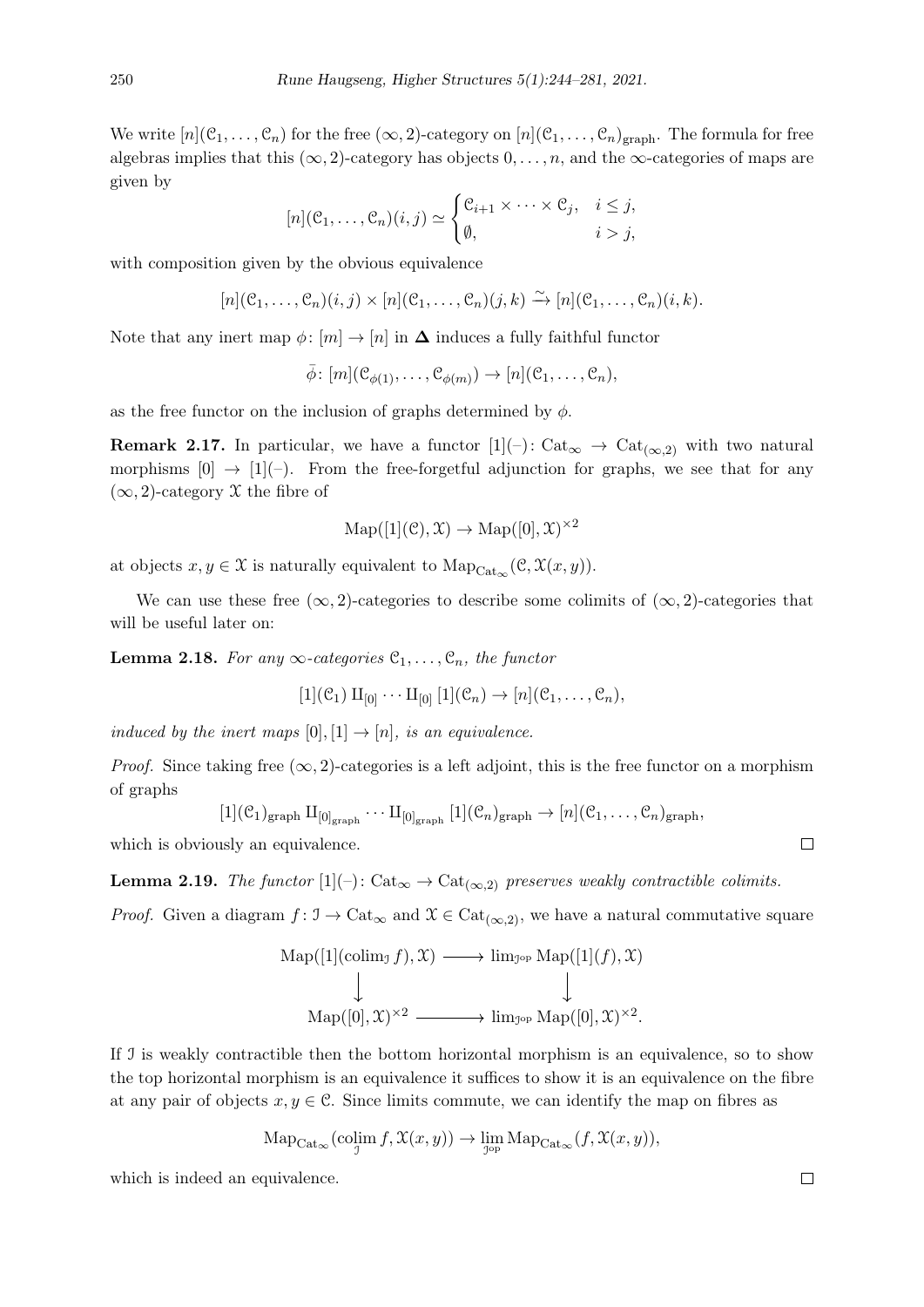**Lemma 2.20.** If J is a weakly contractible  $\infty$ -category and X is an  $(\infty, 2)$ -category which corresponds to a simplicial  $\infty$ -category  $X_{\bullet}$ , then there is a natural equivalence

$$
\mathrm{Map}_{\mathrm{Cat}_{(\infty,2)}}([1](\mathcal{I}), \mathfrak{X}) \simeq \mathrm{Map}_{\mathrm{Cat}_{\infty}}(\mathfrak{I}, X_1).
$$

Proof. We have a natural fibre sequence

$$
\mathrm{Map}(\mathcal{I}, \mathcal{X}(x, y)) \to \mathrm{Map}(\mathcal{I}, X_1) \to \mathrm{Map}(\mathcal{I}, X_0)^{\times 2} \simeq \mathrm{Map}(\|\mathcal{I}\|, X_0)^{\times 2},
$$

where the equivalence uses that  $X_0$  is an  $\infty$ -groupoid. If J is weakly contractible, this is equivalent to the fibre sequence above for  $\text{Map}([1](\mathcal{I}), \mathcal{X})$ .  $\Box$ 

## <span id="page-7-0"></span>3. The Gray Tensor Product

For ordinary (strict) 2-categories, Gray [\[11\]](#page-36-9) defined a (non-symmetric) tensor product  $\otimes^{\text{(co)lex}}$ (where  $\mathbf{A} \otimes^{\text{lax}} \mathbf{B} \cong \mathbf{B} \otimes^{\text{colax}} \mathbf{A}$ ), colimit-preserving in each variable, such that the internal Homs are 2-categories of functors where morphisms are either lax or  $colax<sup>4</sup>$  $colax<sup>4</sup>$  $colax<sup>4</sup>$  natural transformations (depending on whether we take the adjoint in the first or second variable). In this section we first recall an explicit description of  $I \otimes^{colax} J$  for  $I, J \in \Theta_2$  and then discuss the (expected) extension of the Gray tensor product to  $(\infty, 2)$ -categories and its basic properties.

Notation 3.1. Recall that  $[k]$  denotes the ordered set  $\{0 \leq 1 \leq \cdots \leq n\}$ . Viewing this as a poset, the product  $[k] \times [m]$  of posets has the shape of a rectangular grid. This is a ranked poset; its maximal chains (i.e. the paths from  $(0,0)$  to  $(k,m)$ ) all have length  $k+m$  and form a poset denoted  $\text{MaxCh}([k] \times [m])$ , whose partial order relation is generated by

 $\downarrow \leq \lnot$ 

(Note that this poset is isomorphic to the poset  $\text{Sh}(k, m)$  of  $(k, m)$ -shuffles, ordered with  $k + m$ as the least element and  $m + k$  as the greatest element.)

Notation 3.2. For non-negative integers  $i \leq j$  it is convenient to also introduce the notation [i, j] for the ordered set  $\{i < i+1 < \cdots < j\}$ , which is isomorphic to  $[j-i]$ . If  $i > j$  it is convenient to take  $[i, j] = \emptyset$ .

<span id="page-7-2"></span>**Definition 3.3.** If  $I = [n](x_1, \ldots, x_n)$  and  $J = [m](y_1, \ldots, y_m)$  are objects of  $\Theta_2$ , then the Gray tensor product  $I \otimes^{\text{colax}} J$  is the 2-category with object set  $ob([n]) \times ob([m])$  and Hom-categories (actually posets)

$$
\text{Hom}((i,j),(i',j')) := \begin{cases} \text{MaxCh}([i,i'] \times [j,j']) \times \prod_{i < s \le i'} [x_s] \times \prod_{j < t \le j'} [y_t], & i \le i', j \le j' \\ \emptyset, & \text{otherwise} \end{cases}
$$
\n
$$
\cong \text{MaxCh}([i,i'] \times [j,j']) \times I(i,i') \times J(j,j')
$$

The composition of morphisms  $(i, j) \rightarrow (i', j')$  and  $(i', j') \rightarrow (i'', j'')$  is defined by combining the composition in  $I$  and  $J$  with the natural inclusion

$$
\text{MaxCh}([i, i'] \times [j, j']) \times \text{MaxCh}([i', i''] \times [j', j'']) \to \text{MaxCh}([i, i''] \times [j, j''])
$$

<span id="page-7-1"></span><sup>&</sup>lt;sup>4</sup>We have tried to follow the convention that the prefix "co" refers to reversing the direction of 2-morphisms, while "op" refers to reversing that of 1-morphisms. Since the two types of lax natural transformations are related by reversing 2-morphisms, we call them lax and colax transformations (just as we would refer to lax and colax functors, though these do not appear in this paper). However, in the 2-categorical literature the term oplax natural transformation is also common.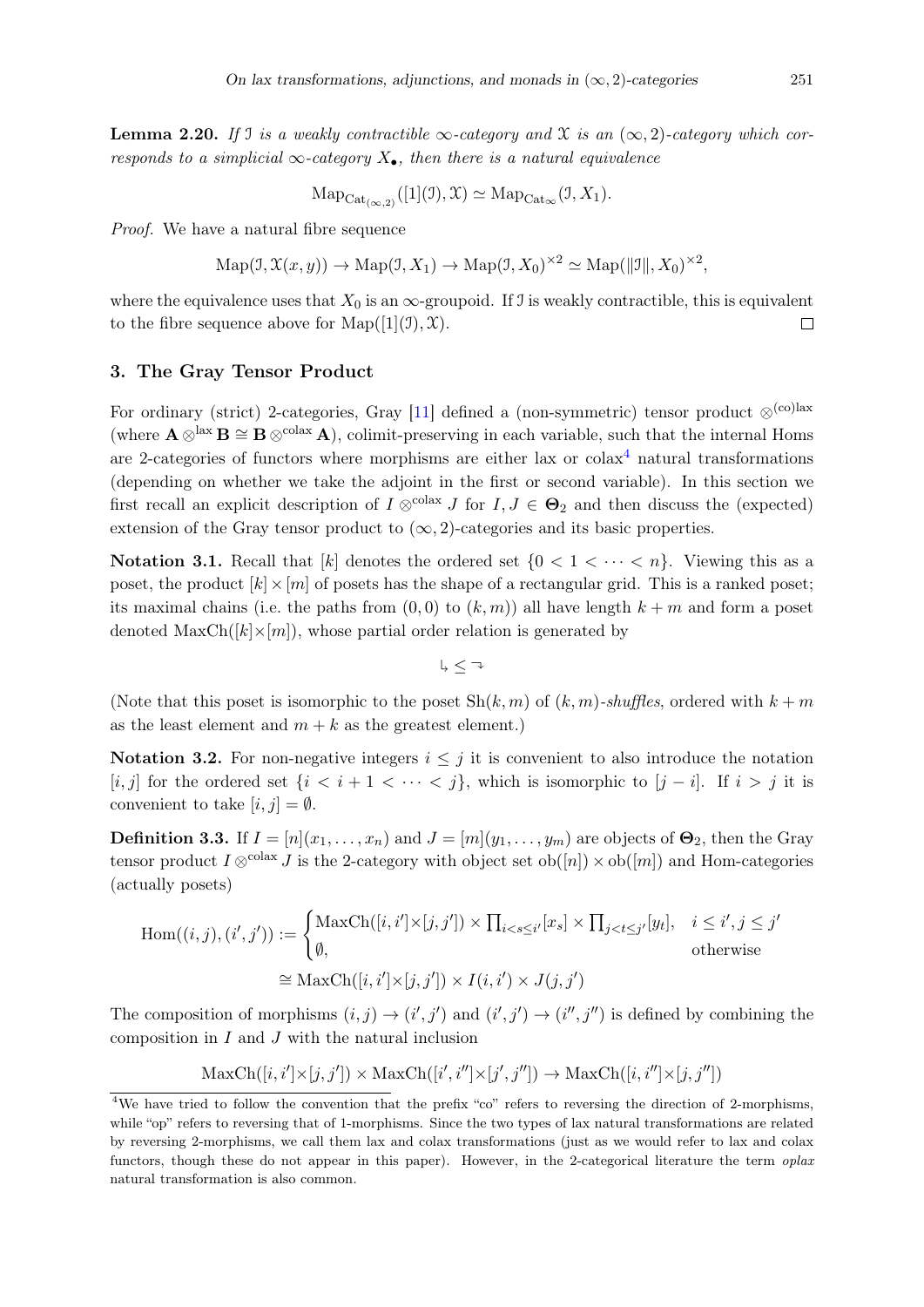that combines a path from  $(i, j)$  to  $(i', j')$  with a path from  $(i', j')$  to  $(i'', j'')$  to get the subset of paths from  $(i, j)$  to  $(i'', j'')$  that factor through  $(i', j')$ . With this definition there is also a canonical way to define functors between Gray tensor products from morphisms in  $\Theta_2$ , so that we obtain a functor  $\otimes^{\text{colax}}$ :  $\Theta_2 \times \Theta_2 \to \text{Cat}_{(\infty,2)}$ .

**Examples 3.4.** [1](0)  $\otimes^{\text{colax}}$  [1](0) has 4 objects, 00, 01, 10, 11, and Hom(00, 11) = ( $\downarrow \leq \rightarrow$ ). The remaining hom categories are discrete: contractible if the indices are non-decreasing, empty if some index decreases. The whole 2-category can therefore be depicted as a colax square:



Similarly,  $C_2 \otimes^{\text{colax}} C_1 = [1](1) \otimes^{\text{colax}} [1](0)$  has the shape of a cylinder (with side squares colax):



This means that a diagram of shape  $C_2 \otimes^{colax} C_1$  in an  $(\infty, 2)$ -category X consists of the following data in X:

- $\bullet$  objects  $X, Y, X', Y',$
- morphisms  $f, g: X \to Y, f', g': X' \to Y', \xi: X \to X', \eta: Y \to Y',$
- 2-morphisms  $\alpha: f \to g$ ,  $\alpha': f' \to g'$ ,  $\phi: \eta f \to f' \xi$ ,  $\psi: \eta g \to g' \xi$ ,
- an equivalence  $\psi \circ (\eta \alpha) \simeq (\alpha' \xi) \circ \phi$  of 2-morphisms  $\eta f \to g' \xi$ .

Since we can view 2-categories as  $(\infty, 2)$ -categories, the classical Gray tensor product induces a functor

$$
\otimes^{\text{colax}} \colon \Theta_2 \times \Theta_2 \to \text{Cat}_{(\infty,2)}.
$$

<span id="page-8-0"></span>We will make the following three assumptions about this functor:

## Assumption 3.5.

- (1) The functor  $\otimes^{\text{colax}}$  satisfies the co-Segal condition<sup>[5](#page-8-2)</sup> in each variable. The unique extension to a functor  $\mathcal{P}(\Theta_2) \times \mathcal{P}(\Theta_2) \to \text{Cat}_{(\infty,2)}$  that preserves colimits in each variable therefore uniquely factors through a functor  $Seg_{\Theta_2^{\rm op}}(\mathcal{S}) \times Seg_{\Theta_2^{\rm op}}(\mathcal{S}) \to \mathrm{Cat}_{(\infty,2)}$  that preserves colimits in each variable.
- (2) The functor  $\text{Seg}_{\mathbf{\Theta}_2^{\text{op}}}(\mathcal{S}) \times \text{Seg}_{\mathbf{\Theta}_2^{\text{op}}}(\mathcal{S}) \to \text{Cat}_{(\infty,2)}$  takes fully faithful and essentially surjective morphisms in each variable to equivalences, and thus factors uniquely through a functor

$$
\otimes^{\text{lax}} : \text{Cat}_{(\infty,2)} \times \text{Cat}_{(\infty,2)} \to \text{Cat}_{(\infty,2)}.
$$

(3) The restriction of  $\otimes^{\text{lax}}$  to ordinary (strict) 2-categories agrees with the classical Gray tensor product.[6](#page-8-3)

<span id="page-8-2"></span><span id="page-8-1"></span><sup>&</sup>lt;sup>5</sup>By the co-Segal condition for a functor  $\phi \colon \mathbf{\Theta}_2 \to \mathbf{C}$  we mean the Segal condition for  $\phi^{\rm op} \colon \mathbf{\Theta}_2^{\rm op} \to \mathbf{C}^{\rm op}$ .

<span id="page-8-3"></span> ${}^{6}$ In fact, we only need this assumption in the case of *gaunt* 2-categories, meaning ones with no non-trivial invertible 1- or 2-morphisms, which may be more straightforward to prove than the general case.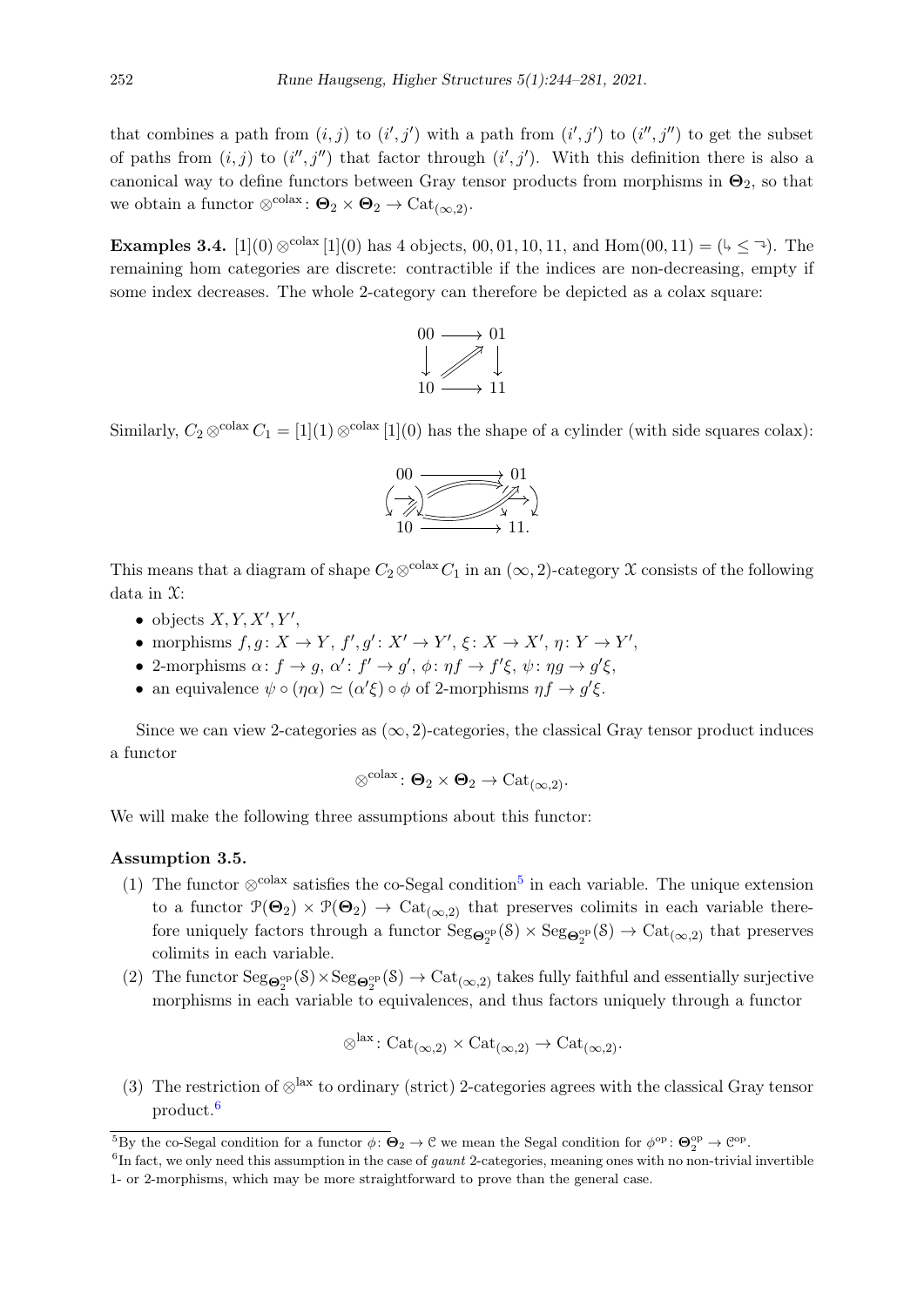Remark 3.6. Assumptions (1) and (2) have recently been proved by Y. Maehara [\[23\]](#page-37-7), who shows that formally extending the ordinary Gray tensor product on  $\Theta_2$  gives a left Quillen bifunctor for  $\Theta_2$ -sets. Several other constructions of Gray tensor products in various models of  $(\infty, 2)$ categories (some more generally in  $(\infty, n)$ -categories) have also recently appeared, including [\[7,](#page-36-10) [24,](#page-37-8) [6\]](#page-36-11).

**Remark 3.7.** As observed by Ayala–Francis [\[1\]](#page-35-0), a colimit diagram in Cat<sub>( $\infty$ ,2)</sub> whose underlying diagrams of  $\infty$ -categories and  $\infty$ -groupoids are also colimit diagrams is a colimit in Seg $_{\mathbf{\Theta}_{2}^{\mathrm{op}}}(\mathcal{S})$ . This is true for the diagrams exhibiting the co-Segal condition for  $\otimes^{\text{colax}}$ , hence we can also take left Kan extensions to obtain a functor

$$
\otimes^{\mathrm{colax}}_{\mathrm{Seg}}\colon \mathrm{Seg}_{\Theta_2^{\mathrm{op}}}(\mathcal{S})\times \mathrm{Seg}_{\Theta_2^{\mathrm{op}}}(\mathcal{S})\rightarrow \mathrm{Seg}_{\Theta_2^{\mathrm{op}}}(\mathcal{S}),
$$

colimit-preserving in each variable, such that there is a commutative diagram

$$
\begin{array}{ccc}\n\operatorname{Seg}_{\mathbf{\Theta}^{\rm op}_2}(\mathcal{S})\times\operatorname{Seg}_{\mathbf{\Theta}^{\rm op}_2}(\mathcal{S}) & \xrightarrow{\otimes_{\operatorname{Seg}}^{\operatorname{colax}}} \operatorname{Seg}_{\mathbf{\Theta}^{\rm op}_2}(\mathcal{S})\\ \downarrow & & \downarrow & \\ \operatorname{Cat}_{(\infty,2)}\times\operatorname{Cat}_{(\infty,2)} & \xrightarrow{\otimes^{\operatorname{colax}}} \operatorname{Cat}_{(\infty,2)},\n\end{array}
$$

where the vertical morphisms are given by localization.

**Definition 3.8.** For  $(\infty, 2)$ -categories X and Y we call  $\mathfrak{X} \otimes^{\text{colax}} \mathfrak{Y}$  the colax Gray tensor product of X and Y. We will also write  $\mathfrak{X} \otimes^{\text{lax}} \mathfrak{Y} := \mathfrak{Y} \otimes^{\text{colax}} \mathfrak{X}$ , and call this the *lax Gray tensor product*.

**Definition 3.9.** The functor  $\otimes^{(co)$ lax preserves colimits in each variable, and so has adjoints  $FUN(-, -)_{(co)$ lax, which satisfy

$$
\begin{array}{lcl} {\rm Map}_{{\rm Cat}_{(\infty,2)}}( \mathfrak{X}, {\rm FUN}(\mathcal{Y}, \mathcal{Z})_{\rm colax}) \;\simeq \; {\rm Map}_{{\rm Cat}_{(\infty,2)}}( \mathcal{Y} \otimes^{{\rm colax}} \mathfrak{X}, \mathcal{Z}) \\ & \simeq \; {\rm Map}_{{\rm Cat}_{(\infty,2)}}( \mathfrak{X} \otimes^{{\rm lax}} \mathcal{Y}, \mathcal{Z}) \;\simeq \; {\rm Map}_{{\rm Cat}_{(\infty,2)}}( \mathcal{Y}, {\rm FUN}(\mathfrak{X}, \mathcal{Z})_{\rm lax}). \end{array}
$$

A (co)lax natural transformation (between functors  $\mathfrak{X} \to \mathfrak{Y}$ ) is a functor of  $(\infty, 2)$ -categories

$$
\mathfrak{X} \otimes^{(co)lax} \Delta^1 \to \mathcal{Y}.
$$

The  $(\infty, 2)$ -category FUN $(\mathfrak{X}, \mathfrak{Y})_{(\text{col})}$  thus has usual functors of  $(\infty, 2)$ -categories as objects, and (co)lax natural transformations as morphisms. Similarly, the 2-morphisms are functors of  $(\infty, 2)$ -categories  $\mathfrak{X} \otimes^{(\text{co})\text{lac}} C_2 \rightarrow \mathfrak{Y}$ .

**Remark 3.10.** A lax natural transformation  $\eta$  between functors  $F, G: \mathcal{X} \to \mathcal{Y}$  assigns to every morphism  $f: X \to X'$  in X a lax square

$$
F(X) \xrightarrow{\eta_X} G(X)
$$
  

$$
F(f) \downarrow \qquad \qquad \downarrow G(f)
$$
  

$$
F(X') \xrightarrow{\eta_{X'}} G(X'),
$$

<span id="page-9-0"></span>while a colax natural transformation assigns a colax square

$$
F(X) \xrightarrow{\eta_X} G(X)
$$
  

$$
F(f) \downarrow \qquad \qquad G(f)
$$
  

$$
F(X') \xrightarrow{\eta_{X'}} G(X').
$$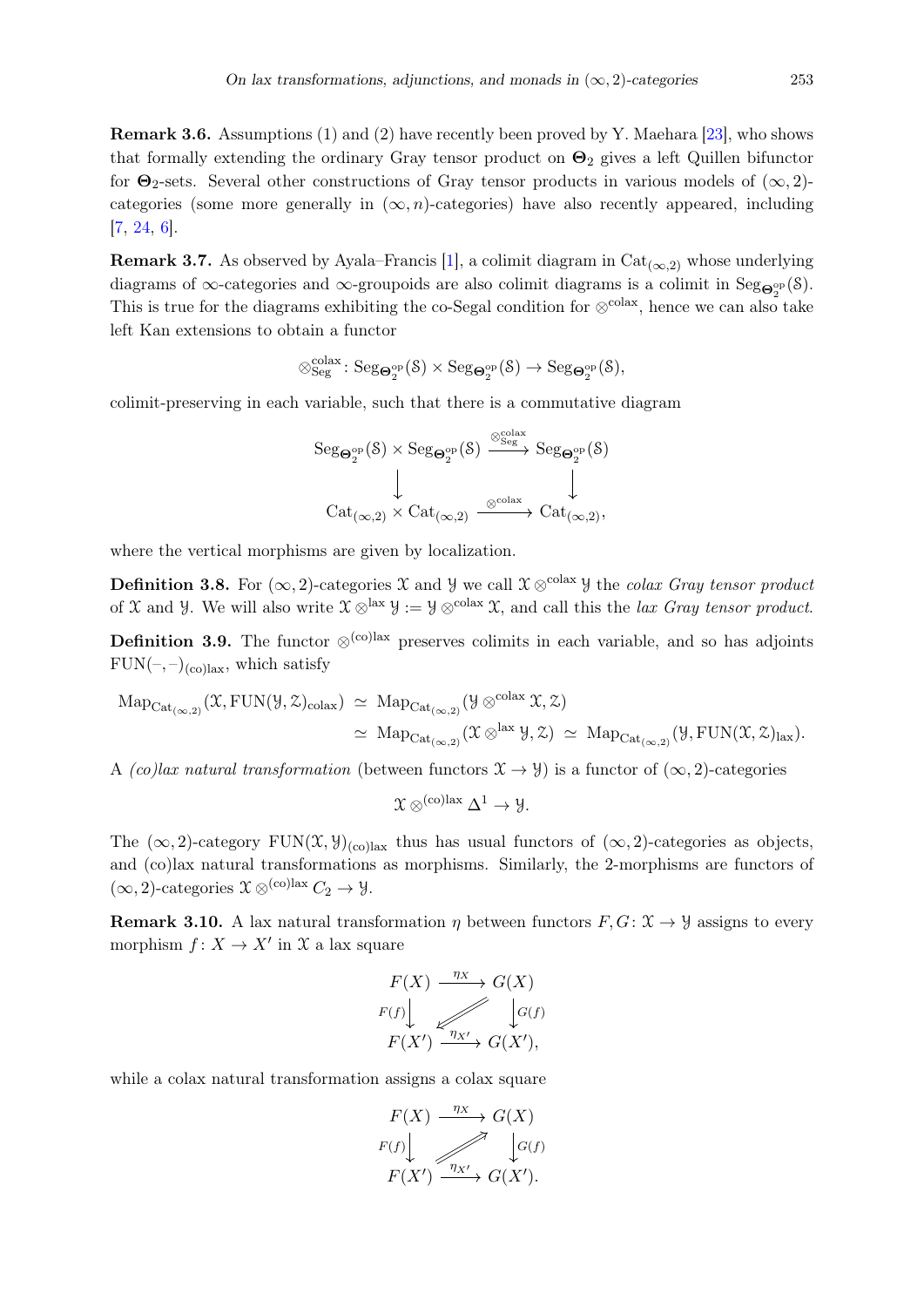**Remark 3.11.** Note that if f in the previous remark is  $\mathrm{id}_X$  then our definition requires the (co)lax square to be the identity of  $\eta_X$ , and then the compatibility with composition implies that if f is an equivalence then the  $(c)$ lax square commutes. This suggests that for functors from an ∞-groupoid (co)lax natural transformations should reduce to ordinary natural transformations. To see this more formally, first note that if X is an  $\infty$ -groupoid then the natural equivalence  $X \simeq \text{colim}_X C_0$  induces for any  $(\infty, 2)$ -category  $\mathcal Y$  an equivalence

$$
X \otimes^{\text{colax}} \mathcal{Y} \simeq \operatorname{colim}_{X} (C_0 \otimes^{\text{colax}} \mathcal{Y}) \simeq \operatorname{colim}_{X} \mathcal{Y} \simeq X \times \mathcal{Y}.
$$

Hence if  $\mathfrak X$  is another  $(\infty, 2)$ -category, we have natural equivalences

$$
\mathrm{Map}(\mathcal{Y}, \mathrm{FUN}(X, \mathcal{Z})_{\mathrm{colax}}) \simeq \mathrm{Map}(X \otimes^{\mathrm{colax}} \mathcal{Y}, \mathcal{Z}) \simeq \mathrm{Map}(X \times \mathcal{Y}, \mathcal{Z}) \simeq \mathrm{Map}(\mathcal{Y}, \mathrm{FUN}(X, \mathcal{Z})),
$$

which implies by the Yoneda lemma that we indeed have a natural equivalence

$$
FUN(X, \mathcal{Z})_{\text{colax}} \simeq FUN(X, \mathcal{Z}).
$$

Remark 3.12. The paper [\[16\]](#page-36-12) of Johnson-Freyd and Scheimbauer gives an alternative construction of the  $(\infty, 2)$ -categories of FUN $(\mathfrak{X}, \mathfrak{Y})_{(\text{colax})}$ , without defining the Gray tensor product in general: in our notation they give explicit definitions of  $(\infty, 2)$ -categories corresponding to our  $FUN(\tau([n], [m]), \mathcal{Y})_{\text{colax}}$  using the functor  $\tau : \Delta \times \Delta \to \Theta_2$ , and then define  $FUN(\mathcal{X}, \mathcal{Y})_{\text{tax}}$  as the 2-fold Segal space

$$
\mathrm{Map}(\mathfrak{X},\mathrm{FUN}(\tau(-,-),\mathfrak{Y})_{\mathrm{colax}}).
$$

<span id="page-10-3"></span>Proposition 3.13. There is a natural equivalence

$$
(\mathfrak{X} \otimes^{\text{lax}} \mathfrak{Y})^{2\text{-op}} \simeq \mathfrak{X}^{2\text{-op}} \otimes^{\text{colax}} \mathfrak{Y}^{2\text{-op}}.
$$

Proof. There is such an equivalence for the tensor product of ordinary 2-categories, so there is a natural equivalence for  $\mathfrak{X}, \mathcal{Y} \in \mathbf{\Theta}_2$ , which extends by colimits to an equivalence for all  $\mathfrak{X}, \mathcal{Y}$ .  $\Box$ 

<span id="page-10-2"></span>Corollary 3.14. There is a natural equivalence

$$
\mathrm{FUN}(\mathfrak{X}, \mathcal{Y})^{2\text{-op}}_{\mathrm{lax}} \simeq \mathrm{FUN}(\mathfrak{X}^{2\text{-op}}, \mathcal{Y}^{2\text{-op}})_{\mathrm{colax}}
$$

for all  $(\infty, 2)$ -categories  $\mathfrak{X}, \mathfrak{Y}$ .

<span id="page-10-0"></span>**Remark 3.15.** Since  $C_0 \otimes^{colax} - \simeq id \simeq -\otimes^{colax} C_0$ , we obtain natural morphisms  $\mathfrak{X} \otimes^{colax} \mathfrak{Y} \to$  $\mathfrak{X} \otimes^{\text{colax}} C_0 \simeq \mathfrak{X}$  and  $\mathfrak{X} \otimes^{\text{colax}} \mathcal{Y} \to C_0 \otimes^{\text{colax}} \mathcal{Y} \simeq \mathcal{Y}$ , and so a natural morphism

$$
\mathfrak{X} \otimes^{\text{colax}} \mathfrak{Y} \to \mathfrak{X} \times \mathfrak{Y}.
$$

We will now observe that this exhibits  $\mathfrak{X} \times \mathfrak{Y}$  as a localization of  $\mathfrak{X} \otimes^{\text{colax}} \mathfrak{Y}$ :

#### <span id="page-10-1"></span>Proposition 3.16.

- (i) If C and D are  $\infty$ -categories, the functor  $C \otimes^{colax} D \to C \times D$  exhibits  $C \times D$  as the  $\infty$ -category  $L_{(\infty,1)}(\mathcal{C} \otimes^{\text{colax}} \mathcal{D})$  obtained by inverting all 2-morphisms in  $\mathcal{C} \otimes^{\text{colax}} \mathcal{D}$ .
- (ii) The natural commutative square

$$
\iota_1 \mathfrak{X} \otimes^{\text{colax}} \iota_1 \mathcal{Y} \longrightarrow \iota_1 \mathfrak{X} \times \iota_1 \mathcal{Y}
$$
  
\n
$$
\downarrow \qquad \qquad \downarrow
$$
  
\n
$$
\mathfrak{X} \otimes^{\text{colax}} \mathcal{Y} \longrightarrow \mathfrak{X} \times \mathcal{Y}
$$

is a pushout square for all  $(\infty, 2)$ -categories  $\mathfrak{X}, \mathfrak{Y}$ .

$$
\qquad \qquad \Box
$$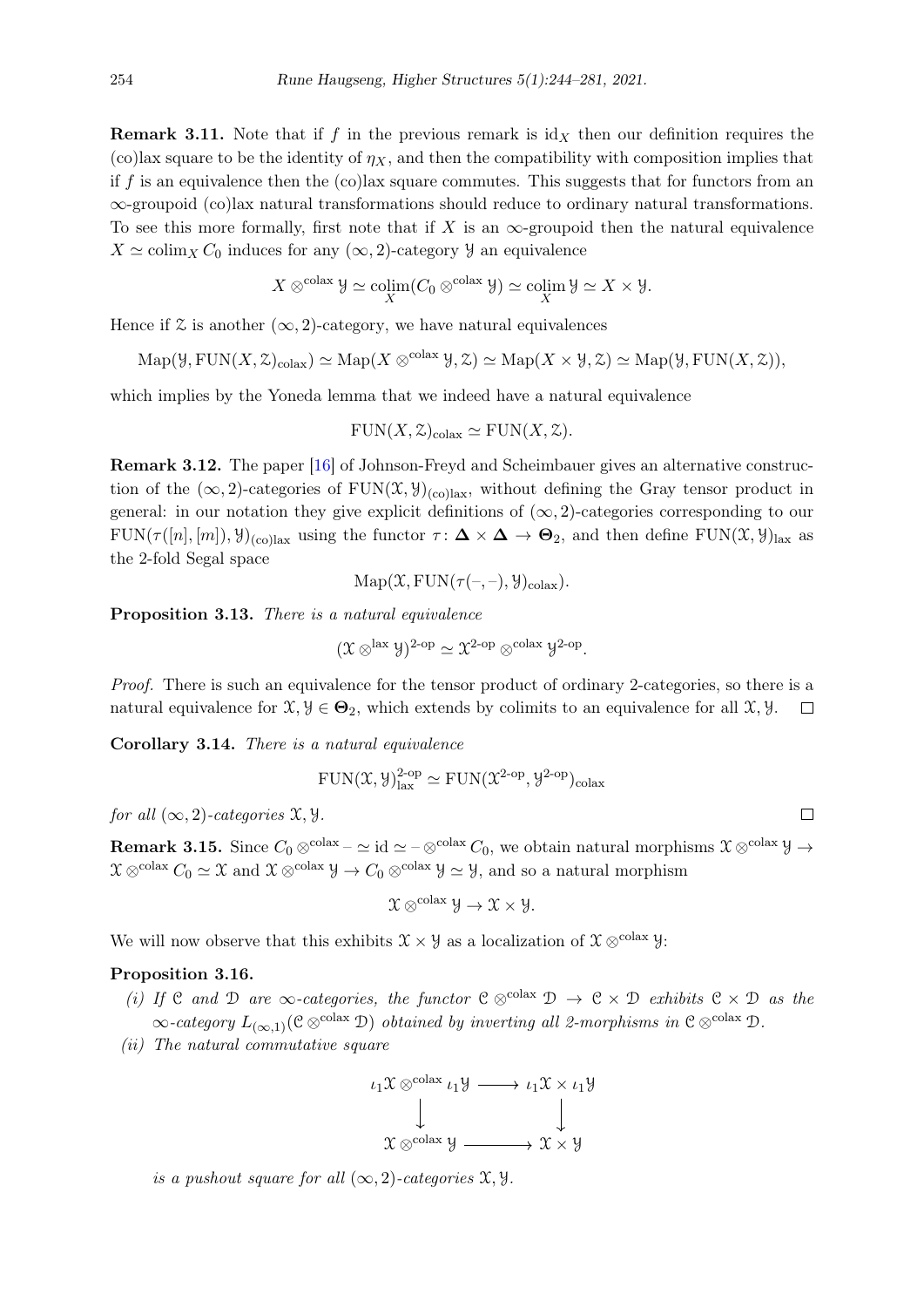Proof. To prove (i) it suffices, since both sides preserve colimits in each variable, to show that this morphism is an equivalence for C and D either  $C_0$  or  $C_1$ . The only non-trivial case is  $C_1 \otimes^{\text{colax}} C_1 \to C_1 \times C_1$ , which indeed exhibits the commuting square  $C_1 \times C_1$  as obtained by inverting the unique 2-morphism in  $C_1 \otimes^{\text{colax}} C_1$ .

To prove (ii), it suffices to prove the analogue of (ii) for the pairing  $\otimes_{Seg}^{colax}$  on  $Seg_{\mathbf{\Theta}_{2}^{\mathrm{op}}}(S)$ , from which  $\otimes^{\text{colax}}$  is obtained by localization. This also preserves colimits in each variable, and  $\iota_1$  on  $\text{Seg}_{\mathbf{\Theta}^{op}_{2}}(\mathcal{S})$  preserves colimits, so it suffices to check the square is a pushout for  $\mathfrak{X}, \mathcal{Y}$  being either  $C_0, \bar{C}_1$  or  $C_2$ . Here it follows from the description of the Gray tensor product in Definition [3.3](#page-7-2) that

$$
\begin{array}{ccc}\n\iota_1 C_i \otimes^{\text{colax}} \iota_1 C_j & \longrightarrow & \iota_1 C_i \times \iota_1 C_j \\
\downarrow & & \downarrow \\
C_i \otimes^{\text{colax}} C_j & \longrightarrow & C_i \times C_j\n\end{array}
$$

is a pushout square in Fun( $\Delta^{\text{op}}, \delta$ ) and hence in the localization Cat<sub>( $\infty, 2$ )</sub> since these are already local objects.  $\Box$ 

Composing with the natural map from Remark [3.15](#page-10-0) we get for any  $(\infty, 2)$ -categories  $\mathfrak{X}, \mathfrak{Y}, \mathfrak{Z}$ a natural map

$$
\mathrm{Map}_{\mathrm{Cat}_{(\infty,2)}}(\mathfrak{X}\times\mathfrak{X},\mathcal{Y})\to\mathrm{Map}_{\mathrm{Cat}_{(\infty,2)}}(\mathfrak{X},\otimes^{\mathrm{colax}}\mathfrak{X},\mathcal{Y}),
$$

which by adjunction induces a natural map

$$
FUNCTIONmathbf{FUN}(\mathfrak{X}, \mathcal{Y}) \to \mathbf{FUN}(\mathfrak{X}, \mathcal{Y})_{\text{colax}}.
$$

We will now show that this identifies  $FUN(\mathfrak{X}, \mathcal{Y})$  with a subobject of  $FUN(\mathfrak{X}, \mathcal{Y})_{(co)}$ lax:

**Corollary 3.17.** There is a natural identification of  $FUN(\mathcal{X}, \mathcal{Y})$  with the sub- $(\infty, 2)$ -category of  $FUN(\mathfrak{X}, \mathfrak{Y})_{(colax)}$  containing all objects, with 1-morphisms the (co)lax natural transformations all of whose (co)lax naturality squares commute, and all 2-morphisms between these.

*Proof.* Let  $\mathfrak X$  and  $\mathfrak Y$  be  $(\infty, 2)$ -categories, and consider the commutative diagram

$$
\iota_1 \mathfrak{X} \otimes^{\text{colax}} \iota_1 \mathcal{Y} \longrightarrow \iota_1 \mathfrak{X} \times \iota_1 \mathcal{Y}
$$
\n
$$
\downarrow \qquad \qquad \downarrow
$$
\n
$$
\iota_1 \mathfrak{X} \otimes^{\text{colax}} \mathcal{Y} \longrightarrow \iota_1 \mathfrak{X} \times \mathcal{Y}
$$
\n
$$
\downarrow \qquad \qquad \downarrow
$$
\n
$$
\mathfrak{X} \otimes^{\text{colax}} \mathcal{Y} \longrightarrow \mathfrak{X} \times \mathcal{Y}.
$$

Here the top square and the outer square are pushouts by Proposition [3.16,](#page-10-1) hence so is the bottom square. Given a third  $(\infty, 2)$ -category Z we obtain a commutative diagram

$$
Map(\mathcal{X} \times \mathcal{Y}, \mathcal{Z}) \longrightarrow Map(\mathcal{X} \otimes^{colax} \mathcal{Y}, \mathcal{Z})
$$
  
\n
$$
\downarrow \qquad \qquad \downarrow
$$
  
\n
$$
Map(\iota_1 \mathcal{X} \times \mathcal{Y}, \mathcal{Z}) \longrightarrow Map(\iota_1 \mathcal{X} \otimes^{colax} \mathcal{Y}, \mathcal{Z})
$$
  
\n
$$
\downarrow \qquad \qquad \downarrow
$$
  
\n
$$
Map(\iota_1 \mathcal{X} \times \iota_1 \mathcal{Y}, \mathcal{Z}) \longrightarrow Map(\iota_1 \mathcal{X} \otimes^{colax} \iota_1 \mathcal{Y}, \mathcal{Z}),
$$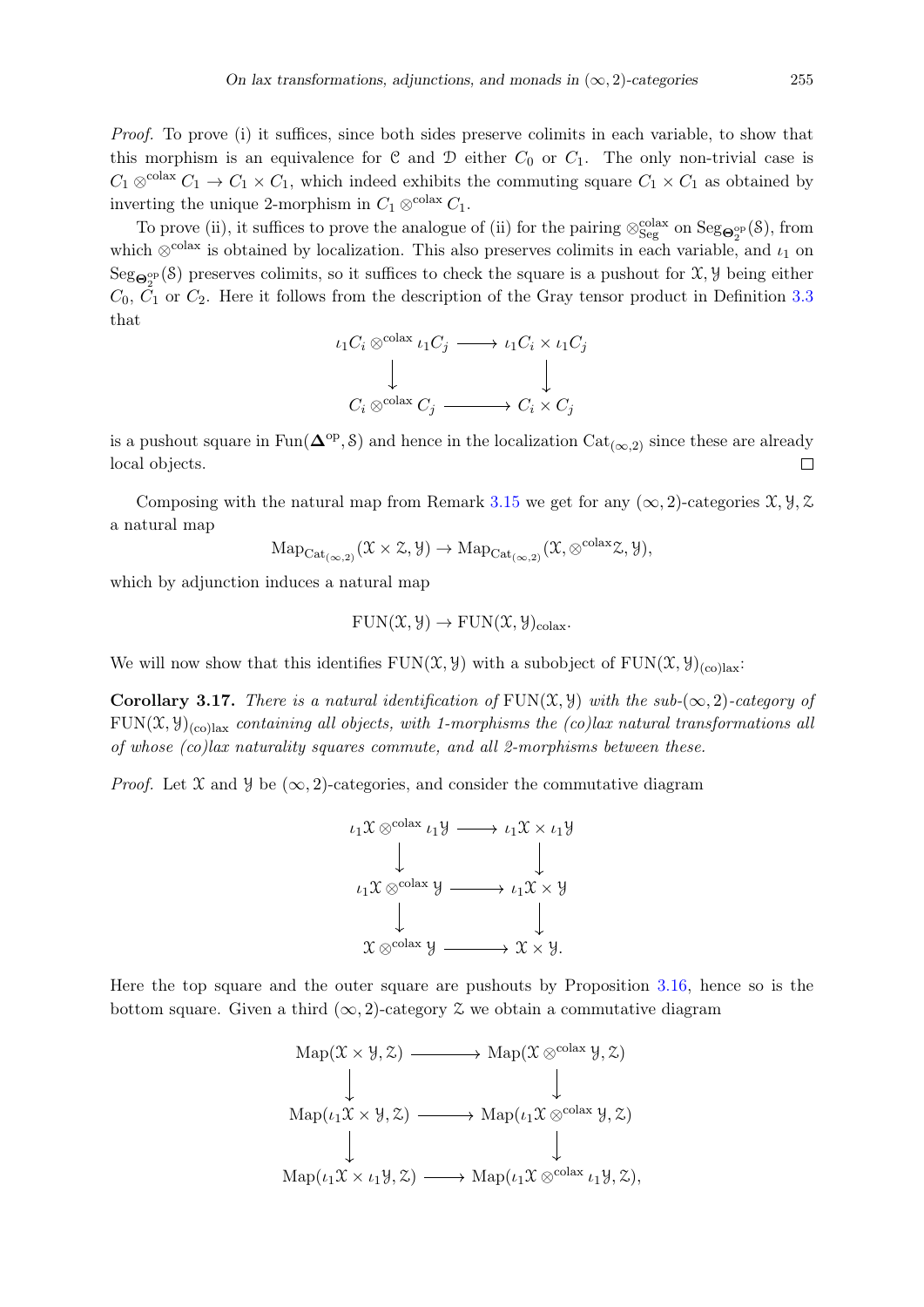where all squares are cartesian. We can rewrite this as

$$
Map(\mathfrak{X}, \text{FUN}(\mathfrak{Y}, \mathfrak{Z})) \longrightarrow Map(\mathfrak{X}, \text{FUN}(\mathfrak{Y}, \mathfrak{Z})_{\text{lax}})
$$
  
\n
$$
\downarrow \qquad \qquad \downarrow
$$
  
\n
$$
Map(\iota_1 \mathfrak{X}, \text{FUN}(\mathfrak{Y}, \mathfrak{Z})) \longrightarrow Map(\iota_1 \mathfrak{X}, \text{FUN}(\mathfrak{Y}, \mathfrak{Z})_{\text{lax}})
$$
  
\n
$$
\downarrow \qquad \qquad \downarrow
$$
  
\n
$$
Map(\iota_1 \mathfrak{X}, \text{FUN}(\iota_1 \mathfrak{Y}, \mathfrak{Z}) \longrightarrow Map(\iota_1 \mathfrak{X}, \text{FUN}(\iota_1 \mathfrak{Y}, \mathfrak{Z})_{\text{lax}}).
$$

This says, firstly, that a functor  $\mathfrak{X} \to \text{FUN}(\mathfrak{Y}, \mathfrak{X})_{\text{lazy}}$  factors through  $\text{FUN}(\mathfrak{Y}, \mathfrak{X})$  if and only if its restriction to the underlying  $\infty$ -category  $\iota_1\mathfrak{X}$  does so. In other words,  $FUN(\mathcal{Y}, \mathcal{Z}) \to FUN(\mathcal{Y}, \mathcal{Z})$ lax is locally fully faithful. Furthermore, a functor from  $\iota_1\mathfrak{X}$  factors through FUN( $\mathfrak{Y}, \mathfrak{Z}$ ) if and only if the induced functor to  $FUN(\iota_1 \mathcal{Y}, \mathcal{Z})_{\text{lazy}}$  factors through  $FUN(\iota_1 \mathcal{Y}, \mathcal{Z})$ , which we can interpret via Proposition [3.16\(](#page-10-1)i) as saying that the adjoint functor  $\iota_1\mathfrak{X} \otimes^{\text{colax}} \iota_1\mathfrak{Y} \to \mathfrak{X}$  takes all 2-morphisms in  $\iota_1\mathfrak{X} \otimes^{\text{colax}} \iota_1 \mathfrak{Y}$  to equivalences in  $\mathfrak{X}$ , as required.  $\Box$ 

Finally, we note the following colimit decomposition of the Gray tensor product of the generators  $C_i$ :

<span id="page-12-2"></span>**Lemma 3.18.** We have the following colimit decompositions in  $\text{Seg}_{\mathbf{\Theta}^{\rm{op}}_2}(\mathcal{S})$  (and hence in  $\text{Cat}_{(\infty,2)}$ ):

$$
C_1 \otimes^{\text{colax}} C_1 \simeq [2](0,0) \cup_{C_1} C_2 \cup_{C_1} [2](0,0),
$$
  

$$
C_2 \otimes^{\text{colax}} C_1 \simeq [2](1,0) \cup_{C_2} [1]([1]^2) \cup_{C_2} [2](0,1),
$$
  

$$
C_2 \otimes^{\text{colax}} C_2 \simeq [2](1,1) \cup_{[1]([1]^2)} [1]([1]^3) \cup_{[1]([1]^2)} [2](1,1).
$$

where the maps in the colimits are the obvious ones.

*Proof.* It suffices to prove that these give colimit diagrams in  $\text{Seg}_{\mathbf{\Theta}_2^{\text{op}}}(\mathcal{S})$ . But in fact in all three cases it is easy to see that we have a colimit diagram already in the  $\infty$ -category Fun( $\Theta_2^{\text{op}}$  $_2^{\text{op}},\text{\&}$ ) of  $\Box$ presheaves.

#### <span id="page-12-0"></span>4. Lax Morphisms of Adjunctions

In this section we will study (co)lax morphisms of adjunctions in an  $(\infty, 2)$ -category, which arise as a special case of (co)lax natural transformations:

Notation 4.1. Let  $\omega$  denote the "walking adjunction" 2-category, i.e. the free 2-category containing an adjunction. Following [\[29\]](#page-37-9), Riehl and Verity [\[27\]](#page-37-1) give a combinatorial description of this 2-category; we will not recall this here, but for notational convenience we will name the lower-dimensional parts of the category: it has two objects,  $-$  and  $+$ , and morphisms are generated by  $l: - \rightarrow +$  (the left adjoint) and  $r: + \rightarrow -$  (the right adjoint).

**Definition 4.2.** Let  $\mathfrak X$  be an  $(\infty, 2)$ -category. An *adjunction* in  $\mathfrak X$  is a functor of  $(\infty, 2)$ -categories  $\alpha$ i  $\rightarrow \mathcal{X}$ , and a *(co)lax morphism* of adjunctions is a *(co)lax natural transformation between* adjunctions, i.e. a functor

$$
\mathfrak{adj} \otimes^{(co) \mathrm{lax}} C_1 \to \mathfrak{X}.
$$

<span id="page-12-1"></span>We write  $\text{ADJ}(\mathfrak{X})_{\text{(col)}\text{tax}} := \text{FUN}(\mathfrak{adj}, \mathfrak{X})_{\text{(col)}\text{tax}}$  for the  $(\infty, 2)$ -category of adjunctions in X and (co)lax morphisms between them, and  $\text{Adj}(\mathfrak{X})_{(\text{col})_{\text{ax}}}$  for the underlying  $\infty$ -category.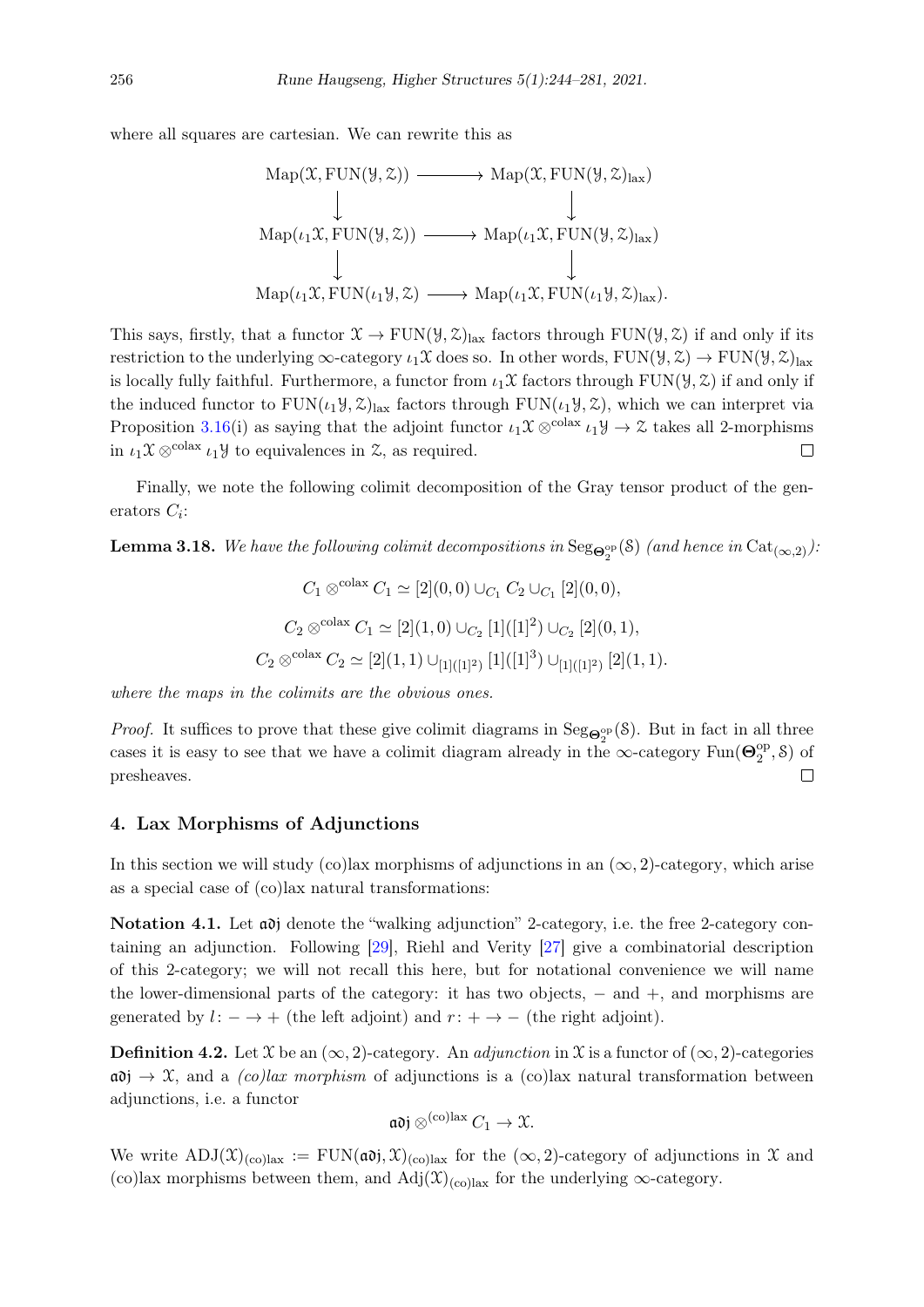Remark 4.3. The symmetry of the definition of  $\alpha$ <sup>o</sup> gives equivalences

- $\mathfrak{adj}^{2-\text{op}} \simeq \mathfrak{adj}$ , interchanging and + and swapping l and r,
- $\mathfrak{adj}^{\text{op}} \simeq \mathfrak{adj}$ , fixing the objects but interchanging l and r,

Combined with Corollary [3.14,](#page-10-2) the first gives a natural equivalence

$$
ADJ(\mathfrak{X})^{2\text{-op}}_{\text{lax}} \simeq ADJ(\mathfrak{X}^{2\text{-op}})_{\text{colax}}.
$$

For ordinary 2-categories, one can show that

- a lax morphism of adjunctions corresponds to a commutative square of right adjoints,
- a colax morphism of adjunctions corresponds to a commutative square of left adjoints.

Our goal in this section is to extend these equivalences to the  $(\infty, 2)$ -categorical setting, i.e. to identify the  $(\infty, 2)$ -categories ADJ $(\mathfrak{X})_{(\text{collax})}$  with the full subcategories of the arrow  $(\infty, 2)$ category  $FUN(C_1, \mathcal{X})$  spanned by the morphisms that are right and left adjoints, respectively. Our starting point is the following result of Riehl and Verity:

<span id="page-13-2"></span>**Theorem 4.4** (Riehl–Verity [\[27\]](#page-37-1)). Let X be an  $(\infty, 2)$ -category, and denote by  $\text{Map}(\Delta^1, \mathfrak{X})^{\text{ladj}}$ and Map( $\Delta^1$ , X)<sup>radj</sup> the subspaces of Map( $\Delta^1$ , X) consisting of those components that correspond to left and right adjoint 1-morphisms, respectively. Then the maps

$$
\mathrm{Map}(\mathfrak{ad}) , \mathfrak{X}) \to \mathrm{Map}(\Delta^1, \mathfrak{X})^{\mathrm{ladj}}, \quad \mathrm{Map}(\mathfrak{ad}) , \mathfrak{X}) \to \mathrm{Map}(\Delta^1, \mathfrak{X})^{\mathrm{radj}}
$$

given by evaluation at the morphisms  $l$  and  $r$ , respectively, are both equivalences.

Our description of the  $(\infty, 2)$ -categories  $\text{ADJ}(\mathfrak{X})_{(\text{col})\text{ax}}$  will follow from a description of certain adjoints in  $(\infty, 2)$ -categories of the form FUN( $\mathcal{Y}, \mathcal{X})_{(\text{collax})}$ . To state this we need some terminology:

Remark 4.5. Given a colax square

<span id="page-13-1"></span>
$$
A \xrightarrow{l} B
$$
  
\n
$$
a \downarrow \qquad \nearrow \qquad b
$$
  
\n
$$
A' \xrightarrow[l']{} B'
$$
  
\n
$$
(2)
$$

in some  $(\infty, 2)$ -category, where  $\phi$  is a 2-morphism  $l'a \to bl$  and the morphisms l and l' have right adjoints r and r', respectively, then the mate of  $\phi$  is the transformation  $ar \rightarrow r'b$  given by the composite

$$
ar \to r'l'ar \xrightarrow{r'\phi r} r'blr \to r'b,
$$

using the unit id  $\rightarrow r'l'$  and the counit  $lr \rightarrow id$ . We can depict this as a *lax* square

<span id="page-13-0"></span>
$$
\begin{array}{ccc}\nB & \xrightarrow{r} & A \\
b & \nearrow & a \\
B' & \xrightarrow{r'} & B,\n\end{array} \tag{3}
$$

Similarly, given a lax square [\(3\)](#page-13-0) whose horizontal morphisms are right adjoints, we can produce a colax mate square [\(2\)](#page-13-1). The adjunction identities moreover imply that taking mates twice gives back the original square.

<span id="page-13-3"></span>Theorem 4.6. Let  $\mathfrak X$  be an  $(\infty, 2)$ -category.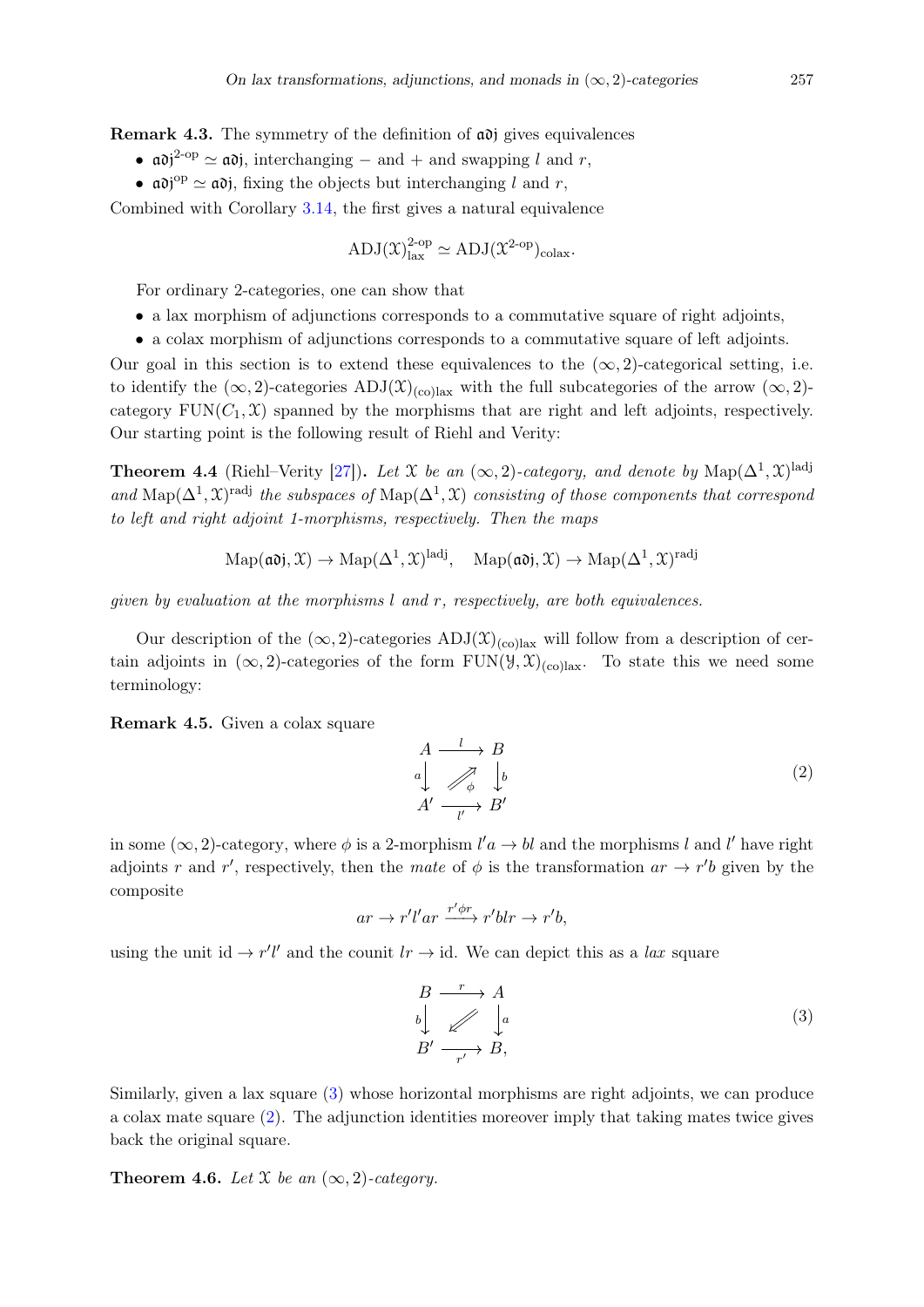(i) A 1-morphism in FUN( $\mathcal{Y}, \mathcal{X}$ )<sub>lax</sub>, i.e. a lax natural transformation  $\phi \colon F \to G$ , is a left adjoint if and only if for every  $Y \in \mathcal{Y}$  the morphism  $\phi_Y \colon F(Y) \to G(Y)$  is a left adjoint, and the lax square



commutes for all morphisms  $Y \to Y'$  in  $\mathcal{Y}$ . In this case the right adjoint is given by the mate of this square, which is also a lax square.

(ii) A 1-morphism in FUN( $\mathcal{Y}, \mathcal{X}_{\text{colax}}$ , i.e. a colax natural transformation  $\phi \colon F \to G$ , is a right adjoint if and only if for every  $Y \in \mathcal{Y}$  the morphism  $\phi_Y \colon F(Y) \to G(Y)$  is a right adjoint, and the colax square



commutes for all morphisms  $Y \to Y'$  in  $\mathcal{Y}$ . In this case the left adjoint is given by the mate of this square, which is also a colax square.

Remark 4.7. Although we have not found a specific mention of the 2-categorical analogue of this statement, it can be seen as a special case of Kelly's theory of doctrinal adjunctions [\[17\]](#page-36-13)\*Theorem 1.4, at least if the target 2-category is cocomplete. A related result is  $[31]^*$  $[31]^*$ Theorem 1, which shows that a lax transformation of functors from a category to Cat has a left adjoint colax transformation if and only if each component has a left adjoint.

*Proof.* Statement (i) for the  $(\infty, 2)$ -category X is equivalent to statement (ii) for  $\mathcal{X}^2$ -op using the equivalences of Corollary [3.14](#page-10-2) and Remark [4.3.](#page-12-1) It thus suffices to prove (i).

We first suppose that  $\phi$  is a left adjoint, so that there exists a lax natural transformation  $\rho: G \to F$  that is its right adjoint, a unit  $\eta: id \to \rho\phi$  and a counit  $\epsilon: \phi \rho \to id$ . Since any functor of (∞, 2)-categories preserves adjunctions, we then have that the component  $\phi_Y : F(Y) \to G(Y)$ is a left adjoint in X with right adjoint  $\rho_Y$ , with unit and counit given by the components of  $\eta$ and  $\epsilon$  at Y. For a 1-morphism  $f: Y \to Y'$ , the lax transformations  $\phi$  and  $\rho$  supply lax squares

$$
F(Y) \xrightarrow{\phi_Y} G(Y) \qquad G(Y) \xrightarrow{\rho_Y} F(Y)
$$
  
\n
$$
F(f) \downarrow \qquad \qquad \phi(f) \qquad G(f) \downarrow \qquad \qquad G(f) \downarrow \qquad \qquad \phi(f) \downarrow \qquad F(f)
$$
  
\n
$$
F(Y') \xrightarrow{\phi_{Y'}} G(Y'), \qquad \qquad G(Y') \xrightarrow{\rho_{Y'}} F(Y').
$$

and the 2-morphisms  $\eta$  and  $\epsilon$  supply diagrams that amount to commutative diagrams of 1morphisms

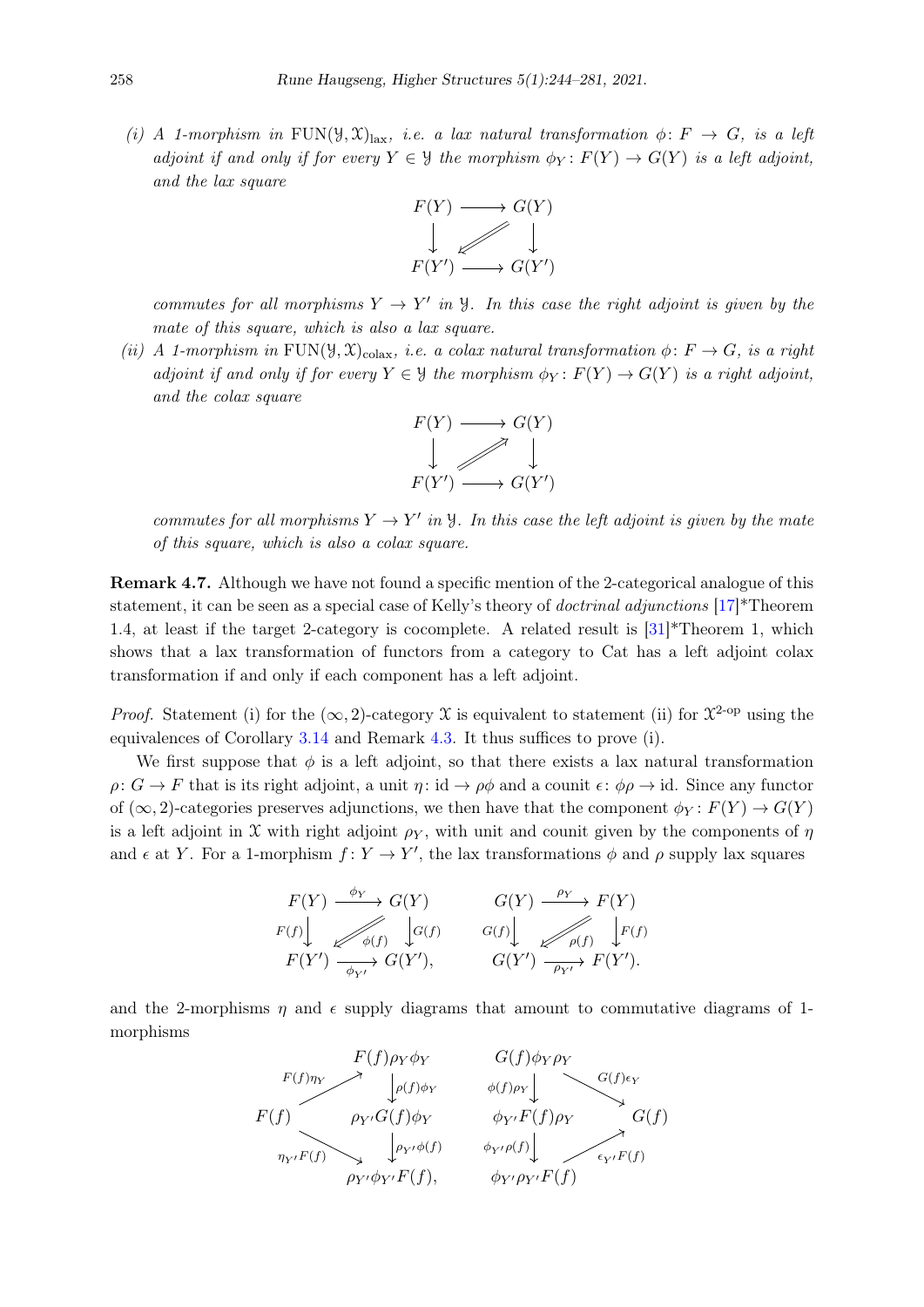The second lax square has a *mate square*, which is an oplax square

$$
F(Y) \xrightarrow{\phi_Y} G(Y)
$$
  
\n
$$
F(f) \downarrow \qquad \qquad \downarrow G(f)
$$
  
\n
$$
F(Y') \xrightarrow{\phi_{Y'}} G(Y'),
$$

where  $\psi(f)$ :  $\phi_{Y'}F(f) \to G(f)\phi_Y$  is the composite

$$
\phi_{Y'}F(f) \xrightarrow{\phi_{Y'}F(f)\eta_Y} \phi_{Y'}F(f)\rho_Y\phi_Y \xrightarrow{\rho(f)} \phi_{Y'}\rho_{Y'}G(f)\phi_Y \xrightarrow{\epsilon_{Y'}G(f)\phi_Y} G(f)\phi_Y.
$$

We claim that  $\psi(f)$  is an inverse to the 2-morphism  $\phi(f)$ . Indeed, using the equivalences of 2-morphisms from the unit and counit we get commutative diagrams



Together with the adjunction equivalences these diagrams show that  $\psi(f)$  is inverse to  $\phi(f)$ , and so  $\phi(f)$  is invertible. Thus any left adjoint morphism in FUN( $\mathcal{Y}, \mathcal{X}$ )<sub>lax</sub> does indeed lie in  $FUN(\mathcal{Y}, \mathcal{X}).$ 

We now need to prove the converse, i.e. if we have a natural transformation  $\phi: F \to G$  in FUN( $\mathcal{Y}, \mathcal{X}$ ) such that  $\phi_Y$  is a left adjoint for all Y, then  $\phi$  is a left adjoint in FUN( $\mathcal{Y}, \mathcal{X}$ )<sub>lax</sub>. Since the space of left adjoints in  $FUN(\mathcal{Y}, \mathcal{X})_{\text{lazy}}$  commutes with colimits in  $\mathcal{Y}$ , it suffices to show this for *y* being  $C_0, C_1$ , and  $C_2$  (with the case of  $C_0$  being trivial). For the case of  $C_1$  we have a commutative square

$$
A \xrightarrow{l} B
$$
  
\n
$$
\downarrow a
$$
  
\n
$$
A' \xrightarrow{l'} B'
$$

given by an equivalence  $\iota: bl \xrightarrow{\sim} l'a$  and where l and l' are left adjoints, and we must show that this has a right adjoint in  $\text{FUN}(C_1, \mathfrak{X})_{\text{tax}}$ . Let  $r: b \to a$  and  $r': b' \to a'$  be right adjoints of l and  $l'$ , and let

$$
\eta: \mathrm{id}_A \to rl, \quad \epsilon: lr \to \mathrm{id}_B,
$$
  

$$
\eta': \mathrm{id}_{A'} \to r'l', \quad \epsilon': l'r' \to \mathrm{id}_{B'},
$$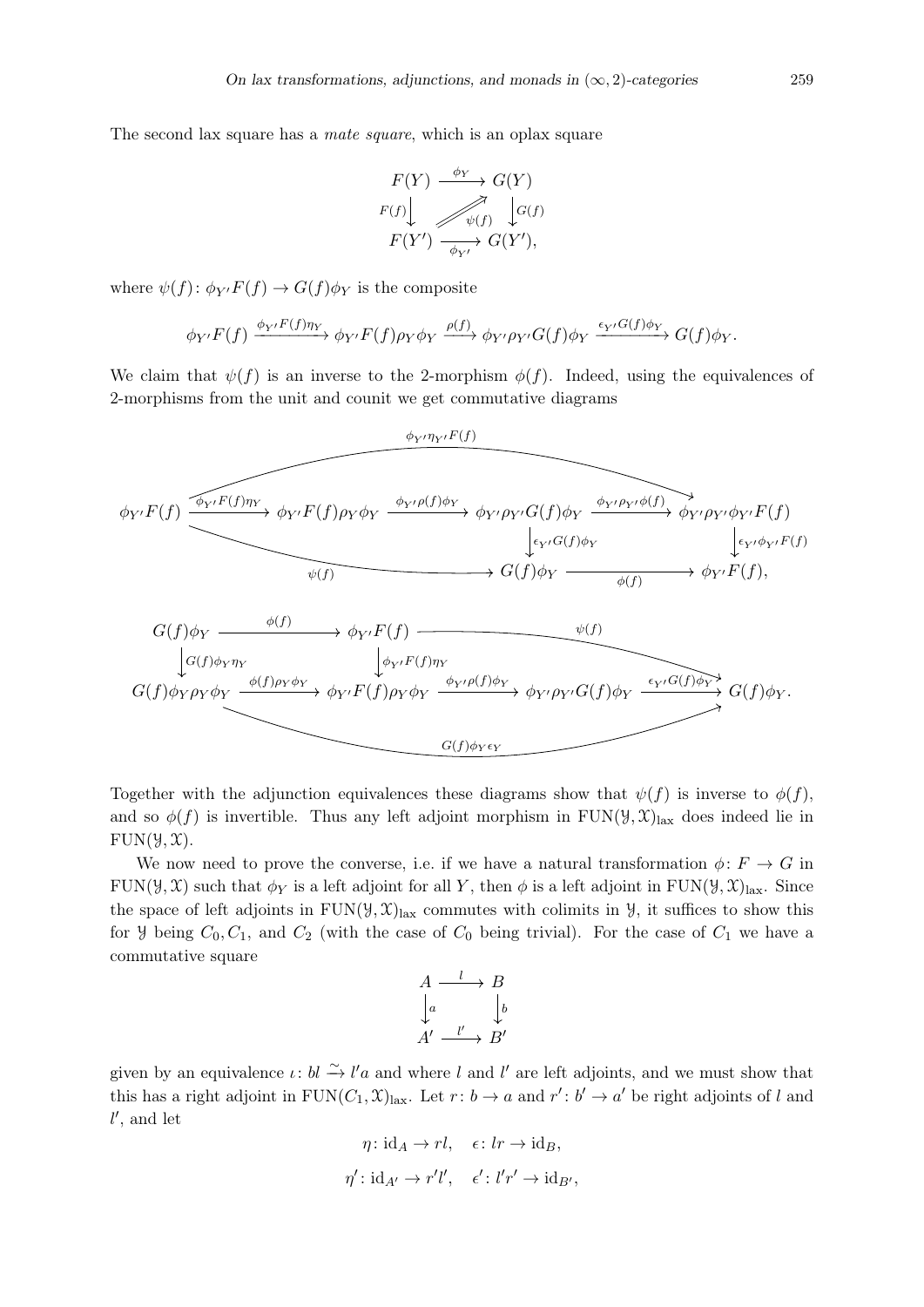be unit and counit 2-morphisms. The right adjoint will be given by the mate square

$$
B \xrightarrow{r} A
$$
  
\n
$$
\downarrow b
$$
  
\n
$$
A' \xrightarrow{r'} B',
$$

where the 2-morphism  $\psi: ar \to r'b$  is the composite

$$
ar \xrightarrow{\eta'ar} r'l'ar \xrightarrow{r't^{-1}r} r'blr \xrightarrow{r'b\epsilon} r'b.
$$

Composing the original square with the mate we get lax squares

$$
B \xrightarrow{\quad l r \quad} B \qquad A \xrightarrow{\quad r l \quad} A
$$
  
\n
$$
B' \xrightarrow{\quad (l' \psi)(\iota r) \downarrow} B', \qquad A' \xrightarrow{\quad r l \quad} A'.
$$
  
\n
$$
B' \xrightarrow{\quad (l' \psi)(\iota r) \downarrow} B', \qquad A' \xrightarrow{\quad (r' \iota)(\psi l) \downarrow} A'.
$$

Using Lemma [3.18,](#page-12-2) to define the unit and counit we must define diagrams of shape  $[2](1,0) \cup_{C_2}$  $[1]([1]^2) \cup_{C_2} [2](0,1)$  in X. These are given by using the units and counits of the two adjunctions together with commutative squares of 2-morphisms of the form

$$
\begin{array}{ccc}\n a & \xrightarrow{a\eta} & \text{arl} & \text{blr} & \xrightarrow{b\epsilon} & b \\
 \parallel & \downarrow (r'\iota)(\psi l) & & (\mathit{l}'\psi)(\iota r) \downarrow & \parallel \\
 a & \xrightarrow{\eta' a} & r'l'a & & l'r'b & \xrightarrow{\epsilon' b} & b,\n\end{array}
$$

which can be defined as the commutative diagrams



composed of naturality squares together with the adjunction equivalences for  $l$  and  $l'$  and the invertibility equivalence of  $\iota$ .

To check the adjunction identities it is convenient to first give an alternative description of these diagrams: Recall that the unit and counit of the adjunction  $l + r$  can be described as mates:

$$
\begin{array}{ccc}\nA \longrightarrow A & A \longrightarrow A & A \longrightarrow B & B \longrightarrow A \\
\parallel & \downarrow & \leadsto \downarrow & \nearrow & \parallel & \downarrow & \parallel & \leadsto & \parallel \nearrow & \epsilon \\
A \longrightarrow B & B \longrightarrow A & B \longrightarrow B & B \longrightarrow B & B \\
\end{array}
$$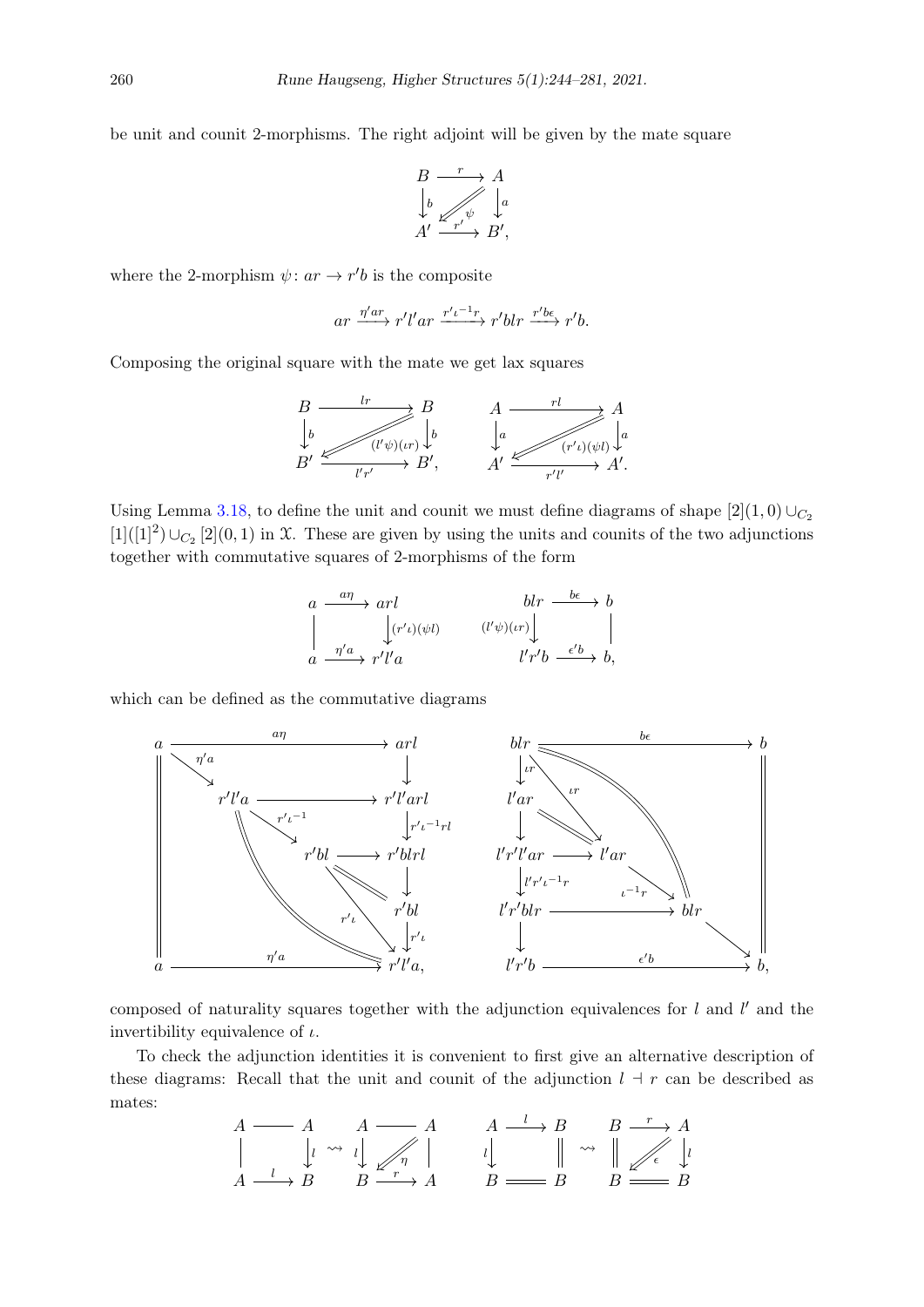The diagrams for the unit and counit above can then be obtained by taking mates horizontally in the following cubes:



With this description checking the adjunction identities amounts to showing that the following composite cubes are horizontal and vertical identities, respectively (here we have omitted the 2-morphisms to make the diagram legible):



Since taking mates is compatible with horizontal and vertical composition of squares, these composite cubes are obtained by taking horizontal mates in the composite cubes



Since these composites are clearly identities, we have proved the adjunction identities for  $C_1$ .

We now discuss the case  $C_2$ . Here the putative left adjoint is a commutative cylindrical diagram

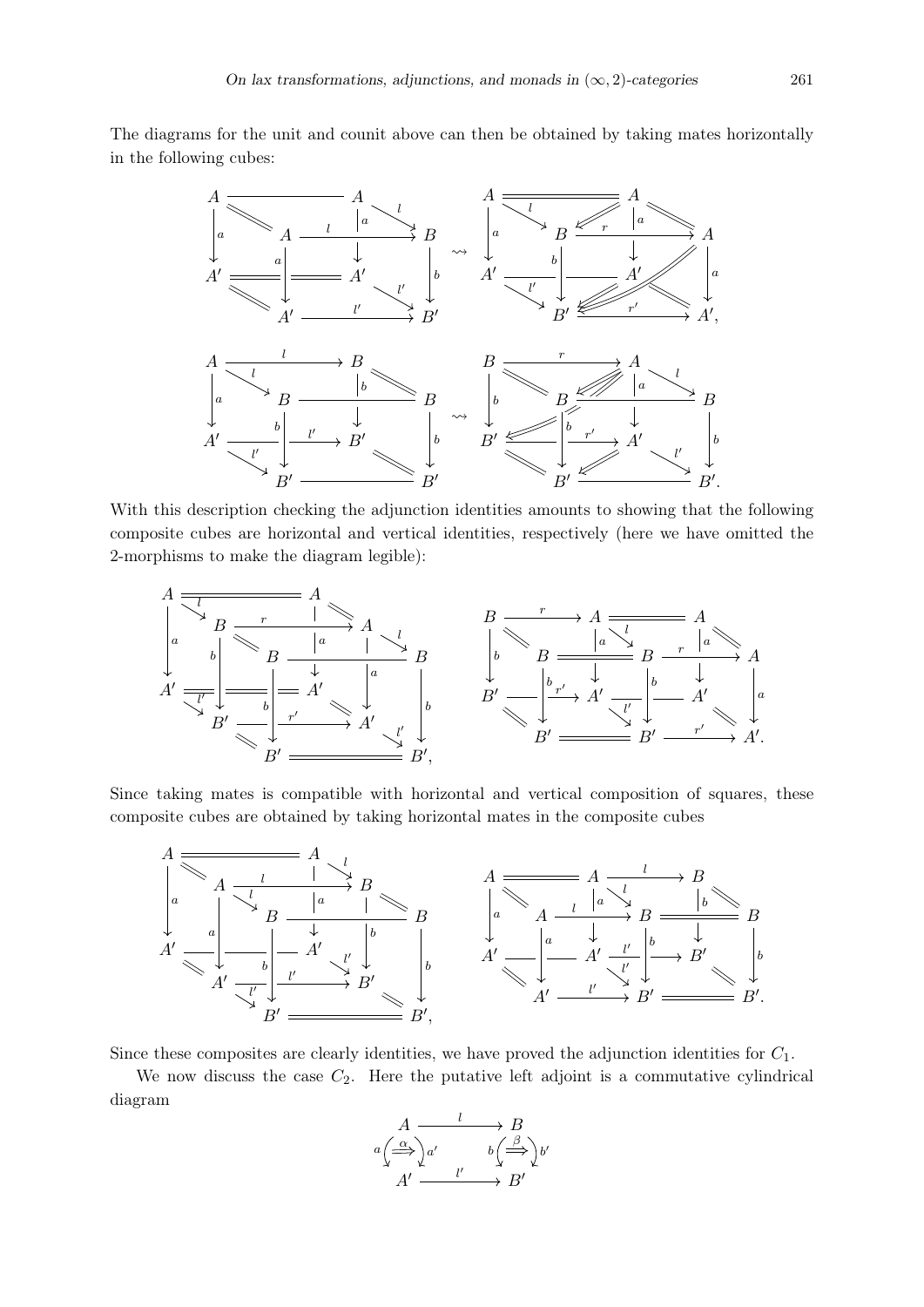where  $l$  and  $l'$  are left adjoints. The commutativity data amounts to equivalences

$$
bl \xrightarrow{\sim} l'a, \qquad b'l \xrightarrow{\sim} l'a'
$$

together with a commutative square of morphisms  $A \rightarrow B'$ 

$$
bl \xrightarrow{\beta l} b'l
$$
  

$$
\downarrow \sim \qquad \downarrow \sim
$$
  

$$
l'a \xrightarrow{l'a} l'a'.
$$

The right adjoint is then given by a diagram of shape

$$
\begin{array}{ccc}\n & B & \xrightarrow{r} & A \\
 \leftarrow & & & \\
 B' & & & & \\
 & & & & & \\
 & & & & & \\
 & & & & & \\
 \end{array}
$$

where r and  $r'$  are the right adjoints of l and l', and the front and back lax squares are defined as above in the case  $C_1$ . The additional coherence data required amounts to a commutative square of morphisms, which we define as the composite of the diagram

$$
ar \xrightarrow{\alpha r} a'r
$$
\n
$$
r'l'ar \xrightarrow[r'/a'r] \qquad \int r'a'r
$$
\n
$$
\downarrow \sim \qquad \downarrow \sim
$$
\n
$$
r'blr \xrightarrow{r'\beta lr} r'b'lr
$$
\n
$$
\downarrow r'bc \qquad \qquad \downarrow r'b' \epsilon
$$
\n
$$
r'b \xrightarrow{r'\beta} r'b'
$$

using the specified square and two naturality squares.

The decomposition in Lemma [3.18](#page-12-2) implies that the non-obvious part of defining the unit and counit (using the unit and counit for  $l + r$  and  $l' + r'$ ) is specifying two commutative cubes, which we can define using naturality data for the (co)units defined in the  $C_1$ -case; this can also be thought of as taking mates in one direction in a 4-dimensional cube. Naturality of taking mates then gives the adjunction identities by a 4-dimensional version of the argument above.  $\Box$ 

<span id="page-18-0"></span>Corollary 4.8. Let  $\text{FUN}(C_1, \mathfrak{X})_{\text{ladi}}$  and  $\text{FUN}(C_1, \mathfrak{X})_{\text{radi}}$  denote the full sub- $(\infty, 2)$ -categories of  $FUN(C_1, \mathcal{X})$  containing only the left and right adjoint morphisms in  $\mathcal{X}$ , respectively. There are equivalences

$$
ADJ(\mathcal{X})_{\text{lax}} \xrightarrow{\sim} \text{FUN}(C_1, \mathcal{X})_{\text{radi}},
$$
  

$$
ADJ(\mathcal{X})_{\text{colax}} \xrightarrow{\sim} \text{FUN}(C_1, \mathcal{X})_{\text{ladj}},
$$

given by composition with the morphisms  $C_1 \rightarrow \infty$  picking out the right and left adjoint 1morphisms, respectively.

*Proof.* We prove the first equivalence, the proof of the second is similar. For any  $(\infty, 2)$ -category Z we have natural equivalences

$$
\mathrm{Map}(\mathcal{Z}, \mathrm{ADJ}(\mathcal{X})_{\mathrm{lax}}) \simeq \mathrm{Map}(\mathfrak{ad}) \otimes^{\mathrm{lax}} \mathcal{Z}, \mathcal{X}) \simeq \mathrm{Map}(\mathfrak{ad}) , \mathrm{FUN}(\mathcal{Z}, \mathcal{X})_{\mathrm{colax}}).
$$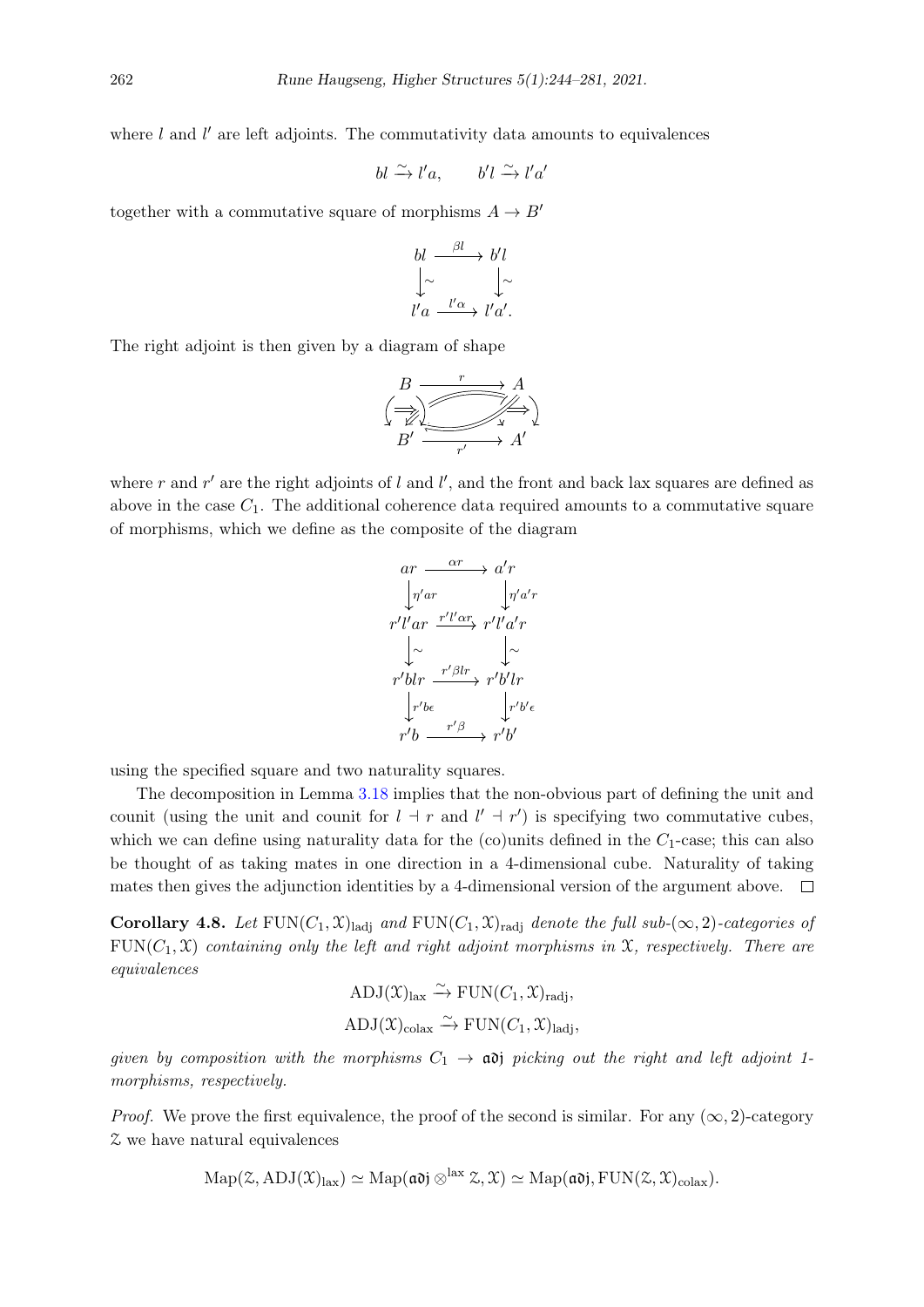By Theorem [4.4](#page-13-2) evaluation at the right adjoint gives an equivalence

$$
\mathrm{Map}(\mathfrak{ad})
$$
,  $\mathrm{FUN}(\mathcal{Z}, \mathcal{X})_{\mathrm{colax}} \rightarrow \mathrm{Map}(C_1, \mathrm{FUN}(\mathcal{Z}, \mathcal{X})_{\mathrm{colax}})^{\mathrm{rad}j}$ ,

which by Theorem [4.6](#page-13-3) is equivalent to the space of natural transformations, i.e. 1-morphisms in  $FUN(\mathcal{Z}, \mathcal{X})$ , that are levelwise right adjoints. In other words, this is precisely  $Map(\mathcal{Z}, FUN(C_1, \mathcal{X})_{\text{rad}i})$ .

As an immediate consequence, we get the following naturality statement for the process of taking mates of commutative squares:

Corollary 4.9. There are natural functors of  $(\infty, 2)$ -categories

$$
\mathrm{FUN}(C_1,\mathfrak{X})_{\mathrm{radj}} \xleftarrow{\sim} \mathrm{ADJ}(\mathfrak{X})_{\mathrm{lax}} \to \mathrm{FUN}(C_1,\mathfrak{X})_{\mathrm{ladj},\mathrm{lax}},
$$

$$
FUN(C_1, \mathfrak{X})ladj \xleftarrow{\sim} ADJ(\mathfrak{X})colax \rightarrow FUN(C_1, \mathfrak{X})radi,colax
$$

given on objects by passing to the other adjoint and on morphisms by taking mates.

**Remark 4.10.** The procedure of taking mates for functors of  $\infty$ -categories has previously been considered in [\[19\]](#page-36-14) and [\[3\]](#page-36-15) in the case where the mate is invertible, and more generally in the book [\[8\]](#page-36-16).

**Remark 4.11.** Let  $\mathfrak{adj}^n := \mathfrak{adj}\Pi_{[0]} \cdots \Pi_{[0]} \mathfrak{adj}$  denote the  $\infty$ -category of n composable adjunctions. Then Theorem [4.4](#page-13-2) furnishes an equivalence

$$
\mathrm{Map}(\mathfrak{ad})^n, \mathfrak{X}) \simeq \mathrm{Map}(\Delta^n, \mathfrak{X})^{\mathrm{radj}},
$$

where the right-hand side denotes the subspace of Map( $\Delta^n$ ,  $\mathfrak{X}$ ) of composable sequences of n right adjoints. Since right adjoints are closed under composition, we have a simplicial space Map( $\Delta^{\bullet}, \mathfrak{X}$ )<sup>radj</sup> natural in the  $(\infty, 2)$ -category X, which by the Yoneda lemma implies that the representing objects  $\overline{a}$  also form a simplicial object. We can then upgrade Corollary [4.8](#page-18-0) to a natural equivalence

$$
\mathrm{FUN}(\mathfrak{a} \mathfrak{d} \mathfrak{j}^{\bullet}, \mathfrak{X})_{\mathrm{lax}} \xrightarrow{\sim} \mathrm{FUN}(\Delta^{\bullet}, \mathfrak{X})_{\mathrm{rad} \mathfrak{j}}.
$$

This implies that taking mates is compatible with composition, since we get a composite functor

$$
\mathrm{FUN}(\Delta^\bullet,\mathfrak{X})_{\mathrm{radj}}\xleftarrow{\sim}\mathrm{FUN}(\mathfrak{a}\mathfrak{d}\mathfrak{j}^\bullet,\mathfrak{X})_{\mathrm{lax}}\to\mathrm{FUN}((\Delta^\bullet)^{\mathrm{op}},\mathfrak{X})_{\mathrm{ladj},\mathrm{lax}},
$$

where we write  $(\Delta^{\bullet})^{\text{op}}$  to emphasize that the order of composition is reversed.

<span id="page-19-0"></span>**Remark 4.12.** In his thesis [\[32\]](#page-37-3), D. Zaganidis considers for  $I \in \Theta_2$  the universal 2-category  $\mathfrak{adj}(I)_{\text{tax}}$  with an I-shaped diagram of lax morphisms of adjunctions and shows that this also satisfies the universal property

$$
\mathrm{Map}_{\mathrm{Cat}_{(\infty,2)}}(\mathfrak{adj}(I)_{\mathrm{lux}}, \mathfrak{X}) \simeq \mathrm{Map}_{\mathrm{Cat}_{(\infty,2)}}(I, \mathrm{FUN}(C_1, \mathfrak{X})_{\mathrm{rad}j}).
$$

It follows that  $\mathfrak{adj}(I)_{\text{lax}}$  is equivalent to the Gray tensor product  $\mathfrak{adj}\otimes^{\text{lax}} I$ . In fact, it is not hard to see from the explicit definition of  $\alpha \delta (I)_{\text{tax}}$  that this is the classical Gray tensor product of  $\alpha \delta$ and I, and so agrees with  $\mathfrak{adj} \otimes^{\text{lax}} I$  under Assumption [3.5.](#page-8-0)

 $\Box$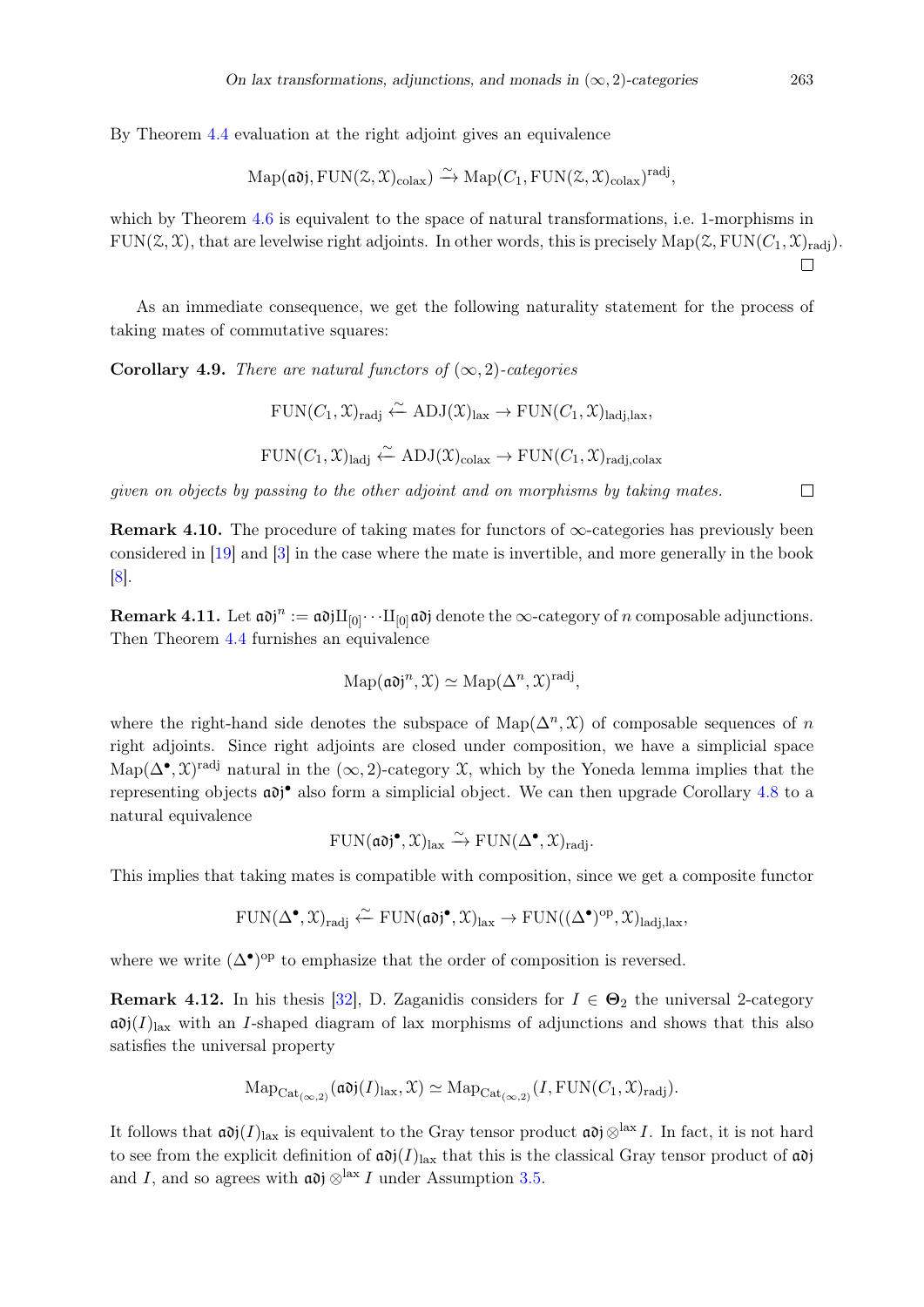## <span id="page-20-0"></span>5. Lax Morphisms of Monads

We now turn to monads and (co)lax morphisms between them, which again arise as (co)lax natural transformations.

Notation 5.1. Let mnot denote the full subcategory of  $\alpha$ ion the object –; this is the "walking" monad" 2-category.

**Definition 5.2.** Let  $\mathcal{X}$  be an  $(\infty, 2)$ -category. A monad in  $\mathcal{X}$  is a functor of  $(\infty, 2)$ -categories  $\mathfrak{m}\mathfrak{n}\rightarrow \mathfrak{X}$ , and a *(co)lax morphism* of monads is a *(co)lax natural transformation between* monads, i.e. a functor

$$
\mathfrak{m}\mathfrak{n}\mathfrak{d} \otimes^{(co) \mathrm{lax}} C_1 \to \mathfrak{X}.
$$

We write  $MND(\mathfrak{X})_{(co)lax} := \text{FUN}(\text{mn}\mathfrak{d}, \mathfrak{X})_{(co)lax}$  for the  $(\infty, 2)$ -category of monads in X and (co)lax morphisms between them, and Mnd $(\mathfrak{X})_{(colax)}$  for the underlying  $\infty$ -category.

Remark 5.3. For ordinary 2-categories, the notions of lax and colax morphisms of monads were first introduced by Street [\[30\]](#page-37-2), who called them monad functors and monad opfunctors.

We will use results of Zaganidis to relate  $MND(\mathfrak{X})_{\text{lazy}}$  to  $(\infty, 2)$ -categories of monadic adjunctions and monadic right adjoints; as Zaganidis works in the framework of categories strictly enriched in quasicategories developed by Riehl and Verity, this requires the following additional assumption on the  $(\infty, 2)$ -category  $\mathfrak{X}$ :

**Definition 5.4.** We say an  $(\infty, 2)$ -category X is *cosmifiable* if it can be modelled by a category strictly enriched in quasicategories that is an  $\infty$ -cosmos in the sense of Riehl and Verity [\[28\]](#page-37-11)\*Definition 1.2.1.

## <span id="page-20-2"></span>Examples 5.5.

- (i) The  $(\infty, 2)$ -category CAT<sub>∞</sub> is cosmifiable (it can be modelled by the simplicial category of quasicategories).
- (ii) If X is cosmitable, then so is  $\mathcal{X}^2$ -op by [\[28\]](#page-37-11)\*Definition 1.2.25. In particular, CAT<sup>2</sup>-op is cosmifiable.

In his thesis [\[32\]](#page-37-3), Zaganidis considers the full sub-2-category  $\mathfrak{mn}(\mathcal{I})_{\text{lax}}$  of  $\mathfrak{adj}(\mathcal{I})_{\text{lax}}$  (see Remark [4.12\)](#page-19-0) consisting of an I-shaped diagram of lax morphisms of monads, which can be identified with the classical Gray tensor product of  $\mathfrak{m}$  and I. Under Assumption [3.5,](#page-8-0) this means that mn $\mathfrak{d}(I)_{\text{lax}}$  corresponds to mn $\mathfrak{d}\otimes^{\text{lax}} I$ . We can then state the main result of [\[32\]](#page-37-3) as follows:

<span id="page-20-1"></span>**Theorem 5.6** (Zaganidis). Let X be a cosmifiable  $(\infty, 2)$ -category. The restrictions

$$
\operatorname{Fun}(\mathfrak{ad}) \otimes^{\text{lax}} I, \mathfrak{X}) \to \operatorname{Fun}(\mathfrak{mnd} \otimes^{\text{lax}} I, \mathfrak{X})
$$

for  $I \in \mathbf{\Theta}_2$  have fully faithful right adjoints, with image those functors  $\mathfrak{adj} \otimes^{\text{lax}} I \to \mathfrak{X}$  where the underlying adjunction at each object of I is monadic.

**Remark 5.7.** In the case  $I = C_0$ , the right adjoint

$$
Fun(\mathfrak{mn}\mathfrak{d}, \mathfrak{X}) \to Fun(\mathfrak{adj}, \mathfrak{X})
$$

is due to Riehl and Verity. Morally, this adjoint is given by an  $(\infty, 2)$ -categorical right Kan extension along the inclusion  $\mathfrak{mn} \to \mathfrak{ad}$  and should thus exist for any target  $(\infty, 2)$ -category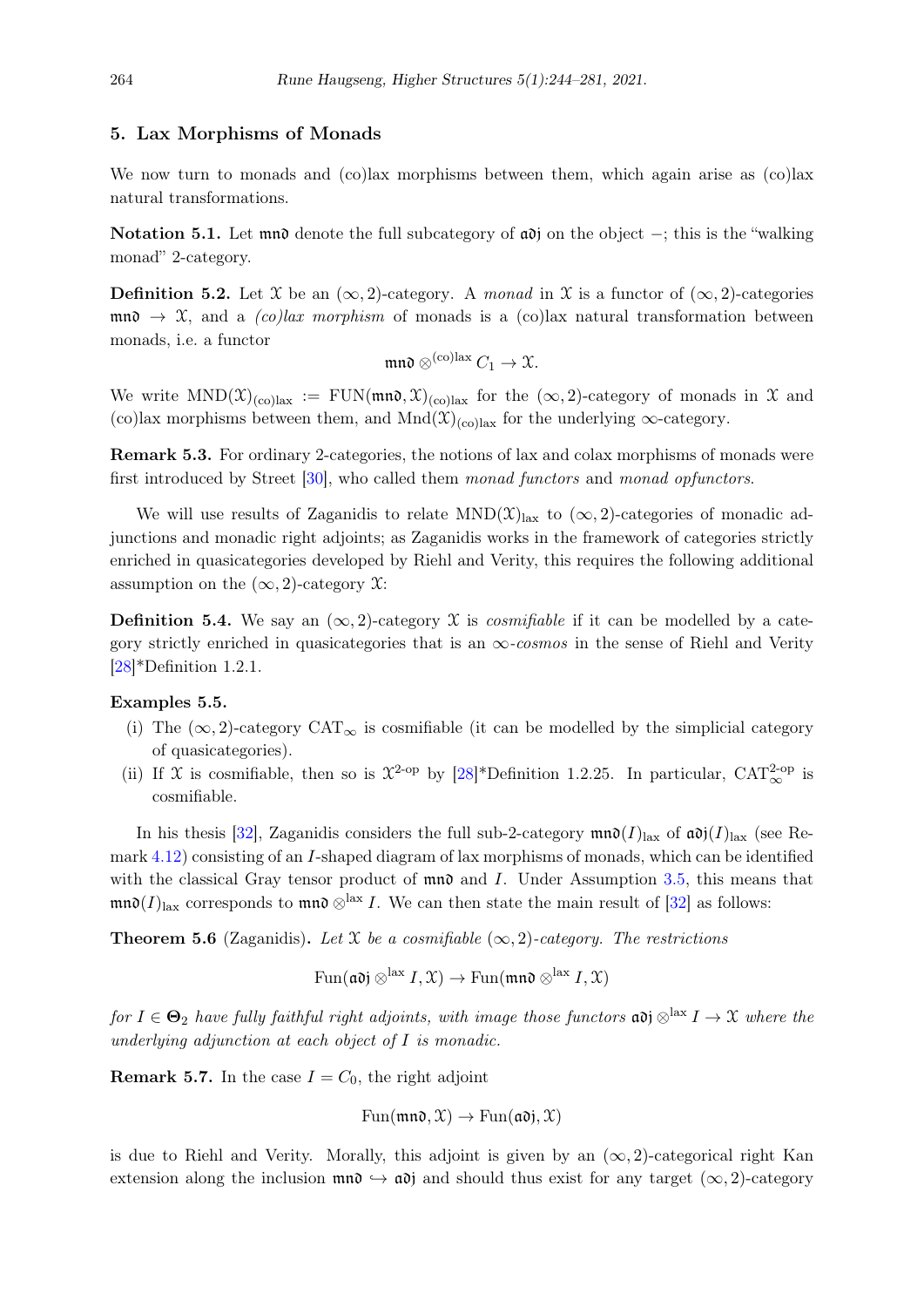where certain weighted limits exist. (Indeed, it seems plausible that the property of being "cosmifiable" precisely amounts to the existence of a class of such limits.) The ideal proof of Theorem [5.6](#page-20-1) would then simply check that these weighted limits exist in  $FUN(I, \mathcal{X})_{colax}$ . However, the theory of weighted limits in  $(\infty, 2)$ -categories has not yet been set up. Riehl and Verity circumvent this by modelling  $(\infty, 2)$ -categories as categories enriched in quasicategories, and showing that certain ordinary weighted limits are homotopically meaningful, and Zaganidis applies the same technique to  $\mathfrak{mn}(\mathcal{I})_{\text{lax}} \to \mathfrak{adj}(\mathcal{I})_{\text{lax}}$ .

This has the following consequence:

<span id="page-21-0"></span>Corollary 5.8. Let  $\mathfrak X$  be a cosmifiable  $(\infty, 2)$ -category. The forgetful functor

$$
ADJ(\mathfrak{X})_{\mathrm{lax}} \to \mathrm{MND}(\mathfrak{X})_{\mathrm{lax}}
$$

has a fully faithful right adjoint, with image the full sub- $(\infty, 2)$ -category ADJ $(\mathfrak{X})$ <sub>lax,mnd</sub> of monadic adjunctions. In particular, there are equivalences of  $(\infty, 2)$ -categories

$$
\mathrm{MND}(\mathfrak{X})_{\mathrm{lax}}\xrightarrow{\sim} \mathrm{ADJ}(\mathfrak{X})_{\mathrm{lax,mnd}}\xrightarrow{\sim} \mathrm{FUN}(\Delta^1,\mathfrak{X})_{\mathrm{mndradj}},
$$

where the latter denotes the full sub- $(\infty, 2)$ -category of  $\text{FUN}(\Delta^1, \mathfrak{X})$  whose objects are the monadic right adjoints.

**Remark 5.9.** For monads on a single, fixed  $\infty$ -category C (interpreted as associative algebras in endomorphisms of C) this comparison (in the case where  $\mathfrak X$  is  $CAT_{\infty}$ ) has previously been obtained by Heine [\[15\]](#page-36-0) by a different method.

**Remark 5.10.** By Examples [5.5\(](#page-20-2)ii) if X is cosmifiable then so is  $\mathcal{X}^2$ -op. Here we have equivalences

$$
\mathrm{ADJ}(\mathfrak{X}^{\mathrm{2-op}})_{\mathrm{lax}} \simeq \mathrm{FUN}(\mathfrak{ad})^{\mathrm{2-op}}, \mathfrak{X})_{\mathrm{colax}}^{\mathrm{2-op}} \simeq \mathrm{ADJ}(\mathfrak{X})_{\mathrm{colax}}^{\mathrm{2-op}},
$$

using the equivalence  $\mathfrak{adj}^{2\text{-op}} \simeq \mathfrak{adj}$  of Remark [4.3](#page-12-1) together with Corollary [3.14,](#page-10-2) and

$$
\mathrm{MND}(\mathfrak{X}^{\mathrm{2-op}})_{\mathrm{lax}} \simeq \mathrm{FUN}(\mathfrak{m} \mathfrak{n} \mathfrak{d}^{\mathrm{2-op}}, \mathfrak{X})^{2\text{-op}}_{\mathrm{colax}} =: \mathrm{COMND}(\mathfrak{X})^{2\text{-op}}_{\mathrm{colax}}.
$$

Note that here  $\text{mn}^2$ <sup>-op</sup> is equivalent to the full subcategory of  $\alpha\delta$  on the object +. Applying Corollary [5.8](#page-21-0) to  $\mathfrak{X}^{2-\text{op}}$  and reversing 2-morphisms we then see that the forgetful functor

$$
ADJ(\mathfrak{X})_{\text{colax}} \to \text{COMMD}(\mathfrak{X})_{\text{colax}}
$$

given by restriction to the object + has a fully faithful *left* adjoint with image the full sub- $(\infty, 2)$ category of comonadic adjunctions.

For the proof of Corollary [5.8](#page-21-0) we use the following observation:

<span id="page-21-1"></span>**Lemma 5.11.** Suppose X is an  $(\infty, 2)$ -category and  $\phi: \mathcal{A} \to \mathcal{B}$  is a functor of  $(\infty, 2)$ -categories such that for every  $I \in \mathbf{\Theta}_2$  the induced functor

$$
(\phi \otimes^{\text{lax}} I)^* \colon \text{Fun}(\mathcal{B} \otimes^{\text{lax}} I, \mathcal{X}) \to \text{Fun}(\mathcal{A} \otimes^{\text{lax}} I, \mathcal{X})
$$

has a right adjoint  $R_I$ , and for every morphism in  $\Theta_2$  the mate square for these adjoints commutes. Then the functor

$$
\phi^* \colon \mathrm{FUN}(\mathcal{B}, \mathcal{X})_{\mathrm{lax}} \to \mathrm{FUN}(\mathcal{A}, \mathcal{X})_{\mathrm{lax}}
$$

has a right adjoint, given on objects by  $R_{C_0}$ , and with unit and counit transformations given objectwise by the unit and counit for  $R_{C_0}$  and on morphisms by the unit and counit for  $R_{C_1}$ .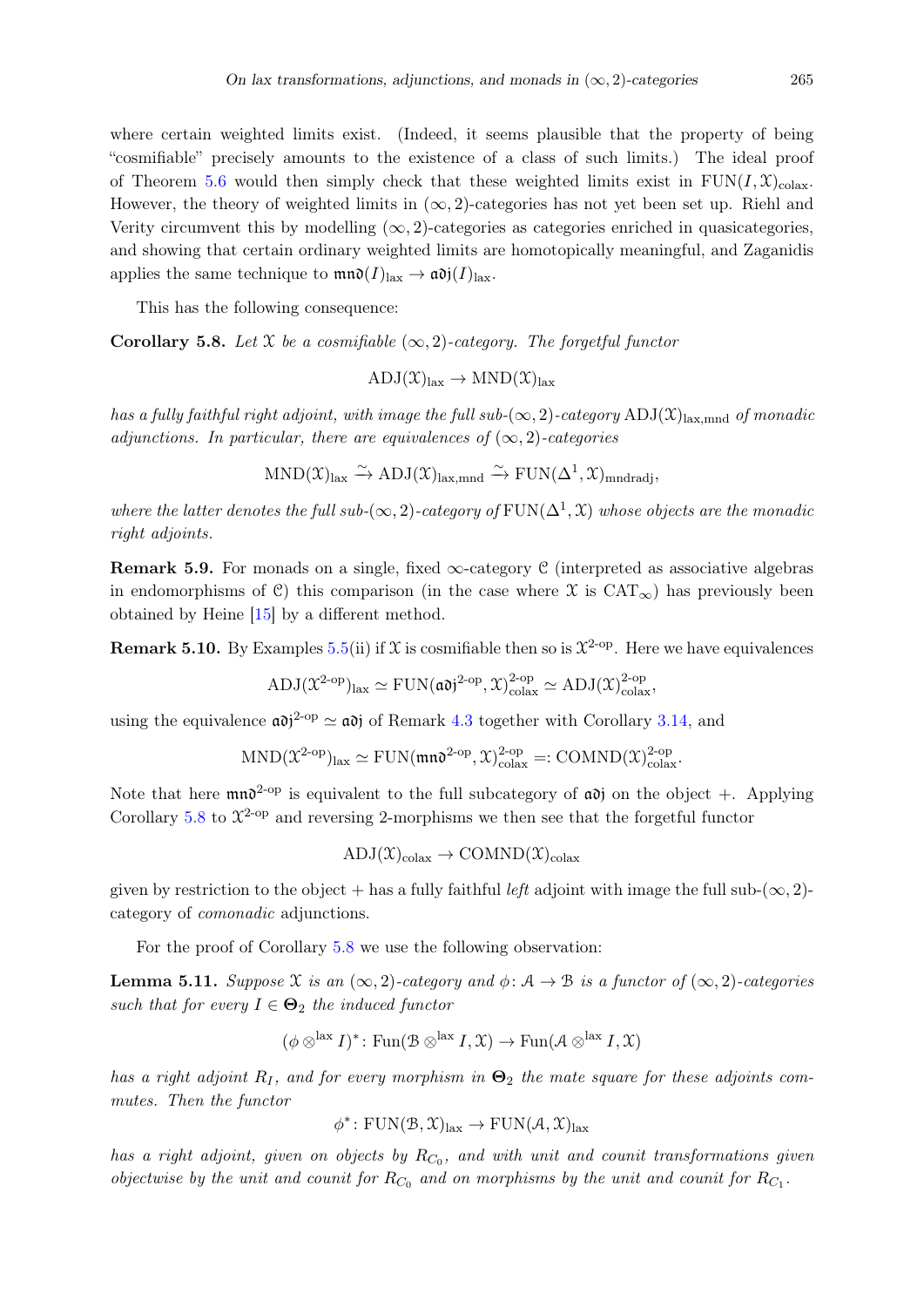*Proof.* The functors  $(\phi \otimes^{\text{lax}} I)^*$  are natural in I, and so give a morphism in Fun( $\Theta_2^{\text{op}}$  $_2^{\text{op}}, \text{Cat}_{\infty}$ ), with  $\phi^*$  given as the induced morphism in Fun( $\Theta_2^{\text{op}}$  $_{2}^{\mathrm{op}},$  S). The right adjoints assemble to a morphism in  $\text{FUN}(\boldsymbol{\Theta}_{2}^{\text{op}})$  $2^{\text{op}}$ , CAT<sub>∞</sub>)<sub>lax</sub> by Theorem [4.6,](#page-13-3) but as the mate squares commute this a priori lax natural transformation is an ordinary natural transformation, and the units and counits determine an adjunction in  $\text{FUN}(\Theta_2^{\text{op}})$  $_2^{\text{op}}, \text{CAT}_{\infty}$ ). Passing to underlying  $\infty$ -groupoids, the right adjoints give a functor  $R: \text{FUN}(\mathcal{A}, \mathcal{X})_{\text{tax}} \to \text{FUN}(\mathcal{B}, \mathcal{X})_{\text{lux}}$  given on objects by  $R_{C_0}$ , as required. To obtain the unit and counit transformations, observe that for  $(\infty, 2)$ -categories  $\mathcal{U}, \mathcal{V}, \mathcal{W}$  there is a natural map  $\mathcal{U}\otimes^{\text{lax}}(\mathcal{V}\times\mathcal{W})\to(\mathcal{U}\otimes^{\text{lax}}\mathcal{V})\times\mathcal{W}$ , determined by the natural maps  $\mathcal{U}\otimes^{\text{lax}}(\mathcal{V}\times\mathcal{W})\to\mathcal{U}\otimes^{\text{lax}}\mathcal{V}$ and  $\mathcal{U} \otimes^{\text{lax}} (\mathcal{V} \times \mathcal{W}) \to \mathcal{U} \otimes^{\text{lax}} \mathcal{W} \to \mathcal{W}$ . The levelwise unit gives maps

 $\mathrm{Map}(I, \mathrm{FUN}(\mathcal{B}, \mathcal{X})_{\mathrm{lax}}) \simeq \mathrm{Map}(\mathcal{B} \otimes^{\mathrm{lax}} I, \mathcal{X}) \to \mathrm{Map}([1], \mathrm{Fun}(\mathcal{B} \otimes^{\mathrm{lax}} I, \mathcal{X}) \simeq \mathrm{Map}((\mathcal{B} \otimes^{\mathrm{lax}} I) \times [1], \mathcal{X}),$ 

natural in I, where we can now apply the map  $\mathcal{B} \otimes^{\text{lax}} (I \times [1]) \to (\mathcal{B} \otimes^{\text{lax}} I) \times [1]$  to get a natural map

$$
\mathrm{Map}(I, \mathrm{FUN}(\mathcal{B}, \mathcal{X})_{\mathrm{lax}}) \to \mathrm{Map}(\mathcal{B} \otimes^{\mathrm{lax}} (I \times [1]), \mathcal{X}) \simeq \mathrm{Map}(I, \mathrm{FUN}([1], \mathrm{FUN}(\mathcal{B}, \mathcal{X})_{\mathrm{lax}})),
$$

which corresponds to a functor of  $(\infty, 2)$ -categories

$$
FUN(\mathcal{B}, \mathcal{X})_{\text{lax}} \times [1] \to FUN(\mathcal{B}, \mathcal{X})_{\text{lax}},
$$

as required. By naturality the two diagrams

$$
\mathcal{B} \otimes^{\text{lax}} (I \times [0]) \xrightarrow{\sim} (\mathcal{B} \otimes^{\text{lax}} I) \times [0]
$$
  

$$
\downarrow \qquad \qquad \downarrow
$$
  

$$
\mathcal{B} \otimes^{\text{lax}} (I \times [1]) \longrightarrow (\mathcal{B} \otimes^{\text{lax}} I) \times [1]
$$

commute, which implies that this is a natural transformation from the identity to  $R\phi^*$ . Similarly the levelwise counits give a natural transformation

$$
FUN(\mathcal{A}, \mathcal{X})_{\text{lazy}} \times [1] \to FUN(\mathcal{A}, \mathcal{X})_{\text{lazy}}
$$

from  $\phi^*R$  to the identity. To show that this gives an adjunction it suffices to check that the induced natural transformations  $R \to R$  and  $\phi^* \to \phi^*$  are given by equivalences for all objects and morphisms, which is clear since these are then induced by the adjunction equivalences for  $R_{C_0}$  and  $R_{C_1}$ .  $\Box$ 

Proof of Corollary [5.8.](#page-21-0) Apply Lemma [5.11](#page-21-1) to the adjunctions from Theorem [5.6.](#page-20-1)  $\Box$ 

**Corollary 5.12.** Let X be a cosmifiable  $(\infty, 2)$ -category. The inclusion

$$
\text{Fun}([1], \iota_1 \mathfrak{X})_{\text{mndradj}} \hookrightarrow \text{Fun}([1], \iota_1 \mathfrak{X})_{\text{radj}}
$$

has a left adjoint, which takes a right adjoint to the right adjoint of the associated monadic adjunction.  $\Box$ 

<span id="page-22-0"></span>**Corollary 5.13.** Let X be a cosmifiable  $(\infty, 2)$ -category. The functor Mnd $(\mathfrak{X})_{\text{lazy}} \to \iota_1 \mathfrak{X}$ , taking a monad to the object it acts on, has cocartesian morphisms over morphisms in  $X$  that are right adjoints. If T is a monad on X and  $\rho: X \to Y$  is a morphism with left adjoint  $\lambda$  then the cocartesian morphism over ρ has target  $\rho T \lambda$  and is given by the transformation  $\rho T \lambda \rho \to \rho T$ coming from the counit.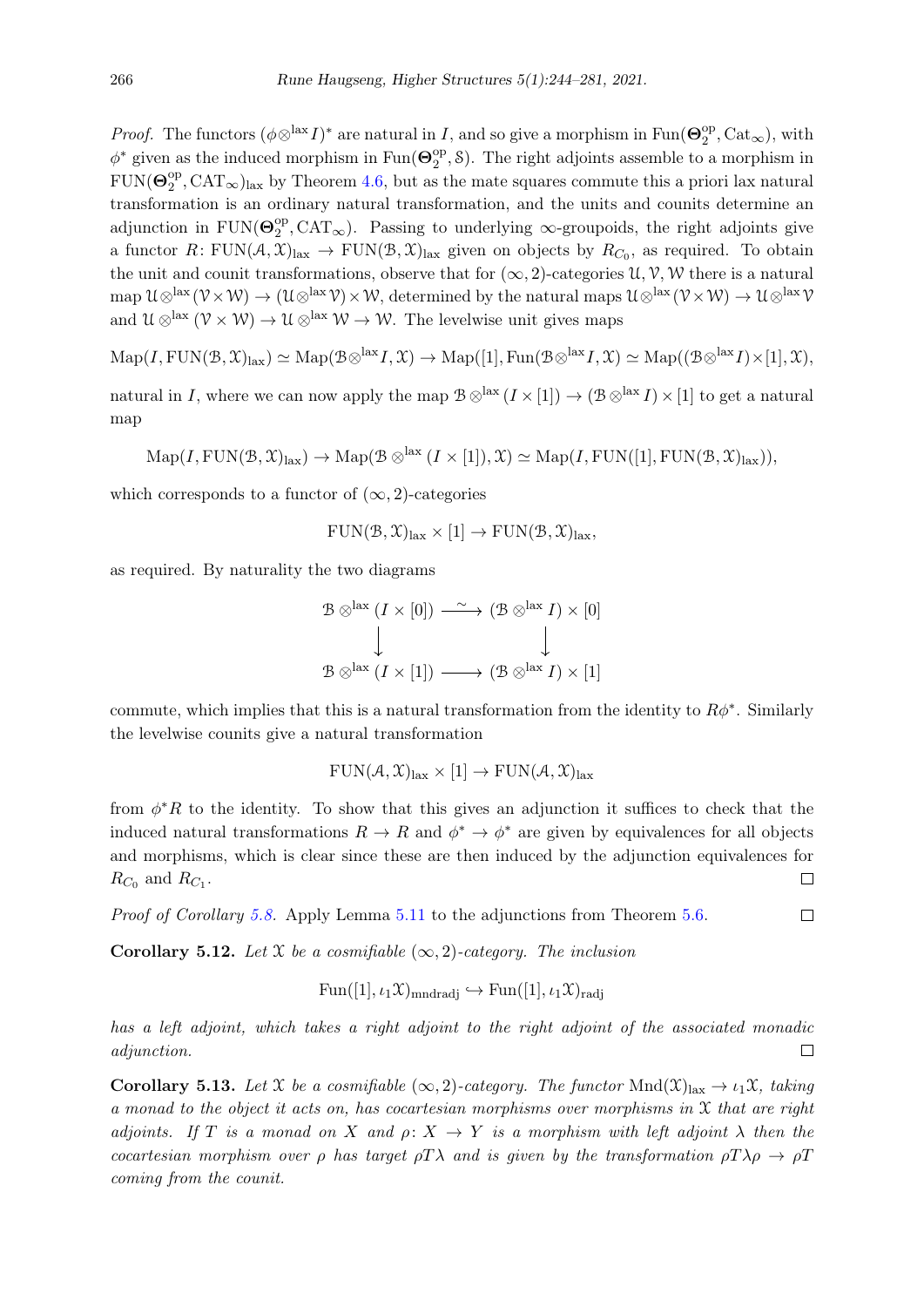Proof. We have a commutative diagram



Here  $ev_1$ : Fun([1],  $\iota_1\mathfrak{X} \to \iota_1\mathfrak{X}$  is a cocartesian fibration, with the cocartesian morphisms given by composition. Since a composite of right adjoints is a right adjoint, the full subcategory Fun([1],  $\iota_1\mathfrak{X}_{rad}$  has cocartesian morphisms over maps in  $\iota_1\mathfrak{X}$  that are right adjoints, hence the same is true for the equivalent  $\infty$ -category Adj $(\mathfrak{X})_{\text{lax}}$ .

Now observe that we have a commutative triangle



and that the right adjoint  $R: \text{Mnd}(\mathfrak{X})_{\text{lax}} \hookrightarrow \text{Adj}(\mathfrak{X})_{\text{lax}}$  also commutes with the functors to  $\iota_1\mathfrak{X}$ . In this situation L necessarily takes a cocartesian morphism in  $\text{Adj}(\mathfrak{X})_{\text{tax}}$  to a cocartesian morphism in Mnd $(\mathfrak{X})_{\text{lax}}$ , hence Mnd $(\mathfrak{X})_{\text{lax}}$  also has cocartesian morphisms over right adjoints in  $\iota_1\mathfrak{X}$ . The description of the cocartesian morphisms in  $Mnd(\mathcal{X})<sub>lax</sub>$  now follows from the description of those in Adj $(\mathfrak{X})_{\text{lax}}$ .  $\Box$ 

## 6. Lax Morphisms of Endofunctors

In this section we briefly consider endofunctors and (co)lax morphisms between them, and the forgetful functor from our  $(\infty, 2)$ -categories of monads and  $(\infty)$ lax morphisms.

**Definition 6.1.** Let end be the universal  $\infty$ -category with an endomorphism, given by the pushout square

$$
\begin{array}{ccc}\n\partial C_1 & \longrightarrow & C_0 \\
\downarrow & & \downarrow \\
C_1 & \longrightarrow & \text{end.}\n\end{array}
$$

Then end can be identified with the 1-category BN corresponding to the free monoid N. If  $\mathfrak X$  is an  $(\infty, 2)$ -category, we define

$$
END(\mathfrak{X})_{(\text{co})\text{tax}} := \text{FUN}(\mathfrak{en0}, \mathfrak{X})_{(\text{co})\text{tax}},
$$

and write  $\text{End}(\mathfrak{X})_{\text{(colax)}}$  for the underlying  $\infty$ -category.

Remark 6.2. Since the Gray tensor product preserves colimits in each variable by Assump-tion [3.5,](#page-8-0) the pushout square above induces a pullback square of  $(\infty, 2)$ -categories

$$
\begin{array}{ccc}\n\text{END}(\mathfrak{X})_{(\text{co})\text{lax}} & \longrightarrow & \text{FUN}(C_1, \mathfrak{X})_{(\text{co})\text{lax}} \\
\downarrow & \downarrow & \downarrow \\
\mathfrak{X} & \xrightarrow{\text{diag}} & \mathfrak{X} \times \mathfrak{X},\n\end{array}
$$

where the right vertical map is given by composition with the two inclusions  $C_0 \hookrightarrow C_1$ .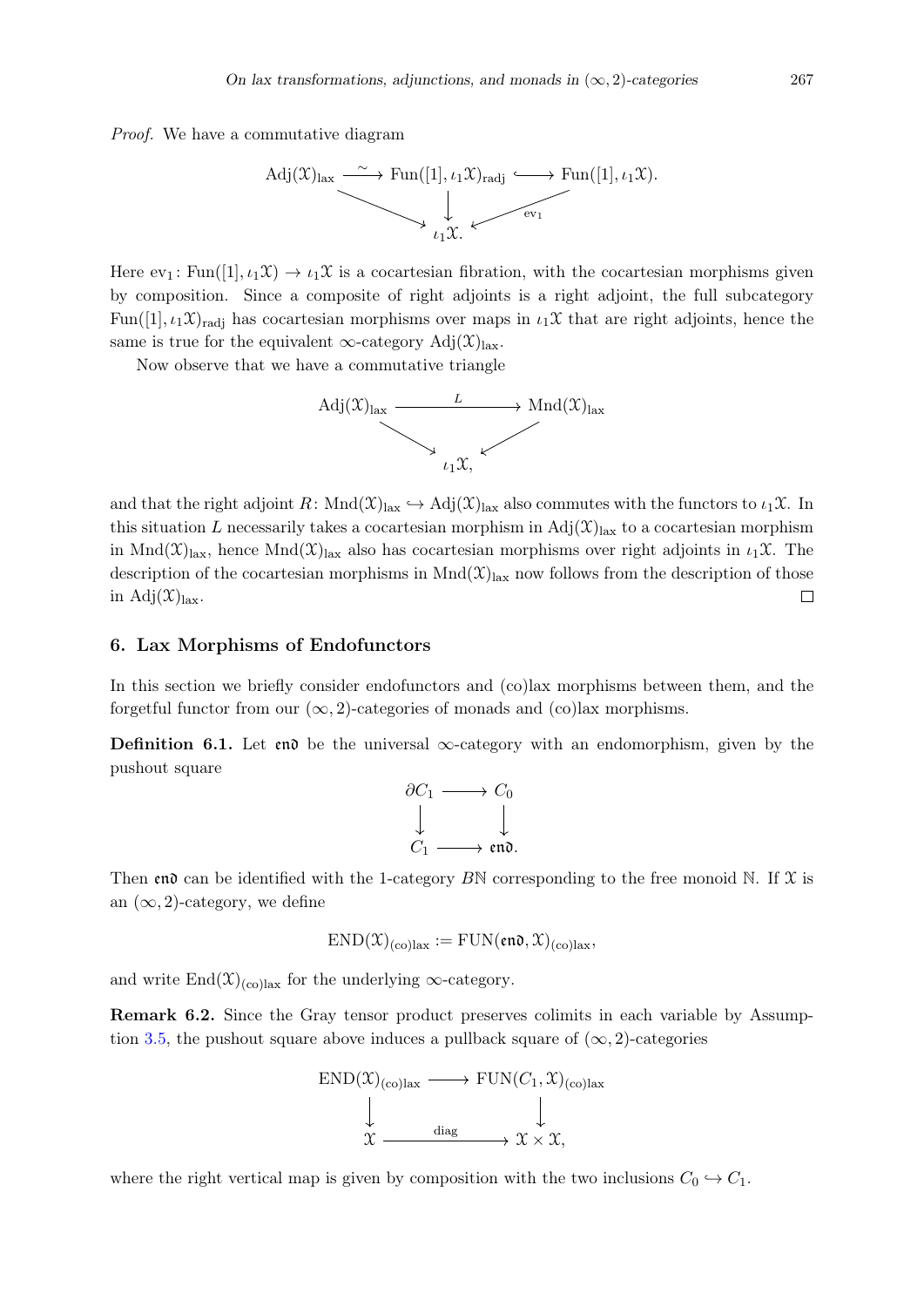**Remark 6.3.** There is also a functor  $\mathfrak{en} \to \mathfrak{mon}$  picking out the underlying endofunctor of the universal monad, which induces a commutative triangle



In the case where  $\mathfrak X$  is the  $(\infty, 2)$ -category of  $\infty$ -categories, we make some observations on how the cocartesian morphisms of Corollary [5.13](#page-22-0) behave in this triangle:

#### Proposition 6.4.

- (i) The projection  $\text{End}(CAT_\infty)_{\text{law}} \to \text{Cat}_\infty$  has locally cocartesian morphisms and locally cartesian morphisms over functors that are right adjoints.
- (ii) The forgetful functor  $Mnd(CAT_\infty)_{\text{lazy}} \to \text{End}(CAT_\infty)_{\text{lazy}}$  preserves these locally cocartesian morphisms.

*Proof.* We first prove (i). Suppose  $(\mathcal{C}, P)$  and  $(\mathcal{D}, Q)$  are objects of End $(\text{CAT}_{\infty})_{\text{tax}}$  and  $R: \mathcal{C} \to \mathcal{D}$ is a morphism with a left adjoint  $L: \mathcal{D} \to \mathcal{C}$ . Then

$$
\mathrm{Map}_{\mathrm{End}(\mathrm{CAT}_{\infty})_{\mathrm{lex}}}((\mathcal{C}, P), (\mathcal{D}, Q))_R \simeq \mathrm{Map}_{\mathrm{Fun}(\mathcal{D}, \mathcal{C})}(QR, RP).
$$

From the adjunction identities it is immediate that this space is equivalent to  $\mathrm{Map}_{\mathrm{End}(\mathcal{D})}(Q, RPL)$ , so the natural transformation  $RPLR \rightarrow RP$  coming from the counit  $LR \rightarrow id$  gives a locally cocartesian morphism over R from  $P$  to  $RPL$ . Similarly, the space is equivalent to  $\text{Map}_{\text{End}(\mathcal{C})}(LQR, P)$ , and the natural transformation  $QR \to RLQR$  coming from the unit id  $\to$ RL gives a locally cartesian morphism.

(ii) is now clear from the description of the locally cocartesian morphisms in Corollary [5.13.](#page-22-0)

 $\Box$ 

**Definition 6.5.** Let Cat<sup>radj</sup> denote the subcategory of Cat<sub>∞</sub> containing only the morphisms that are right adjoints. Then we define  $Mnd(CAT_{\infty})^{\text{rad}j}_{\text{lax}}$  and  $End(CAT_{\infty})^{\text{rad}j}_{\text{lax}}$  by pulling back  $Mnd(CAT_{\infty})_{\text{tax}}$  and  $End(CAT_{\infty})_{\text{tax}}$  along the inclusion  $Cat_{\infty}^{radj} \to Cat_{\infty}$ , i.e. we restrict to those lax morphisms between monads and endofunctors whose underlying morphism in  $Cat_{\infty}$  is a right adjoint.

## Corollary 6.6. There is a commuting triangle



where the two downward functors are cocartesian fibrations, and the horizontal functor preserves cocartesian morphisms. Moreover, the right-hand functor is also a cartesian fibration.

Proof. We know that the two downward functors are locally cocartesian fibrations, and that the horizontal functor preserves locally cocartesian morphisms. It then suffices by  $[20]^*$  $[20]^*$ Proposition 2.4.2.8 to show that the locally cocartesian morphisms in  $\text{End}(\text{CAT}_{\infty})^{\text{rad}j}_{\text{lax}}$  are closed under composition, which is clear from our description of these morphisms. Similarly, the right-hand functor is a cartesian fibration. $\Box$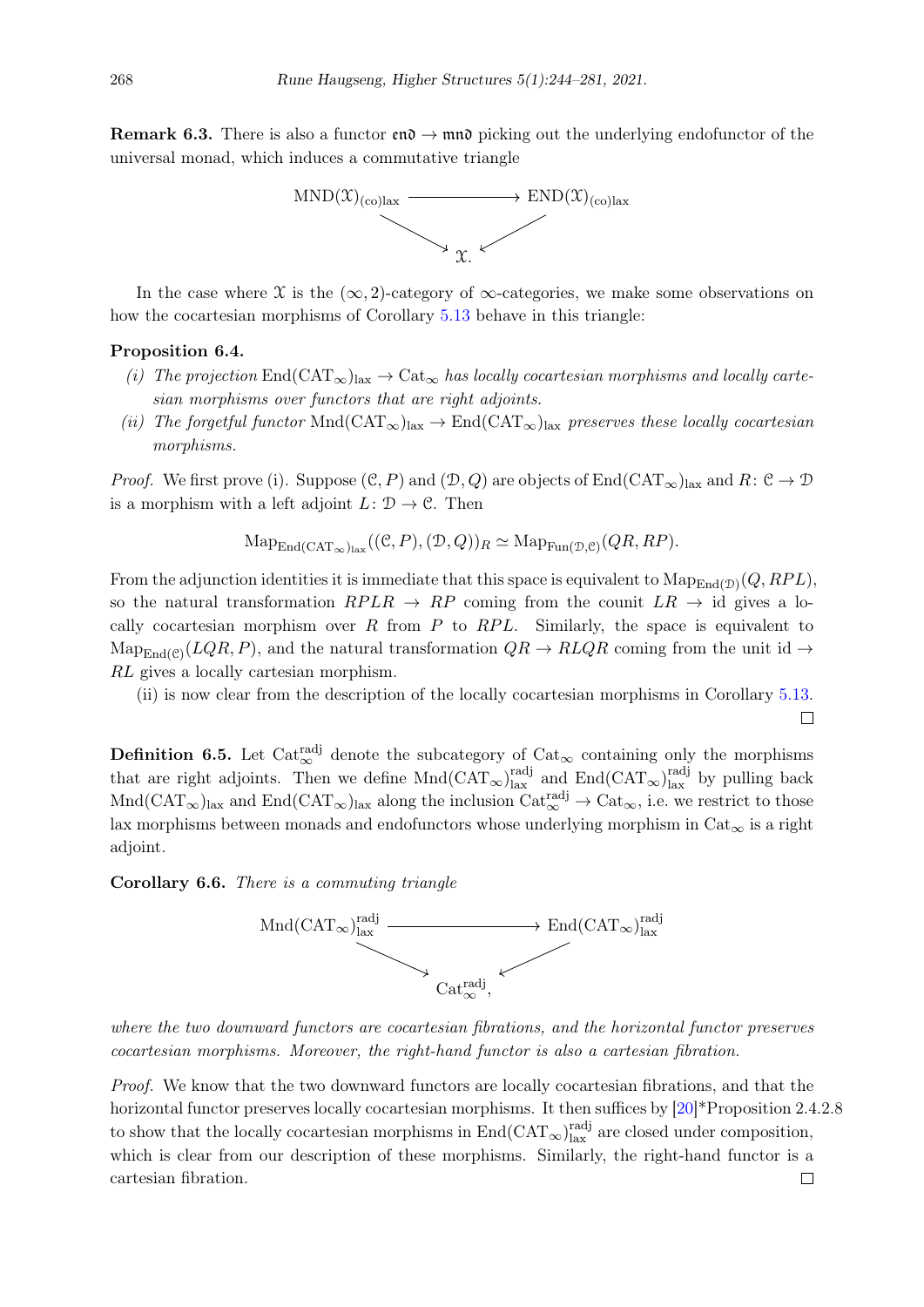## <span id="page-25-0"></span>7. Lax Transformations and Icons

Recall that, as we discussed in [§2,](#page-2-0) we can view  $Cat_{(\infty,2)}$  as a full subcategory of Fun( $\mathbf{\Delta}^{\mathrm{op}}, \mathrm{Cat}_{\infty}$ ). The straightening–unstraightening equivalence identifies the latter ∞-category with the ∞ category Cat<sup>cocart</sup><sub>∞</sub>/∆<sup>op</sup> of cocartesian fibrations over  $\Delta^{op}$  and functors over  $\Delta^{op}$  that preserve cocartesian morphisms. This  $\infty$ -category has a natural enhancement to an  $(\infty, 2)$ -category where the 2-morphisms are natural transformations over  $\mathbf{\Delta}^{\mathrm{op}}$  between such functors, and this restricts to a notion of 2-morphism between functors of  $(\infty, 2)$ -categories that is quite different from the usual notion of 2-morphisms as natural transformations.<sup>[7](#page-25-1)</sup> For example, if we view monoidal  $\infty$ -categories M, M' as (pointed)  $(\infty, 2)$ -categories with one object, then a (pointed) functor of  $(\infty, 2)$ -categories  $\mathcal{M} \to \mathcal{M}'$  is a monoidal functor, but a natural transformation in the usual sense between two such functors  $F, G: \mathcal{M} \to \mathcal{M}'$  amounts to specifying an object  $x \in \mathcal{M}'$  and a natural equivalence

$$
F(-) \otimes x \simeq x \otimes G(-),
$$

while our new notion of 2-morphism gives precisely the monoidal natural transformations.

Our goal in this section is to identify these "new" 2-morphisms with certain colax natural transformations, namely those given at each object by an equivalence. This amounts to an ∞-categorical version of a result of Lack [\[18\]](#page-36-1), who refers to this class of colax transformations as "icons".<sup>[8](#page-25-2)</sup> In [§8](#page-32-0) we will use this result to identify two  $\infty$ -categories of monads on a fixed ∞-category.

It is convenient to view our new 2-morphisms in terms of a certain tensoring of  $Cat_{(\infty,2)}$  over  $Cat_{\infty}$ , which we will now define:

**Definition 7.1.** The  $\infty$ -category Fun( $\Delta^{op}$ , Cat<sub> $\infty$ </sub>) is tensored over Cat<sub> $\infty$ </sub> by taking products with constant functors, i.e. for  $X \in \text{Fun}(\mathbf{\Delta}^{\text{op}}, \text{Cat}_{\infty})$  and  $\mathcal{C} \in \text{Cat}_{\infty}$  we can define  $X \times \mathcal{C}$  as the functor  $[n] \mapsto X_n \times \mathcal{C}$ . This preserves colimits in both variables, so we have a cotensoring  $X^{\mathcal{C}}$ (given by  $[n] \mapsto \text{Fun}(\mathcal{C}, X_n)$ ) and an enrichment  $\text{Nat}(X, Y)$  in  $\text{Cat}_{\infty}$ , satisfying

$$
\mathrm{Map}_{\mathrm{Fun}(\mathbf{\Delta}^{\mathrm{op}}, \mathrm{Cat}_{\infty})}(X \times \mathcal{C}, Y) \simeq \mathrm{Map}_{\mathrm{Fun}(\mathbf{\Delta}^{\mathrm{op}}, \mathrm{Cat}_{\infty})}(X, Y^{\mathcal{C}}) \simeq \mathrm{Map}_{\mathrm{Cat}_{\infty}}(\mathcal{C}, \mathrm{Nat}(X, Y)).
$$

<span id="page-25-4"></span>**Remark 7.2.** If we view  $\text{Fun}(\mathbf{\Delta}^{\text{op}}, \text{Cat}_{\infty})$  as cocartesian fibrations to  $\mathbf{\Delta}^{\text{op}},$  then morphisms in Nat(X, Y) indeed correspond to natural transformations between functors over  $\mathbf{\Delta}^{\mathrm{op}}$  that preserve cocartesian morphisms.

If X and Y are  $(\infty, 2)$ -categories, we obtain an  $\infty$ -category Nat $(\mathfrak{X}, \mathfrak{Y})$  whose objects are functors  $X \to Y$ . The precise result we will prove in this section is the following description of this ∞-category:

<span id="page-25-3"></span>**Theorem 7.3.** Given  $(\infty, 2)$ -categories X and Y there are functors

$$
Nat(\mathfrak{X}, \mathcal{Y}) \to Fun(\mathfrak{X}, \mathcal{Y})_{\text{colax}},
$$

$$
Nat(\mathfrak{X}, \mathcal{Y})^{op} \to Fun(\mathfrak{X}, \mathcal{Y})_{\text{tax}},
$$

<span id="page-25-1"></span><sup>&</sup>lt;sup>7</sup>For ( $\infty$ , 2)-categories X, y a natural transformation is a morphism of ( $\infty$ , 2)-categories  $\mathfrak{X} \times C_1 \to \mathfrak{Y}$ , or equivalently a morphism in  $FUN(\mathfrak{X}, \mathfrak{Y}).$ 

<span id="page-25-2"></span><sup>8</sup>An acronym for "Identity Component Oplax Natural transformations".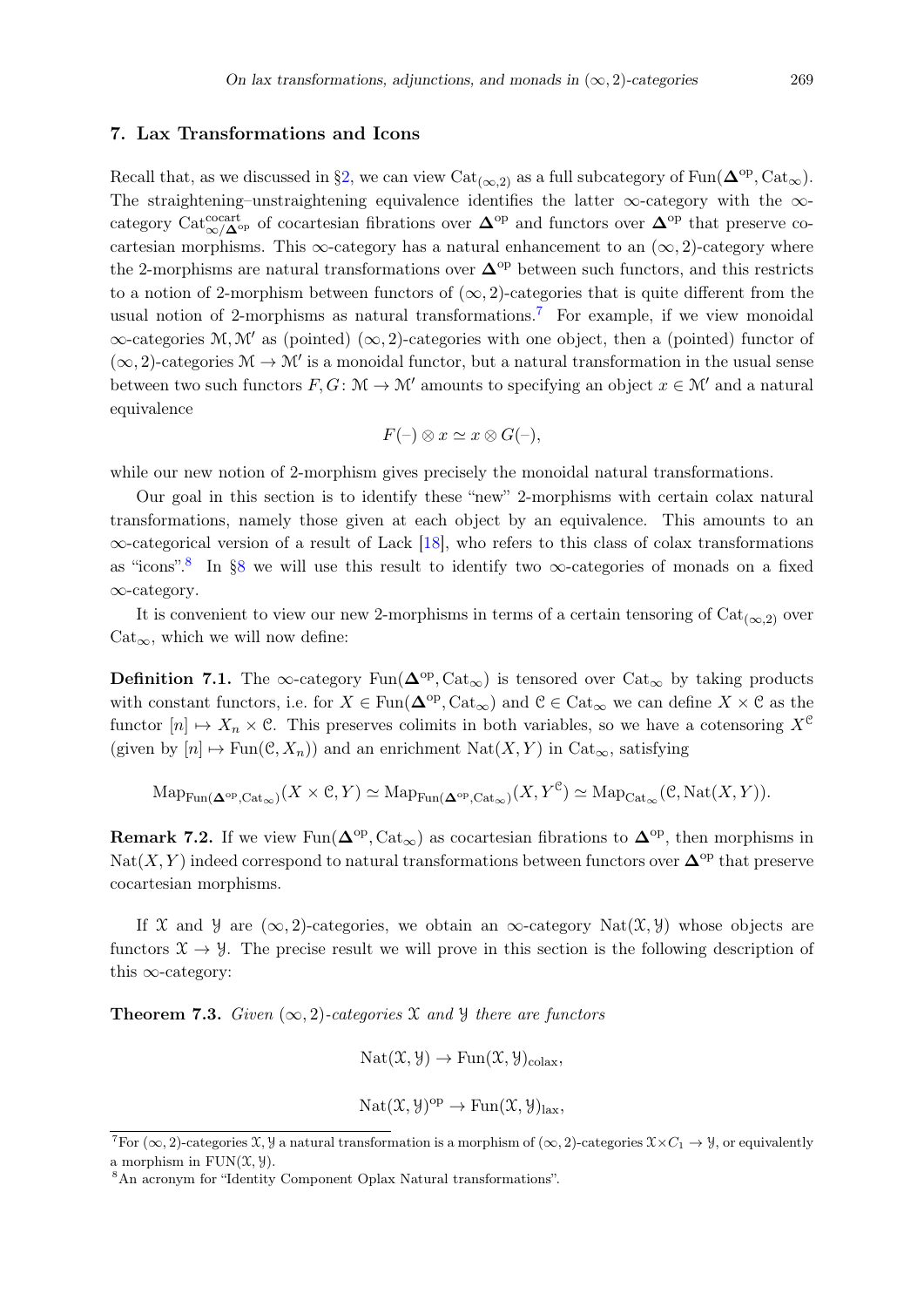where the first identifies Nat $(\mathfrak{X}, \mathfrak{Y})$  with the subcategory of Fun $(\mathfrak{X}, \mathfrak{Y})_{\text{colax}}$  whose morphisms are the colax natural transformations that are given by equivalences in Y, and similarly in the lax case. More precisely, we have natural pullback squares



where in the left-hand square the right vertical map is given by composition with the inclusion  $\iota_0\mathfrak{X} \to \mathfrak{X}$  (via the equivalence  $\text{Fun}(\iota_0\mathfrak{X},\mathcal{Y})_{\text{colax}} \simeq \text{Fun}(\iota_0\mathfrak{X},\mathcal{Y})$  of Remark [3.11\)](#page-9-0) and the bottom horizontal map is given by composition with the inclusion  $\iota_0 \mathcal{Y} \to \mathcal{Y}$  (and the equivalence  $\text{Fun}(\iota_0 \mathfrak{X}, \iota_0 \mathfrak{Y}) \simeq \text{Map}(\iota_0 \mathfrak{X}, \iota_0 \mathfrak{Y})$ , and similarly in the right-hand square.

To prove Theorem [7.3,](#page-25-3) we start with the following observation:

**Proposition 7.4.** If X lies in one of the subcategories  $\text{Cat}_{(\infty,2)}$ ,  $\text{Seg}_{\mathbf{\Delta}^{\rm op}}^{\mathcal{S}}(\text{Cat}_{\infty})$  or  $\text{Seg}_{\mathbf{\Delta}^{\rm op}}(\text{Cat}_{\infty})$ , then so does  $X^{\mathfrak{C}}$  for any  $\mathfrak{C} \in \mathrm{Cat}_{\infty}$ .

*Proof.* If  $X \in \text{Seg}_{\mathbf{\Delta}^{\text{op}}}(\text{Cat}_{\infty})$ , then the Segal map

$$
X_n^{\mathcal C}\to X_1^{\mathcal C}\times_{X_0^{\mathcal C}}\cdots\times_{X_0^{\mathcal C}}X_1^{\mathcal C}
$$

is just  $Fun(\mathcal{C},-)$  applied to the Segal map for X, and so is an equivalence since  $Fun(\mathcal{C},-)$  preserves limits. Moreover, for  $X \in \text{Seg}^{\mathcal{S}}_{\mathbf{\Delta}^{\text{op}}}(\text{Cat}_{\infty})$  the  $\infty$ -category

$$
X_0^{\mathcal{C}} \simeq \text{Fun}(\mathcal{C}, X_0) \simeq \text{Map}_{\mathcal{S}}(\|\mathcal{C}\|, X_0)
$$

is an ∞-groupoid.

Now suppose  $X \in \mathrm{Cat}_{(\infty,2)}$ ; we must show that the Segal space  $(X^c)^\simeq \simeq \mathrm{Map}_{\mathrm{Cat}_{\infty}}(\mathcal{C}, X)$  is complete. Since complete Segal spaces are closed under limits, it suffices to consider the cases where C is  $\Delta^0$  (where we just get  $X^{\Delta^0} \simeq X$ ) and  $\Delta^1$ . Here  $(X^{\Delta^1})_0^{\simeq} \simeq X_0$  and  $(X^{\Delta^1})_1^{\simeq} \simeq X_0$ Map( $\Delta^1$ , X<sub>1</sub>). A morphism in  $X^{\Delta^1}$  is thus a 2-morphism in X, i.e. a diagram of shape



in X, with composition in  $X^{\Delta^1}$  given by composing two such diagrams vertically. For such a morphism to be an equivalence it follows that both the two 1-morphisms and the 2-morphism must be an equivalence in  $X$ , which proves completeness.  $\Box$ 

<span id="page-26-0"></span>**Remark 7.5.** If **X** is a strict 2-category, we can explicitly describe  $X^{[n]}$ , which is again a strict 2-category:

- the objects are the objects of **X**
- a morphism from x to y consists of  $n+1$  morphisms  $f_i: x \to y$   $(i = 0, \ldots, n)$ , and 2morphisms  $f_0 \to f_1 \to \cdots \to f_n$ , i.e. a functor  $[n] \to \mathbf{X}(x, y)$ ,
- a 2-morphism between two morphisms from x to y, given by  $f_0 \to \cdots \to f_n$  and  $g_0 \to$  $\cdots \rightarrow g_n$ , consists of a commutative diagram of 2-morphisms of the form

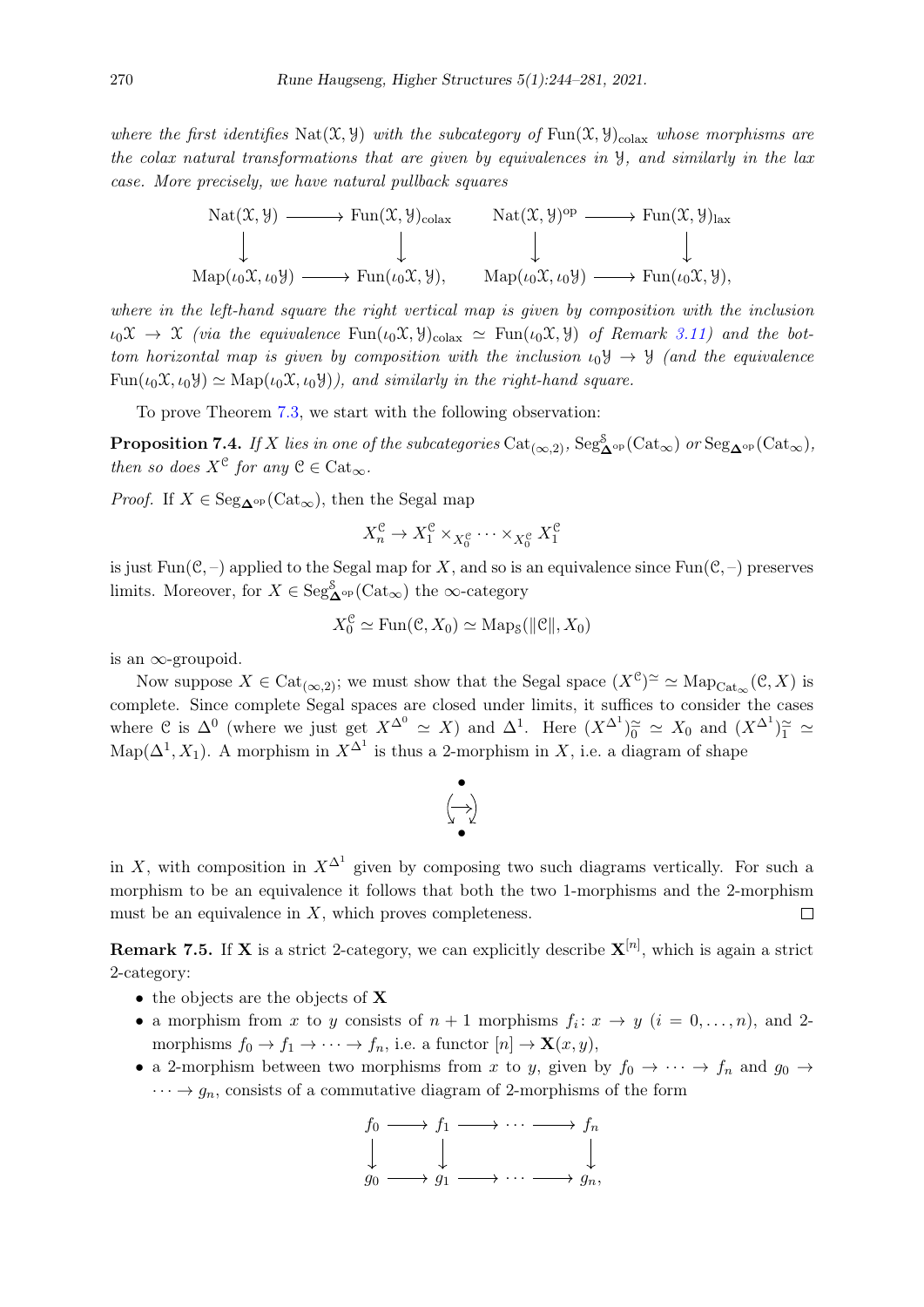i.e. a functor  $[n] \times [1] \rightarrow \mathbf{X}(x, y)$ ,

• composition of morphisms and 2-morphisms is given in terms of composition in  $X$  in the evident way.

Corollary 7.6. There exists a functor

$$
-\odot-: \mathrm{Cat}_{(\infty,2)} \times \mathrm{Cat}_{\infty} \to \mathrm{Cat}_{(\infty,2)},
$$

which preserves colimits in each variable, and satisfies

$$
\mathrm{Map}_{\mathrm{Cat}_{(\infty,2)}}(\mathfrak{X}\odot \mathfrak{C},\mathcal{Y})\simeq \mathrm{Map}_{\mathrm{Cat}_{(\infty,2)}}(\mathfrak{X},\mathcal{Y}^{\mathfrak{C}})\simeq \mathrm{Map}_{\mathrm{Cat}_{\infty}}(\mathfrak{C},\mathrm{Nat}(\mathfrak{X},\mathcal{Y}))
$$

for all  $(\infty, 2)$ -categories X and Y and  $\infty$ -categories C.

<span id="page-27-1"></span>**Remark 7.7.** If we view an  $(\infty, 2)$ -category X as an object of Fun( $\Delta^{op}$ , Cat<sub> $\infty$ </sub>), then  $\mathcal{X}^{2-op}$  is obtained by taking opposite  $\infty$ -categories levelwise. For any  $\infty$ -category C we therefore have a natural equivalence

$$
(\mathfrak{X}^{\mathcal{C}})^{2\text{-op}} \simeq (\mathfrak{X}^{2\text{-op}})^{\mathcal{C}^{\text{op}}},
$$

given levelwise by the equivalence

$$
\operatorname{Fun}(\mathcal{C}, \mathfrak{X}_i)^{\mathrm{op}} \simeq \operatorname{Fun}(\mathcal{C}^{\mathrm{op}}, \mathfrak{X}_i^{\mathrm{op}}).
$$

This translates into a natural equivalence

$$
(\mathfrak{X} \odot \mathfrak{C})^{2\text{-op}} \simeq \mathfrak{X}^{2\text{-op}} \odot \mathfrak{C}^{\text{op}}.
$$

The morphisms in Theorem [7.3](#page-25-3) will arise from natural transformations

$$
\mathfrak{X} \otimes^{\text{colax}} \mathcal{C} \to \mathfrak{X} \odot \mathcal{C},
$$
  

$$
\mathfrak{X} \otimes^{\text{lax}} \mathcal{C} \to \mathfrak{X} \odot \mathcal{C}^{\text{op}}.
$$

In order to define these we require an explicit description of  $I \odot [n]$  for  $I \in \mathbf{\Theta}_2$  and  $[n] \in \mathbf{\Delta}$ . To obtain this we first define an explicit functor  $\Phi: \Theta_2 \times \Delta \to \text{Cat}_{(\infty,2)}$  (in fact taking values in strict 2-categories) and check that this satisfies the co-Segal condition in each variable. Then we will use the universal property of ⊙ to define a natural transformation  $\odot \rightarrow \Phi$  and prove that this is an equivalence.

<span id="page-27-0"></span>**Definition 7.8.** We define  $\Phi$  on objects by

$$
\Phi([k](n_1,\ldots,n_k),[m]):=[k]([n_1]\times[m],\ldots,[n_k]\times[m]),
$$

in the notation of Definition [2.16.](#page-5-0) This has as objects  $0, \ldots, k$  and as Hom-categories  $(0 \le i \le j)$  $j \leq k$ ) the posets

$$
\operatorname{Hom}(i,j) := \prod_{i < s \leq j} ([n_s] \times [m]) \cong I(i,j) \times [m]^{j-i},
$$

with composition given by isomorphism. In particular, we can view this as a strict 2-category. Recall that if  $I = [k](n_1, \ldots, n_k)$  and  $J = [l](n'_1, \ldots, n'_l)$  then a morphism  $F: I \to J$  in  $\Theta_2$  is given by a morphism  $\phi: [k] \to [l]$  in  $\Delta$  together with morphisms  $\psi_{ij}: [n_i] \to [n'_j]$  in  $\Delta$  whenever  $\phi(i-1) < j \leq \phi(i)$ . If we are also given a morphism  $\mu: [m] \to [m']$ , then the corresponding functor

$$
\Phi(F,\mu)\colon \Phi(I,[m])\to \Phi(J,[m'])
$$

 $\Box$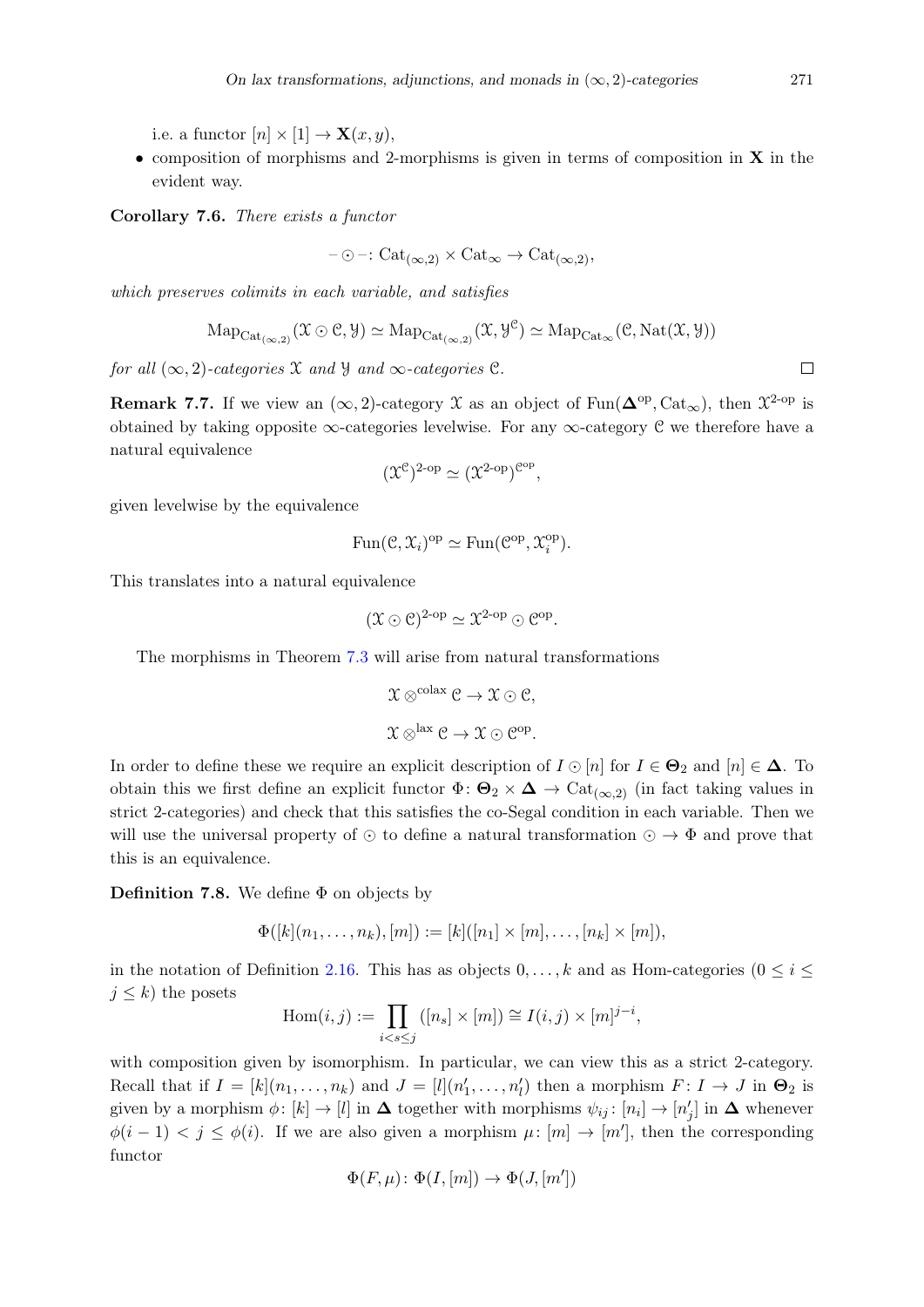is given on objects by  $i \mapsto \phi(i)$  and on morphism categories by the functor

$$
\prod_{i
$$

that in the component indexed by  $t$  is given by

$$
\prod_{i < s \le j} [n_s] \times [m] \to [n_r] \times [m] \xrightarrow{\psi_{rt} \times \mu} [n'_t] \times [m'],
$$

where r is the unique index such that  $\phi(r-1) < t \leq \phi(r)$ . In other words, this is the functor

$$
I(i,j) \times [m]^{j-i} \to J(\phi(i), \phi(j)) \times [m']^{\phi(j) - \phi(i)}
$$

given by  $F(i, j)$  in the first variable and in the second by

$$
\mu_{i,j} \colon \prod_{i < s \le j} [m] \to \prod_{i < s \le j} [m]^{\phi(s) - \phi(s-1)} \xrightarrow{\prod_{i < s \le j} \mu^{\phi(s) - \phi(s-1)}} \prod_{i < s \le j} [m']^{\phi(s) - \phi(s-1)} \cong \prod_{i < s \le j} \prod_{\phi(s) - 1 < t \le \phi(s)} [m'] \cong \prod_{\phi(i) < t \le \phi(j)} [m'],
$$

where the first functor is given by the diagonals of  $[m]$ .

**Example 7.9.** For  $\Phi(C_1, [1]) = \Phi([1](0), [1])$  we get  $[1](1) = C_2$ , and for  $\Phi(C_2, [1])$  we get  $[1]([1] \times [1])$ , which we can think of as a "suspension" of the commutative square: it has two objects 0, 1 and a commutative square of morphisms from 0 to 1.

**Lemma 7.10.**  $\Phi$  satisfies the co-Segal condition in each variable.

*Proof.* Lemma [2.18](#page-6-0) immediately gives the first co-Segal condition in the  $\Theta_2$ -variable:

$$
\Phi([k](n_1,\ldots,n_k),[m]) \simeq [k]([n_1] \times [m],\ldots,[n_k] \times [m])
$$
  
\n
$$
\simeq [1]([n_1] \times [m]) \amalg_{[0]} \cdots \amalg_{[0]} [1]([n_k] \times [m])
$$
  
\n
$$
\simeq \Phi([1](n_1),[m]) \amalg_{\Phi([0],[m])} \cdots \amalg_{\Phi([0],[m])} \Phi([1](n_k),[m]).
$$

Moreover, Lemma [2.19](#page-6-1) gives the other co-Segal condition in the  $\Theta_2$ -variable:

$$
\Phi([1](n), [m]) \simeq [1]([n] \times [m]) \simeq [1]([1] \times [m]) \amalg_{[1]([0] \times [m])} \cdots \amalg_{[1]([0] \times [m])} [1]([1] \times [m])
$$
  
\simeq [1]([1] \times [m]) \amalg\_{[1](m)} \cdots \amalg\_{[1](m)} [1]([1] \times [m])  
\simeq \Phi(C\_2, [m]) \amalg\_{\Phi(C\_1, [m])} \cdots \amalg\_{\Phi(C\_1, [m])} \Phi(C\_2, [m]).

Similarly, Lemma [2.19](#page-6-1) gives the co-Segal condition in the  $\Delta$ -variable for  $\Phi([1](n),-)$  from which the general case follows using the first decomposition.  $\Box$ 

Construction 7.11. We will now define a natural transformation

$$
\eta_{I,m}\colon I\odot [m]\to \Phi(I,[m])
$$

(for  $I \in \mathbf{\Theta}_2$  and  $[m] \in \mathbf{\Delta}$ ). Since  $I \odot [m]$  was defined by adjunction, to give this map is equivalent to giving

$$
\eta'_{I,m}\colon I\to \Phi(I,[m])^{[m]}
$$

where the latter is cotensoring with [m]. Applying the description of Remark [7.5](#page-26-0) to  $\Phi(I,[m])^{[m]}$ when  $I = [k](n_1, \ldots, n_k)$ , we see that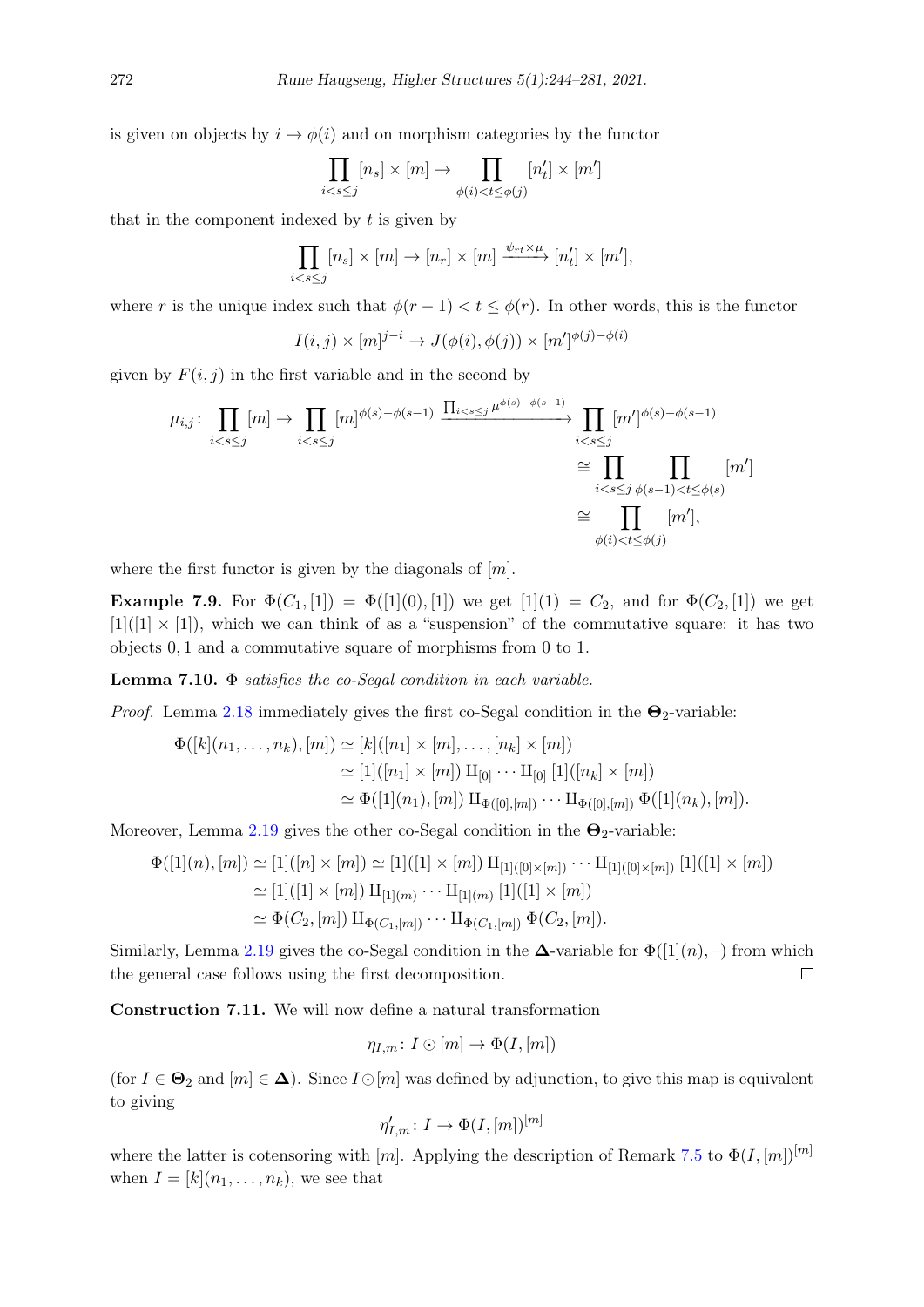- its objects are  $0, \ldots, k$ ,
- a morphism from  $i$  to  $j$  is a functor

$$
[m] \to [m]^{j-i} \times I(i,j),
$$

(where  $I(i, j) = \prod_{i < s \leq j} [n_s]$  if  $i < j$  and  $\emptyset$  if  $i > j$ )

• a 2-morphism of functors  $i$  to  $j$  is a functor

$$
[m] \times [1] \to [m]^{j-i} \times I(i,j).
$$

In other word,  $\Phi(I,[m])^{[m]}(i,j)$  is the functor category  $\text{Fun}([m], \Phi(I,[m])(i,j))$ . The functor  $\eta'_{I,m}$  is defined to be the identity on objects, and for  $i \leq j$  the functor of morphism categories

$$
I(i, j) \to \Phi(I, [m])^{[m]}(i, j) = \text{Fun}([m], [m]^{j-i} \times I(i, j))
$$

is defined to be the one adjoint to the functor

$$
[m] \times I(i,j) \xrightarrow{\eta''_{I,m}(i,j)} [m]^{j-i} \times I(i,j)
$$

given by the product of the diagonal  $[m] \to [m]^{j-i}$  and the identity of  $I(i, j)$ . Since the composition in  $\Phi(I,[m])^{[m]}$  is defined in terms of composition in I, it is evident that this defines a functor of strict 2-categories. To show that  $\eta$  is natural, we must check that for  $F: I \to J$  and  $\alpha: [m] \to [k]$  the square

$$
I \odot [m] \xrightarrow{\eta_{I,m}} \Phi(I, [m])
$$

$$
\downarrow F \odot \alpha \qquad \qquad \downarrow \Phi(F, \alpha)
$$

$$
J \odot [k] \xrightarrow{\eta_{J,k}} \Phi(J, [k])
$$

commutes, which is equivalent to the commutativity of the diagram

$$
\begin{CD} I & \xrightarrow{\eta'_{I,m}} \Phi(I,[m])^{[m]} & \xrightarrow{\Phi(F,\alpha)^{[m]}} \\ \downarrow^{F} & \xrightarrow{\Phi(J,[k])^{[m]}} \Phi(J,[k])^{[m]} . \\ J & \xrightarrow{\eta'_{J,k}} \Phi(J,[k])^{[k]} & \xrightarrow{\Phi(J,[k])^{\alpha}} \Phi(J,[k])^{[m]} .\end{CD}
$$

This in turn amounts to the commutativity of the squares

$$
I(i,j) \times [m] \xrightarrow{\eta''_{I,m}(i,j)} I(i,j) \times [m]^{j-i}
$$
  
\n
$$
\downarrow F(i,j) \times \alpha \qquad \qquad \downarrow F(i,j) \times \alpha_{i,j}
$$
  
\n
$$
J(Fi, Fj) \times [k] \xrightarrow{\eta''_{J,k}(Fi, Fj)} J(Fi, Fj) \times [k]^{Fj-Fi},
$$

where  $\alpha_{i,j}$  is defined as at the end of Definition [7.8,](#page-27-0) which is clear from the definitions of these functors.

<span id="page-29-0"></span>Proposition 7.12. The natural 2-functor

$$
\eta_{I,m}\colon I\odot\Delta^m\longrightarrow\Phi(I,\Delta^m)
$$

is an equivalence.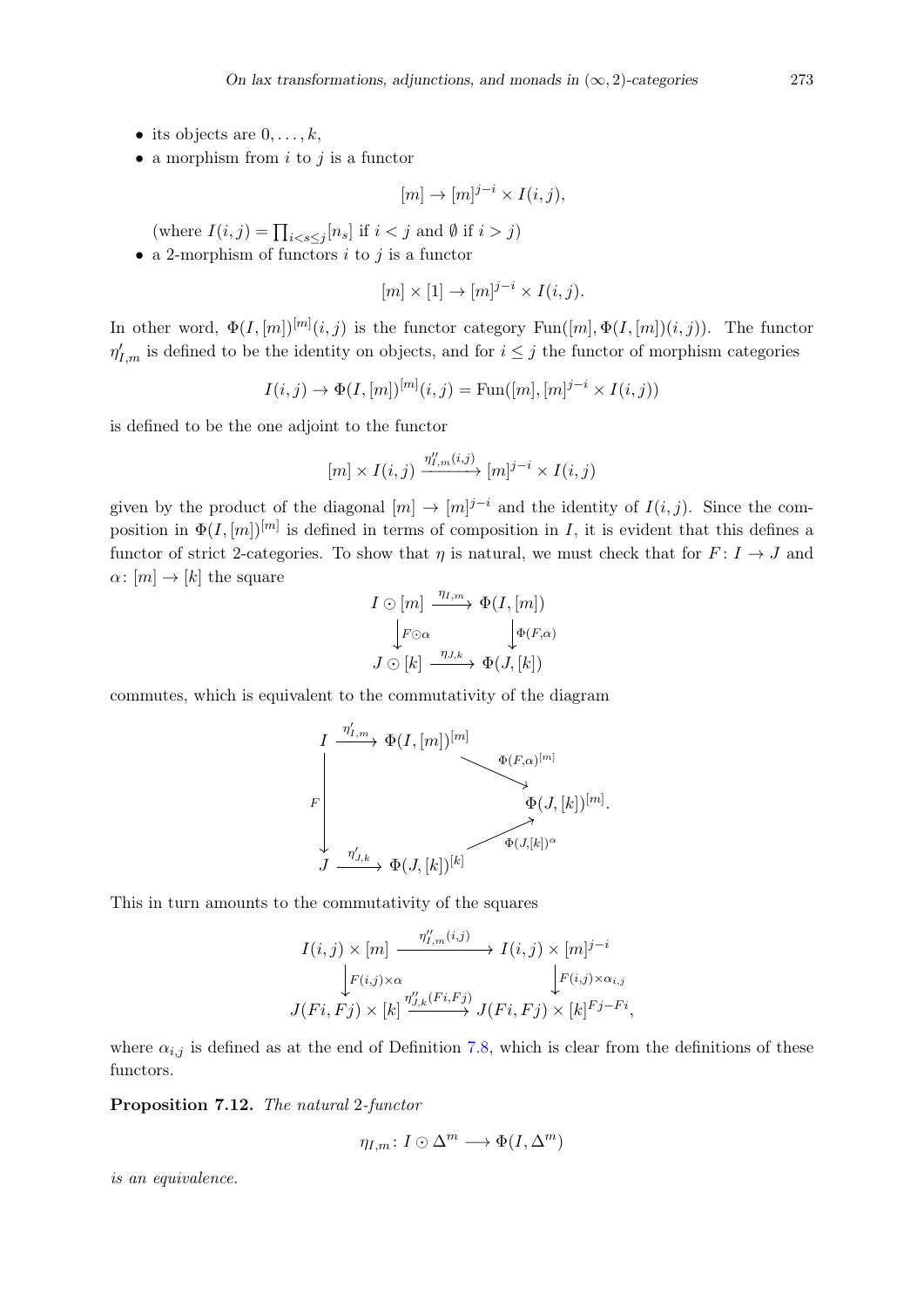*Proof of Proposition [7.12.](#page-29-0)* Since both  $\odot$  and  $\Phi$  are co-Segal, it is enough to establish the equivalence on generators  $C_i \in \mathbf{\Theta}_2$ ,  $i = 0, 1, 2$  and  $[j] \in \mathbf{\Delta}$ ,  $j = 0, 1$ . There are two non-trivial cases: it suffices to prove that the maps

$$
\eta_{C_1,1} \colon C_1 \odot [1] \to \Phi(C_1, [1]) \cong [1](1) = C_2,
$$
  

$$
\eta_{C_2,1} \colon C_2 \odot [1] \to \Phi(C_2, [1]) \cong [1]([1] \times [1]),
$$

are equivalences.

For the first case, note that by adjunction we have (for any 2-category  $\mathfrak{X}$ )

$$
\mathrm{Map}(C_1 \odot [1], \mathfrak{X}) \simeq \mathrm{Map}(C_1, \mathfrak{X}^{[1]}).
$$

These are the 1-morphisms in  $\mathfrak{X}^{[1]}$ , and if we think of X as an object of Fun( $\mathbf{\Delta}^{\rm op}, \text{Cat}_{\infty}$ ) these are the objects of  $\mathfrak{X}_1^{[1]}$  $1<sup>[1]</sup>$ , which are the 2-morphisms in X. Thus  $C_1 \odot [1] \simeq C_2$ , and the functor  $C_1 \to C_2^{[1]}$  $2^{11}$  adjoint to the equivalence is the one picking out the non-trivial 2-morphism in  $C_2$ , which is indeed  $\eta'_{C_1,1}$ .

For the second case, we have

$$
\mathrm{Map}(C_2 \odot [1], \mathfrak{X}) \simeq \mathrm{Map}(C_2, \mathfrak{X}^{[1]}) \simeq \mathrm{Map}([1], \mathfrak{X}_1^{[1]}) \simeq \mathrm{Map}([1] \times [1], \mathfrak{X}_1).
$$

Since  $[1] \times [1]$  is weakly contractible, by Lemma [2.20](#page-6-2) this is the same thing as  $\text{Map}([1]([1] \times [1]), \mathfrak{X})$ . Thus  $C_2 \odot [1] \simeq [1]([1] \times [1])$ , and unwinding the definitions we see that the map

$$
C_2 \to [1]([1] \times [1])^{[1]}
$$

adjoint to the equivalence is the one picking out the non-trivial 2-morphism in  $[1]([1] \times [1])^{[1]}$ (corresponding to the commutative square of non-trivial 2-morphisms in  $[1]([1] \times [1])$ ), which is indeed  $\eta_{C_2,1}'$ .  $\Box$ 

Construction 7.13. We now define a natural functor of strict 2-categories

$$
\nu_{I,m}\colon I\otimes^{\text{colax}}[m]\to \Phi(I,[m]),
$$

for  $I \in \mathbf{\Theta}_2$ , using the explicit description of  $I \otimes^{\text{colax}} [m]$  as a strict 2-category from Definition [3.3.](#page-7-2) Let  $I = [k](n_1, \ldots, n_k)$ . On objects, the map  $\nu_{I,m}$  is simply the projection  $ob([k]) \times ob([m]) \rightarrow$ ob([k]). On hom categories, for fixed objects  $(x, i)$  and  $(x', i')$ , we need to give a map of posets

$$
MaxCh([x, x'] \times [i, i']) \times I(x, x') \to [m]^{x'-x} \times I(x, x').
$$

We define this map to send a maximal chain in  $[x, x'] \times [i, i']$  to the tuple of column indices where the vertical steps are taken. By unwinding the definitions involved we see that this indeed defines a natural functor of 2-categories.

<span id="page-30-0"></span>**Proposition 7.14.** There is a natural pushout square of  $(\infty, 2)$ -categories

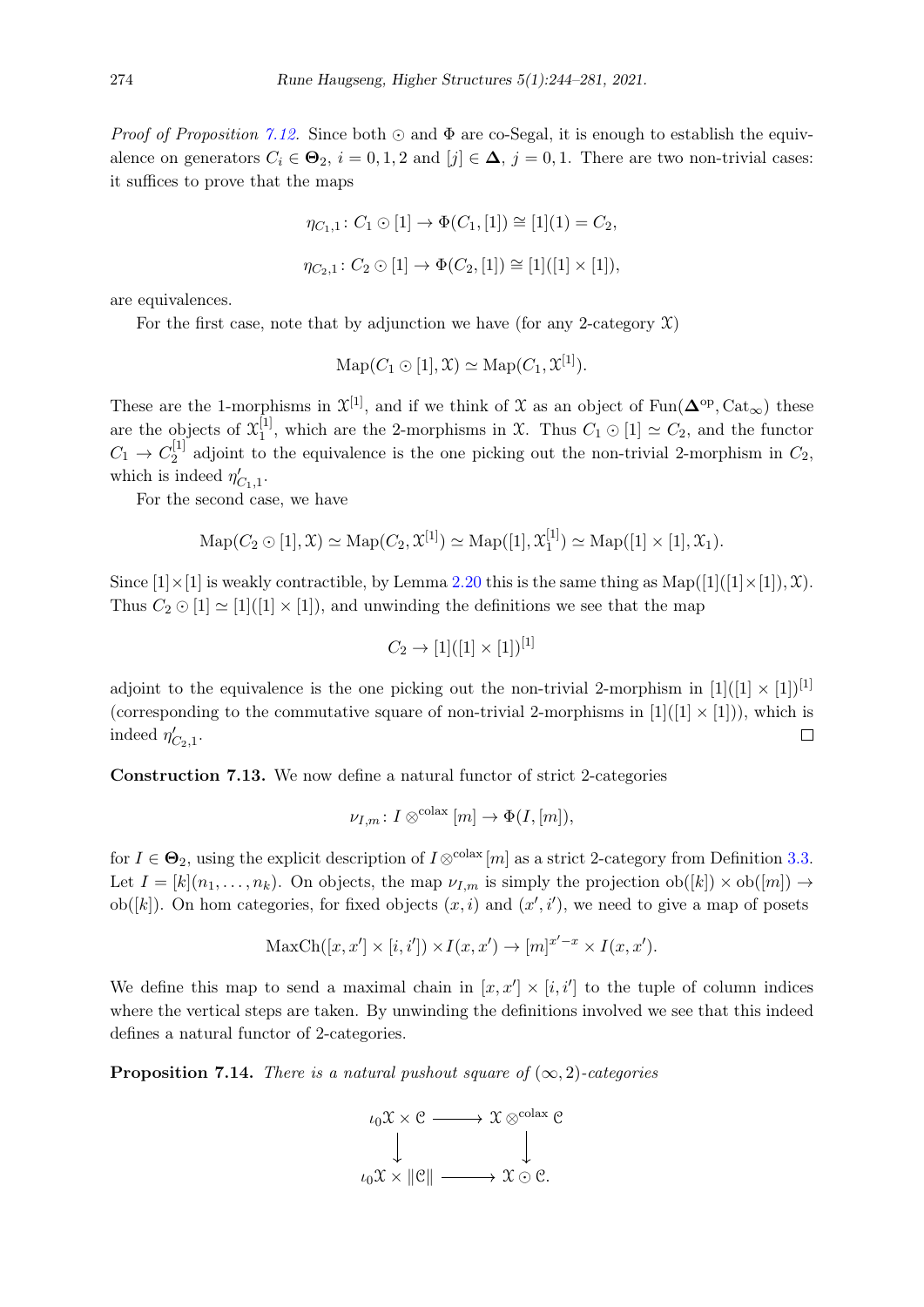*Proof.* From the definition of  $\nu_{I,m}$  we have for  $I \in \mathbf{\Theta}_2$  and  $[m] \in \mathbf{\Delta}$  a natural commutative square



We can extend this by colimits to a commutative square in  $\text{Seg}_{\mathbf{\Theta}^{op}_2}(\mathcal{S})$  of the correct form for  $\mathcal{X} \in$  $Seg_{\mathbf{\Theta}^{op}_{2}}(\mathcal{S})$  and  $\mathcal{C} \in Seg_{\mathbf{\Delta}^{op}}(\mathcal{S})$ , which induces the required square in  $Cat_{(\infty,2)}$  for  $\mathcal{X} \in Cat_{(\infty,2)}$ ,  $C \in \text{Cat}_{\infty}$  after completion.

To see that this is a pushout square in  $Cat_{(\infty,2)}$  it suffices to check the original square is a pushout in  $\text{Seg}_{\mathbf{\Theta}_2^{\text{op}}}(\mathcal{S})$  for all  $I \in \mathbf{\Theta}_2$  and  $[m] \in \mathbf{\Delta}$ , and since the functors satisfy the co-Segal condition in each variable to this it is enough to check the cases where  $I = C_0, C_1, C_2$  and  $m = 0, 1$ . The cases involving  $C_0$  and [0] are trivial, so we are left with two non-trivial cases:  $\Phi(C_1, [1]) \cong C_2$  and  $\Phi(C_2, [1]) \cong [1]([1] \times [1])$ . Using the colimit decomposition of Lemma [3.18](#page-12-2) the square in the first case is

$$
C_1 \amalg C_1 \longrightarrow [2](0,0) \cup_{C_1} C_2 \cup_{C_1} [2](0,0)
$$
  
\n
$$
\downarrow \qquad \qquad \downarrow
$$
  
\n
$$
C_0 \amalg C_0 \longrightarrow C_2,
$$

which is a pushout since we have

$$
[2](0,0) \cup_{C_1} C_0 \simeq (C_1 \cup_{C_0} C_1) \cup_{C_1} C_0 \simeq C_1.
$$

In the second case the square is

$$
C_1 \amalg C_1 \longrightarrow [2](1,0) \cup_{C_2} [1]([1]^2) \cup_{C_2} [2](0,1)
$$
  
\n
$$
\downarrow \qquad \qquad \downarrow
$$
  
\n
$$
C_0 \amalg C_0 \longrightarrow [1]([1]^2),
$$

which is a pushout since we have

$$
[2](1,0) \cup_{C_1} C_0 \simeq (C_2 \cup_{C_0} C_1) \cup_{C_1} C_0 \simeq C_2
$$

and similarly for  $[2](0,1)$ .

<span id="page-31-0"></span>Remark 7.15. Combining Proposition [7.14](#page-30-0) with the equivalences of Remark [7.7](#page-27-1) and Proposi-tion [3.13,](#page-10-3) we also obtain (since the functor  $(-)^{2-\text{op}}$  preserves colimits) natural pushout squares



The proof of Theorem [7.3](#page-25-3) is now immediate:

 $\Box$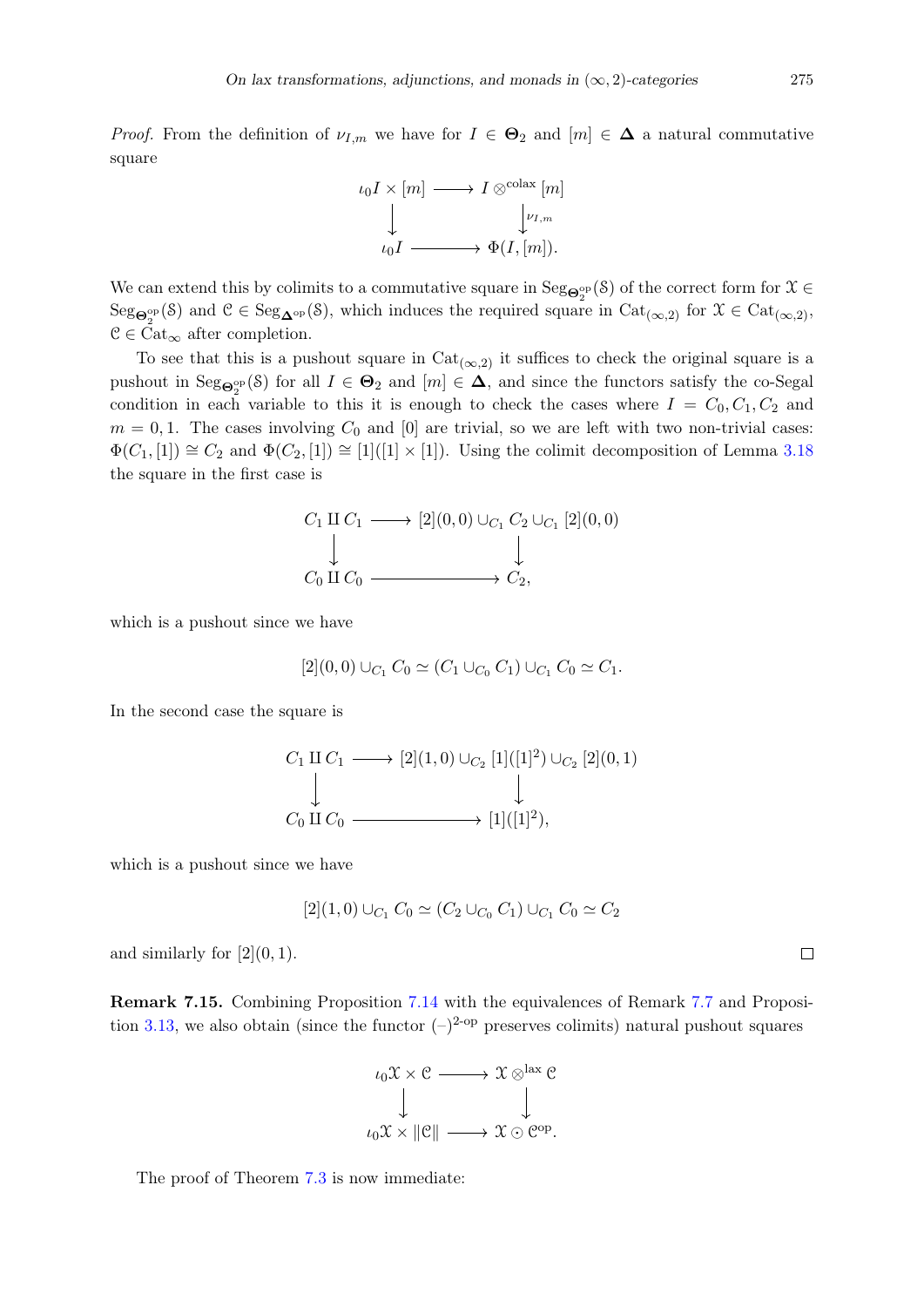*Proof of Theorem [7.3.](#page-25-3)* In the colax case the pushout square of Proposition [7.14](#page-30-0) gives natural pullback squares

$$
Map(\mathcal{X} \odot \mathcal{C}, \mathcal{Y}) \longrightarrow Map(\iota_0 \mathcal{X} \times ||\mathcal{C}||, \mathcal{Y})
$$
  
\n
$$
\downarrow \qquad \qquad \downarrow
$$
  
\n
$$
Map(\mathcal{X} \otimes^{colax} \mathcal{C}, \mathcal{Y}) \longrightarrow Map(\iota_0 \mathcal{X} \times \mathcal{C}, \mathcal{Y}),
$$

which we can rewrite using various adjunctions as

Map(
$$
\mathcal{C}
$$
, Nat( $\mathcal{X}, \mathcal{Y}$ ))  $\longrightarrow$  Map( $\mathcal{C}$ , Map( $\mathcal{X}, \mathcal{Y}$ ))  
\n $\downarrow$   
\nMap( $\mathcal{C}$ , Fun( $\mathcal{X}, \mathcal{Y}$ )<sub>colax</sub>)  $\longrightarrow$  Map( $\mathcal{C}$ , Fun( $\iota_0 \mathcal{X}, \mathcal{Y}$ )),

which gives the desired pullback square in  $Cat_{\infty}$  by the Yoneda Lemma. In the lax case we proceed in the same way, using instead the variant pushout square of Remark [7.15.](#page-31-0)  $\Box$ 

#### <span id="page-32-0"></span>8. Monads as Algebras

In [§4](#page-12-0) we considered monads as functors of  $(\infty, 2)$ -categories from  $\mathfrak{m}\mathfrak{n}\mathfrak{d}$ . Alternatively, we can view monads in an  $(\infty, 2)$ -category X as associative algebras in the monoidal  $\infty$ -categories of endomorphisms of the objects of  $\mathfrak{X}$ ; this is the point of view taken by Lurie in [\[22\]](#page-37-0)\*§4.7. Our goal in this section is to compare these two approaches, and in particular use the results of [§7](#page-25-0) to relate the natural notions of morphisms in the two cases.

<span id="page-32-1"></span>**Remark 8.1.** Applying Theorem [7.3](#page-25-3) to monads and endofunctors, we get (as  $\iota_0$ mn $\alpha \simeq \iota_0$ en $\alpha \simeq$  $C_0$ ) pullback squares of  $\infty$ -categories



In particular, for an object  $X \in \mathcal{X}$  we can identify the fibre  $Mnd(\mathcal{X})_{\text{colax},X}$  with the fibre  $\text{Nat}(\text{mnə}, \mathcal{X})_X$ , and similarly in the other three cases.

To describe these fibres, we therefore want to give an explicit description of the  $\infty$ -categories Nat( $\mathfrak{mn}\mathfrak{d}, \mathfrak{X}$ ) and Nat( $\mathfrak{en}\mathfrak{d}, \mathfrak{X}$ ). By Remark [7.2,](#page-25-4) we can view Nat( $\mathfrak{X}, \mathfrak{Y}$ ) in terms of the corresponding cocartesian fibrations  $\mathbf{\Delta}^\mathrm{op}$  $\chi$  and  $\mathbf{\Delta}^\mathrm{op}$ y as the ∞-category  $\text{Fun}^{\text{cocart}}_{\mathbf{\Delta}^{\text{op}}}$ (  $\mathbf{\Delta}^{\mathrm{op}}$  $\mathfrak{X}, \square$  $\mathbf{\Delta}^{\mathrm{op}}$ Y) of functors over ∆op that preserve cocartesian morphisms and natural transformations between these. To describe this in the case of interest we recall some notions related to generalized non-symmetric ∞-operads (see for instance [\[9\]](#page-36-4) for more details):

Definition 8.2. Recall that a double  $\infty$ -category is a functor  $\Delta^{\text{op}} \to \text{Cat}_{\infty}$  satisfying the Segal condition. (Thus an  $(\infty, 2)$ -category can be described as a double  $\infty$ -category whose value at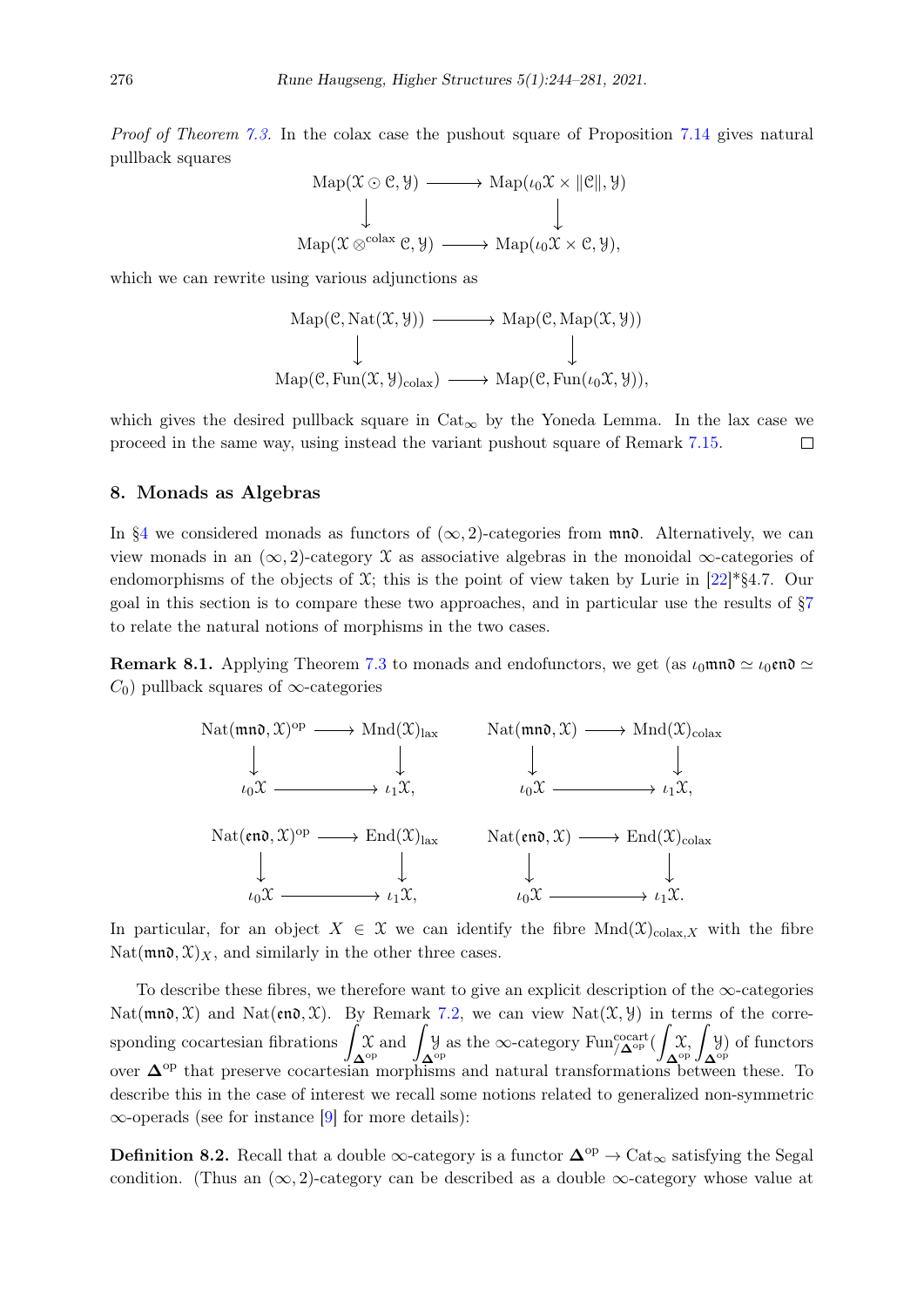[0] is an ∞-groupoid.) Equivalently, a double ∞-category is a cocartesian fibration over  $\Delta^{op}$ corresponding to such a functor; we write  $Dbl_{\infty}$  for the  $\infty$ -category of double  $\infty$ -categories. We also write Opd<sup>ns,gen</sup> for the ∞-category of generalized non-symmetric ∞-operads, which are also certain ∞-categories over  $\Delta^{\text{op}}$ . In particular, a generalized non-symmetric ∞-operad has cocartesian morphisms over inert maps in  $\Delta^{op}$ , and the morphisms in Opd<sup>ns,gen</sup> are the morphisms over  $\Delta^{op}$  that preserve these inert cocartesian morphisms. If 0 is a generalized non-symmetric  $\infty$ -operad, then so is  $0 \times \mathcal{I}$  for any  $\infty$ -category  $\mathcal{I}$ , and we write  $\text{Alg}_{\mathcal{O}}(\mathcal{P})$  for the  $\infty$ -category given by the complete Segal space  $\text{Map}_{\text{Opd}_{\infty}^{\text{ns},gen}}(\mathcal{O} \times \Delta^{\bullet}, \mathcal{P})$ . (We abbreviate the  $\infty$ -category Alg<sub>∧</sub><sup>op</sup>(P) of associative algebras to just Alg(P).)

**Definition 8.3.** Any double  $\infty$ -category is a generalized non-symmetric  $\infty$ -operad, so that there is a forgetful functor

$$
\mathrm{Dbl}_{\infty} \to \mathrm{Opd}_{\infty}^{\mathrm{ns,gen}}.
$$

This has a left adjoint Env, the *double envelope*, given by a simple explicit formula (see [\[13\]](#page-36-17)\*§A.8):

$$
\mathrm{Env}(\mathcal{O}) \simeq \mathcal{O} \times_{\mathbf{\Delta}^{\mathrm{op}}} \mathrm{Act}(\mathbf{\Delta}^{\mathrm{op}})
$$

where Act( $\Delta^{\rm op}$ ) is the full subcategory of Fun( $C_1$ ,  $\Delta^{\rm op}$ ) spanned by the active maps, the fibre product uses the map to  $\Delta^{op}$  given by evaluation at  $0 \in C_1$ , and the map Env(0)  $\rightarrow \Delta^{op}$  is given by evaluation at  $1 \in C_1$ . From this formula we see that  $Env(\mathcal{O} \times \mathcal{I}) \simeq Env(\mathcal{O}) \times \mathcal{I}$ , so that if M is a double  $\infty$ -category and O is a generalized non-symmetric  $\infty$ -operad then the adjunction induces an equivalence

$$
\mathrm{Alg}_{\mathcal{O}}(\mathcal{M}) \simeq \mathrm{Fun}^{\mathrm{cocart}}_{/\mathbf{\Delta}^{\mathrm{op}}}(\mathrm{Env}(\mathcal{O}),\mathcal{M}).
$$

<span id="page-33-0"></span>**Remark 8.4.** Note in particular that  $Env(0)_0 \simeq 0_0$  (as the only active map to [0] in  $\Delta^{op}$  is  $\mathrm{id}_{[0]}$ ) while  $\mathrm{Env}(0)_1 \simeq 0^{\mathrm{act}}$ , the subcategory of 0 containing only the active maps (as every object in  $\Delta^{op}$  has a unique active map to [1]). Thus if  $\mathcal{O}_0 \simeq C_0$  (i.e.  $\mathcal O$  is a non-symmetric  $\infty$ -operad) then Env(0) is a monoidal  $\infty$ -category given by a monoidal structure on  $\mathbb{O}^{\text{act}}$ . If we think of objects of  $\mathcal O$  as lists  $(X_1, \ldots, X_n)$  of objects  $X_i \in \mathcal O_1$ , then this monoidal structure is given by concatenation,

$$
(X_1,\ldots,X_n)\otimes (Y_1,\ldots,Y_m)\simeq (X_1,\ldots,X_n,Y_1,\ldots,Y_m).
$$

<span id="page-33-1"></span>**Proposition 8.5.** There are equivalences  $\mathbf{\Delta}^\mathrm{op}$  $\mathfrak{m}\mathfrak{n}\mathfrak{d} \simeq \mathrm{Env}(\mathbf{\Delta}^{\mathrm{op}})$  and  $\mathbf{\Delta}^\mathrm{op}$ en $\mathfrak{d} \simeq \mathrm{Env}(\mathbf{\Delta}_{\mathrm{int}}^{\mathrm{op}})$ , and hence for  $\mathfrak X$  an  $(\infty, 2)$ -category there are natural equivalences

$$
\mathrm{Nat}(\mathfrak{mno},\mathfrak{X})\simeq \mathrm{Alg}_{\mathbf{\Delta}^{\mathrm{op}}}(\int_{\mathbf{\Delta}^{\mathrm{op}}} \!\!\!\!\!\!\! \mathfrak{X}),
$$

$$
\mathrm{Nat}(\mathfrak{end}, \mathfrak{X}) \simeq \mathrm{Alg}_{\mathbf{\Delta}^{\mathrm{op}}_{\mathrm{int}}}(\int_{\mathbf{\Delta}^{\mathrm{op}}} \mathfrak{X}) \simeq \mathfrak{X}_1 \times_{\mathfrak{X}_0 \times \mathfrak{X}_0} \mathfrak{X}_0,
$$

under which the functor Nat( $\mathfrak{mn} \in \mathfrak{X}$ )  $\rightarrow$  Nat( $\mathfrak{en} \in \mathfrak{X}$ ) corresponds to that given by composition with  $\mathbf{\Delta}_{\text{int}}^{\text{op}} \to \mathbf{\Delta}^{\text{op}}$ .

*Proof.* By Remark [8.4](#page-33-0) we know that  $Env(\mathbf{\Delta}^{\text{op}})$  is a monoidal structure on  $({\mathbf{\Delta}}^{\text{op}})^{\text{act}} \simeq \mathbf{\Delta}_+$  given by concatenation, i.e. it is precisely  $(\Delta_+, \star)$  which is the monoidal category corresponding to the one-object 2-category mno. Similarly,  $Env(\Delta_{int}^{op})$  is a monoidal structure on  $(\Delta_{int}^{op})^{act}$ , which is (as only the identity maps are both active and inert) the set  $\{0, 1, \ldots\}$ , given by addition, which is precisely the monoidal category corresponding to the one-object 2-category end. $\Box$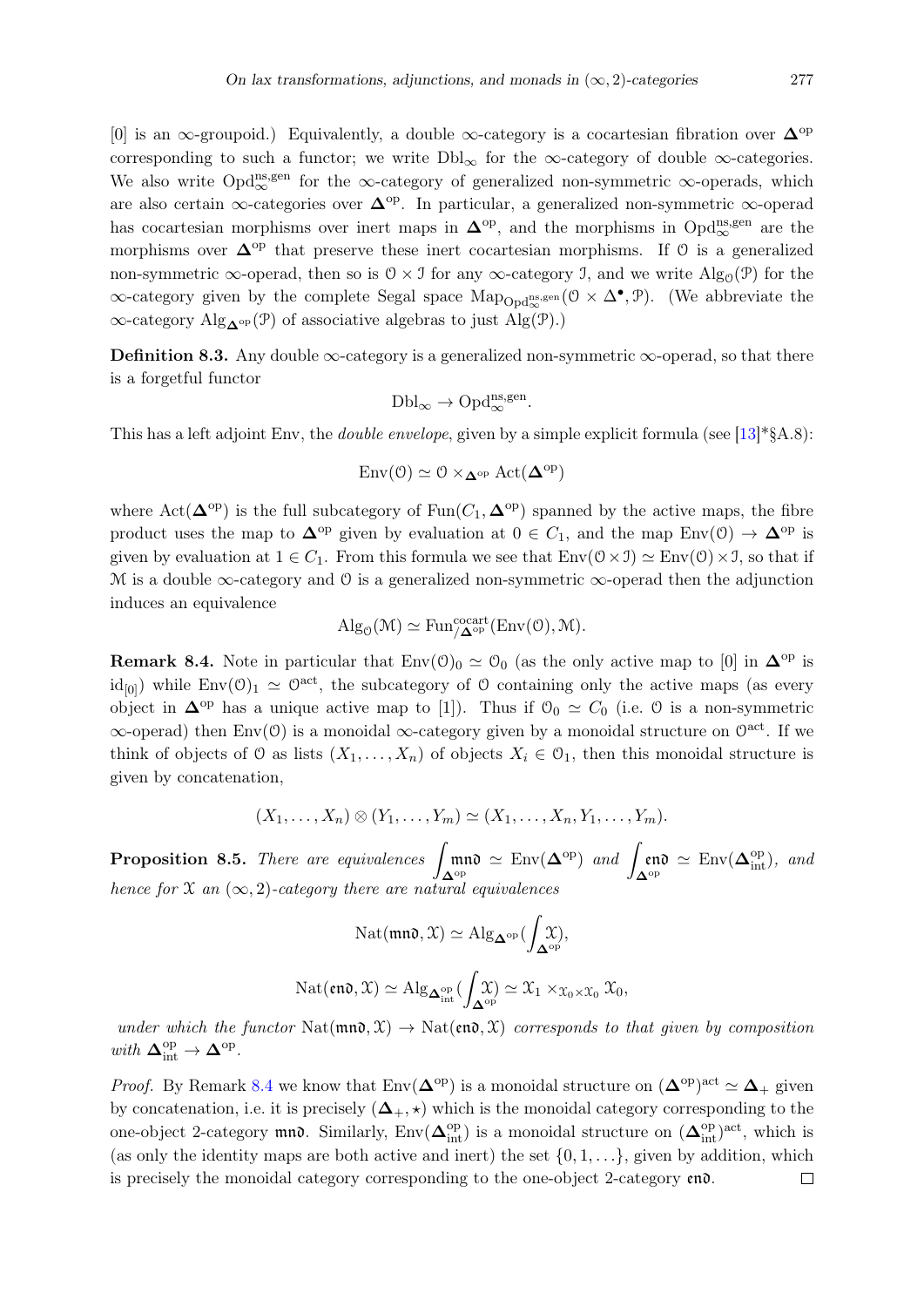**Definition 8.6.** Let  $i: C_0 \to \mathbf{\Delta}^{\text{op}}$  denote the functor picking out the object [0]. Then right Kan extension along *i* gives a functor  $i_* \colon \text{Cat}_{\infty} \to \text{Fun}(\mathbf{\Delta}^{\text{op}}, \text{Cat}_{\infty})$  with  $(i_* \mathcal{C})_n \simeq \mathcal{C}^{\times n+1}$ . This is a double  $\infty$ -category, so we get an adjunction

$$
i^*:\mathrm{Dbl}_{\infty}\rightleftarrows\mathrm{Cat}_{\infty}:i_*.
$$

We write  $\Delta_{\mathcal{C}}^{\text{op}} \to \Delta^{\text{op}}$  for the cocartesian fibration corresponding to  $i_*\mathcal{C}$ . Note that, since  $i^*$ preserves products, we get for any double  $\infty$ -category M an equivalence

$$
Nat(\mathcal{M}, i_*\mathcal{C}) \simeq Fun(\mathcal{M}_0, \mathcal{C}).
$$

Hence for any generalized non-symmetric  $\infty$ -operad  $\theta$  we get equivalences

$$
Alg_{\mathcal{O}}(\mathbf{\Delta}_{\mathcal{C}}^{\mathrm{op}}) \simeq \mathrm{Fun}_{/\mathbf{\Delta}^{\mathrm{op}}}^{\mathrm{cocart}}(\mathrm{Env}(\mathcal{O}), \mathbf{\Delta}_{\mathcal{C}}^{\mathrm{op}}) \simeq \mathrm{Fun}(\mathrm{Env}(\mathcal{O})_0, \mathcal{C}) \simeq \mathrm{Fun}(\mathcal{O}_0, \mathcal{C}).
$$

**Definition 8.7.** Suppose M is a double  $\infty$ -category, viewed as a cocartesian fibration. The unit of the adjunction  $i^* \dashv i_*$  corresponds to a functor  $\mathcal{M} \to \mathbf{\Delta}_{\mathcal{M}}^{\text{op}}$  $_{\mathcal{M}_0}^{\text{op}}$  that preserves cocartesian morphisms. For  $X \in \mathcal{M}_0$  we define  $\mathcal{M}_X^{\otimes}$  to be the pullback



where the bottom horizontal map corresponds to  $({\bf{\Delta}}^{\rm op})_0 \simeq \{X\} \to \mathcal{M}_0$ . This is a pullback of cocartesian fibrations over  $\mathbf{\Delta}^{\text{op}}$ , so the natural projection  $\mathcal{M}_X^{\otimes} \to \mathbf{\Delta}^{\text{op}}$  is a cocartesian fibration, which exhibits  $\mathcal{M}_X^{\otimes}$  as a monoidal structure on  $(\mathcal{M}_X^{\otimes})_1$ , which is the fibre of  $\mathcal{M}_1 \to \mathcal{M}_0 \times \mathcal{M}_0$  at  $(X, X)$ . For any generalized non-symmetric  $\infty$ -operad  $\mathcal{O}$ , the functor  $\mathrm{Alg}_{\mathcal{O}}(-)$  preserves limits, and so gives a pullback square of  $\infty$ -categories



**Remark 8.8.** If X is an  $(\infty, 2)$ -category, then the monoidal  $\infty$ -category  $\mathcal{X}_X^{\otimes}$  is the monoidal structure on the  $\infty$ -category  $\mathfrak{X}(X,X)$  of endomorphisms of X given by composition.

Applying this construction to monads and endofunctors via Remark [8.1](#page-32-1) and Proposition [8.5,](#page-33-1) we get:

Corollary 8.9. Let  $\mathfrak X$  be an  $(\infty, 2)$ -category and consider the commutative triangle



For any object  $X \in \mathcal{X}$  we have equivalences of fibres

 $\text{Mnd}(\mathfrak{X})_{\text{colax},X} \simeq \text{Alg}(\mathfrak{X}_X^{\otimes}), \qquad \text{End}(\mathfrak{X})_{\text{colax},X} \simeq \mathfrak{X}(X,X),$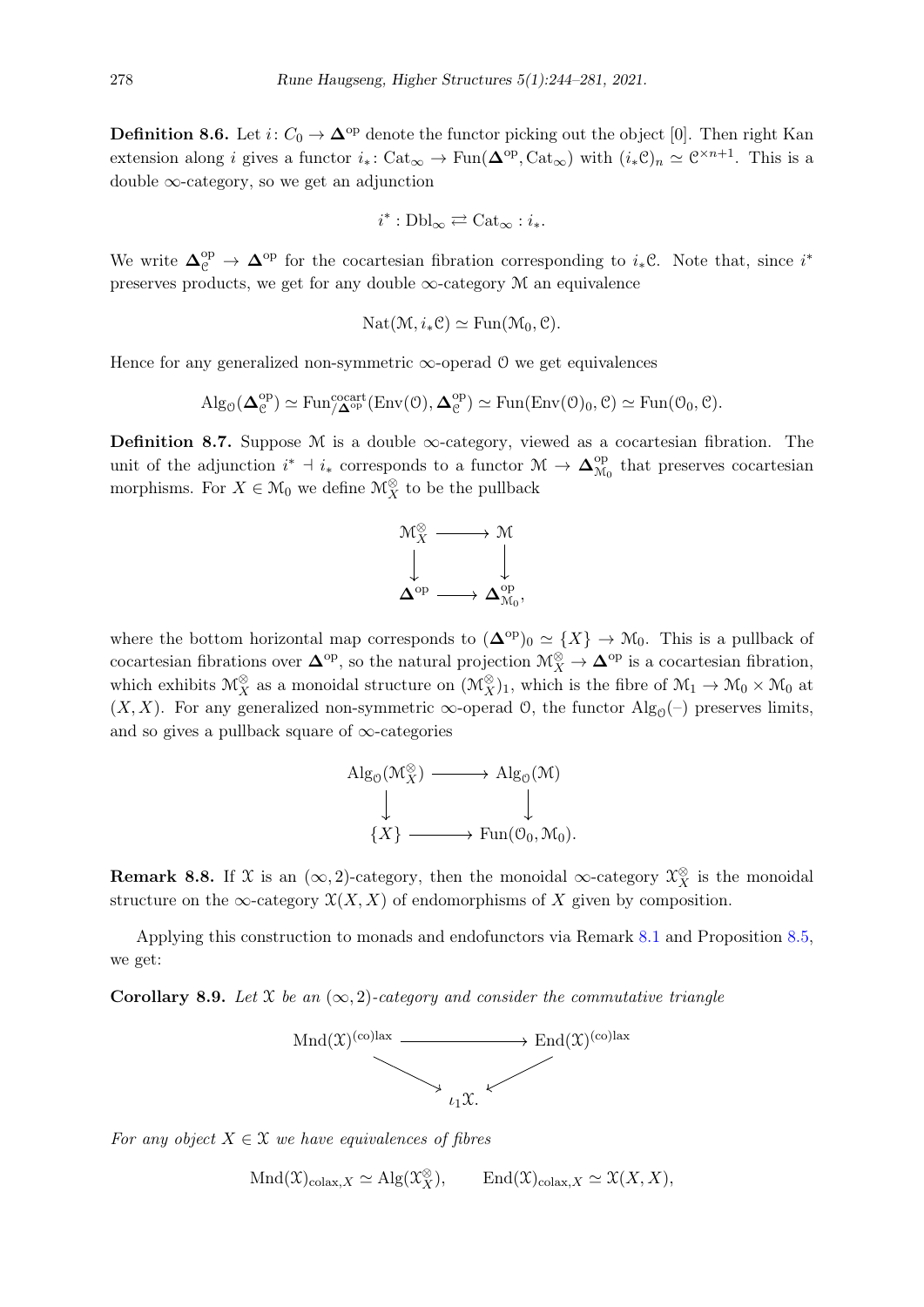$$
\text{Mnd}(\mathfrak{X})_{\text{lax},X} \simeq \text{Alg}(\mathfrak{X}_X^{\otimes})^{\text{op}}, \qquad \text{End}(\mathfrak{X})_{\text{lax},X} \simeq \mathfrak{X}(X,X)^{\text{op}}.
$$

Moreover, the morphisms on fibres at  $X$  in the triangle can be identified with the forgetful functors

$$
\mathrm{Alg}(\mathfrak{X}_X^{\otimes})^{(\mathrm{op})} \to \mathfrak{X}(X,X)^{(\mathrm{op})}
$$

from associative algebras to their underlying objects.

In [§4](#page-12-0) we used results of Zaganidis and Riehl–Verity to construct a fully faithful functor

$$
Mnd(CAT_{\infty})_{\text{lax}} \to \text{Fun}(\Delta^1, \text{Cat}_{\infty})
$$

with image the monadic right adjoints, and we just saw that the fibre of  $Mnd(CAT_\infty)_{\text{lax}}$  at a fixed ∞-category  $\mathcal C$  is equivalent to the  $\infty$ -category Alg(End( $\mathcal C$ )) of associative algebras in endofunctors of C under composition. Our functor thus restricts to a fully faithful functor  $\text{Alg}(\text{End}(\mathcal{C})) \to \text{Cat}_{\infty/\mathcal{C}}$  with image the monadic right adjoints. We denote the image of this functor at T by  $\text{Alg}_T(\mathcal{C})$ .

On the other hand, the monoidal  $\infty$ -category End(C) acts on C, so given a monoid T ∈ Alg(End(C)) we can consider the  $\infty$ -category Alg<sup>Lur</sup>(C) of left T-modules in C; the forgetful functor  $\text{Alg}_T^{\text{Lur}}(\mathcal{C}) \to \mathcal{C}$  is proved by Lurie [\[22\]](#page-37-0) to be a monadic right adjoint. The following proposition shows that these two monadic right adjoints associated to  $T$  are equivalent:

**Proposition 8.10.** For  $T \in \text{Alg}(\text{End}(\mathcal{C}))$  there is a canonical equivalence

$$
Alg_T(\mathcal{C}) \simeq Alg_T^{\text{Lur}}(\mathcal{C}).
$$

*Proof.* In the construction of Riehl and Verity the  $\infty$ -category  $\text{Alg}_T(\mathcal{C})$  and the monadic right adjoint  $U_T$ : Alg<sub>T</sub>(C)  $\rightarrow$  C are obtained from the enriched right Kan extension of the functor T: mnd  $\rightarrow$  CAT<sub>∞</sub> along the inclusion mnd  $\rightarrow$  adj. From the structure of adj we see that  $U_T$  is a left T-module in Fun(Alg<sub>T</sub>(C), C). Now by [\[22\]](#page-37-0)\*Proposition 4.7.3.3 any right adjoint functor  $G: \mathcal{D} \to \mathcal{C}$  has an *endomorphism monad*, meaning a terminal object in the  $\infty$ -category  $\text{LMod}(\text{Fun}(\mathcal{D}, \mathcal{C}))_G$  of monads S on C together with an S-action on G. Moreover, such a monad S acting on  $G$  is the endomorphism monad of  $G$  if and only if the composite

$$
S \to SGF \to GF
$$

is an equivalence, where the first morphism uses the unit of the adjunction and the second the action of S on G.

The action of T on  $U_T$  certainly has this property, so T is the endomorphism monad of  $U_T$ . Now as  $U_T$  is a monadic right adjoint, Lurie's version of the Barr–Beck Theorem for  $\infty$ -categories [\[22\]](#page-37-0)\*Theorem 4.7.3.5 (together with [\[22\]](#page-37-0)\*Definition 4.7.3.4) furnishes an equivalence

$$
\mathrm{Alg}_T(\mathcal{C}) \xrightarrow{\sim} \mathrm{Alg}_T^{\mathrm{Lur}}(\mathcal{C}) := \mathrm{LMod}_T(\mathcal{C})
$$

over C.

#### References

<span id="page-35-0"></span>[1] David Ayala and John Francis. Flagged higher categories. In Topology and quantum theory in interaction, volume 718 of Contemp. Math., pages 137–173. Amer. Math. Soc., Providence, RI, 2018.

 $\Box$ 

 $\Box$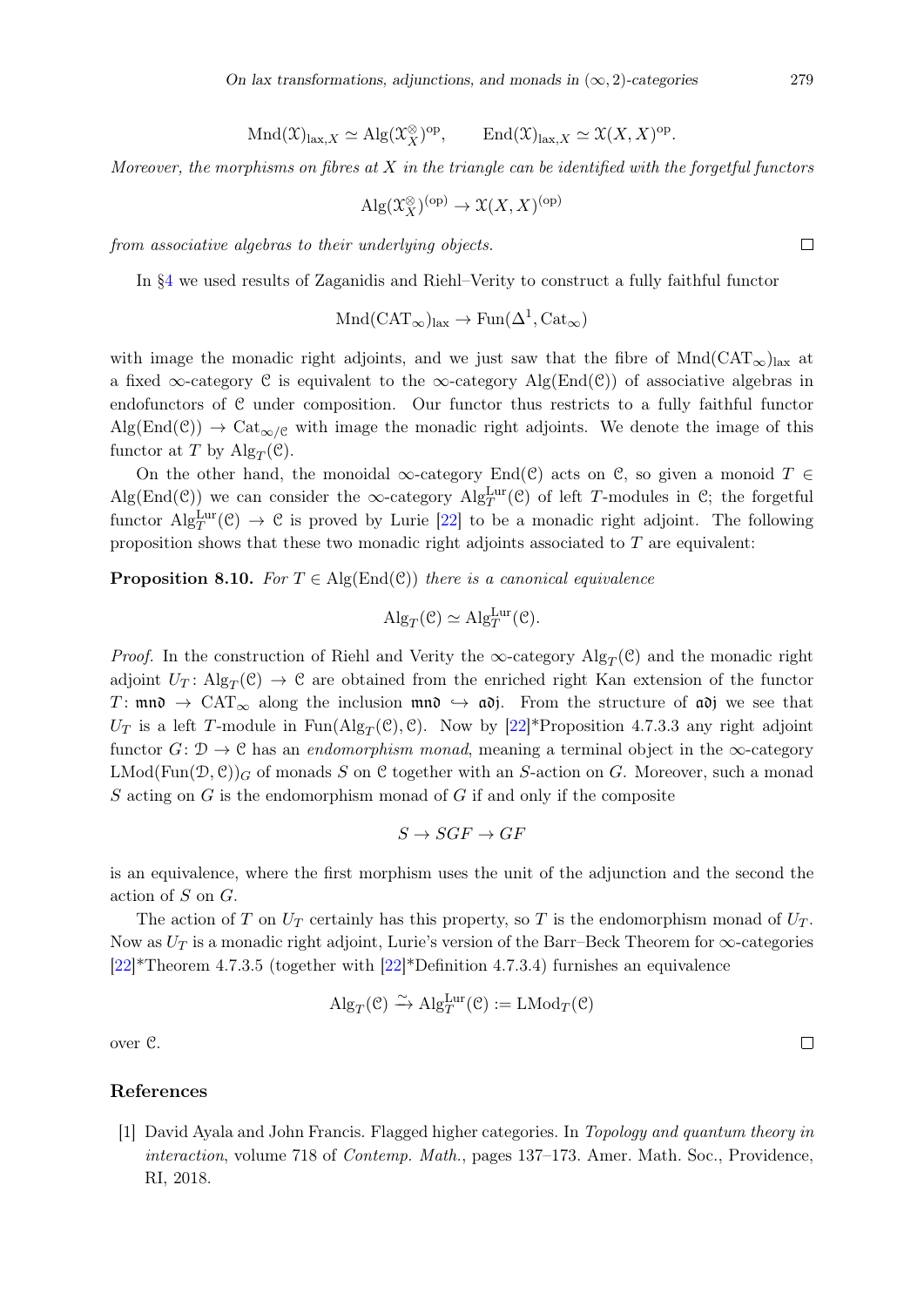- <span id="page-36-3"></span>[2] Clark Barwick.  $(\infty, n)$ -Cat as a closed model category. PhD thesis, University of Pennsylvania, 2005.
- <span id="page-36-15"></span>[3] Clark Barwick. Spectral Mackey functors and equivariant algebraic k-theory (I). Adv. Math., 304:646–727, 2017. [ArXiv:1404.0108.](http://arxiv.org/pdf/1404.0108)
- <span id="page-36-5"></span>[4] Clark Barwick and Schommer-Christopher Pries. On the unicity of the homotopy theory of higher categories, [arXiv:1112.0040,](http://arxiv.org/pdf/1112.0040) 2011.
- <span id="page-36-6"></span>[5] Julia E. Bergner and Charles Rezk. Comparison of models for  $(\infty, n)$ -categories, II. J. Topol., 13(4):1554–1581, 2020. [ArXiv:1406.4182.](http://arxiv.org/pdf/1406.4182)
- <span id="page-36-11"></span>[6] Tim Campion, Chris Kapulkin, and Yuki Maehara. A cubical model for  $(\infty, n)$ -categories, [arXiv:2005.07603,](http://arxiv.org/pdf/2005.07603) 2020.
- <span id="page-36-10"></span>[7] Andrea Gagna, Yonatan Harpaz, and Edoardo Lanari. Gray tensor products and lax functors of  $(\infty, 2)$ -categories, [arXiv:2006.14495,](http://arxiv.org/pdf/2006.14495) 2020.
- <span id="page-36-16"></span>[8] Dennis Gaitsgory and Nick Rozenblyum. A study in derived algebraic geometry. Vol. I. Correspondences and duality, volume 221 of Mathematical Surveys and Monographs. American Mathematical Society, Providence, RI, 2017. Available [here.](http://www.math.harvard.edu/~gaitsgde/GL)
- <span id="page-36-4"></span>[9] David Gepner and Rune Haugseng. Enriched ∞-categories via non-symmetric ∞-operads. Adv. Math., 279:575–716, 2015. [ArXiv:1312.3178.](http://arxiv.org/pdf/1312.3178)
- <span id="page-36-2"></span>[10] David Gepner, Rune Haugseng, and Joachim Kock. ∞-operads as analytic monads, [arXiv:1712.06469,](http://arxiv.org/pdf/1712.06469) 2017.
- <span id="page-36-9"></span>[11] John W. Gray Formal category theory: adjointness for 2-categories. Lecture Notes in Mathematics, Vol. 391. Springer-Verlag, Berlin-New York, 1974.
- <span id="page-36-8"></span>[12] Rune Haugseng. Rectifying enriched ∞-categories. Algebr. Geom. Topol., 15:1931–1982, 2015. [ArXiv:1312.3178.](http://arxiv.org/pdf/1312.3178)
- <span id="page-36-17"></span>[13] Rune Haugseng. The higher Morita category of  $E_n$ -algebras. *Geom. Topol.*, 21:1631–1730, 2017. [ArXiv:1412.8459.](http://arxiv.org/pdf/1412.8459)
- <span id="page-36-7"></span>[14] Rune Haugseng. On the equivalence between  $\Theta_n$ -spaces and iterated segal spaces. Proc. Amer. Math. Soc., 146(4):1401–1415, 2018. [ArXiv:1604.08480.](http://arxiv.org/pdf/1604.08480)
- <span id="page-36-0"></span>[15] Hadrian Heine. About the equivalence between monads and monadic functors, [arXiv:1712.00555,](http://arxiv.org/pdf/1712.00555) 2017.
- <span id="page-36-12"></span>[16] Johnson-Theo Freyd and Claudia Scheimbauer. (Op)lax natural transformations, twisted quantum field theories, and "even higher" morita categories. Adv. Math., 307:147–223, 2017. [ArXiv:1502.06526.](http://arxiv.org/pdf/1502.06526)
- <span id="page-36-13"></span>[17] G. M. Kelly Doctrinal adjunction. Lecture Notes in Math., 420:257–280, 1974.
- <span id="page-36-1"></span>[18] Stephen Lack. Icons. Appl. Categ. Struct., 18:289–307, 2010.
- <span id="page-36-14"></span>[19] Yifeng Liu and Weizhe Zheng. Enhanced six operations and base change theorem for Artin stacks, [arXiv:1211.5948,](http://arxiv.org/pdf/1211.5948) 2014.